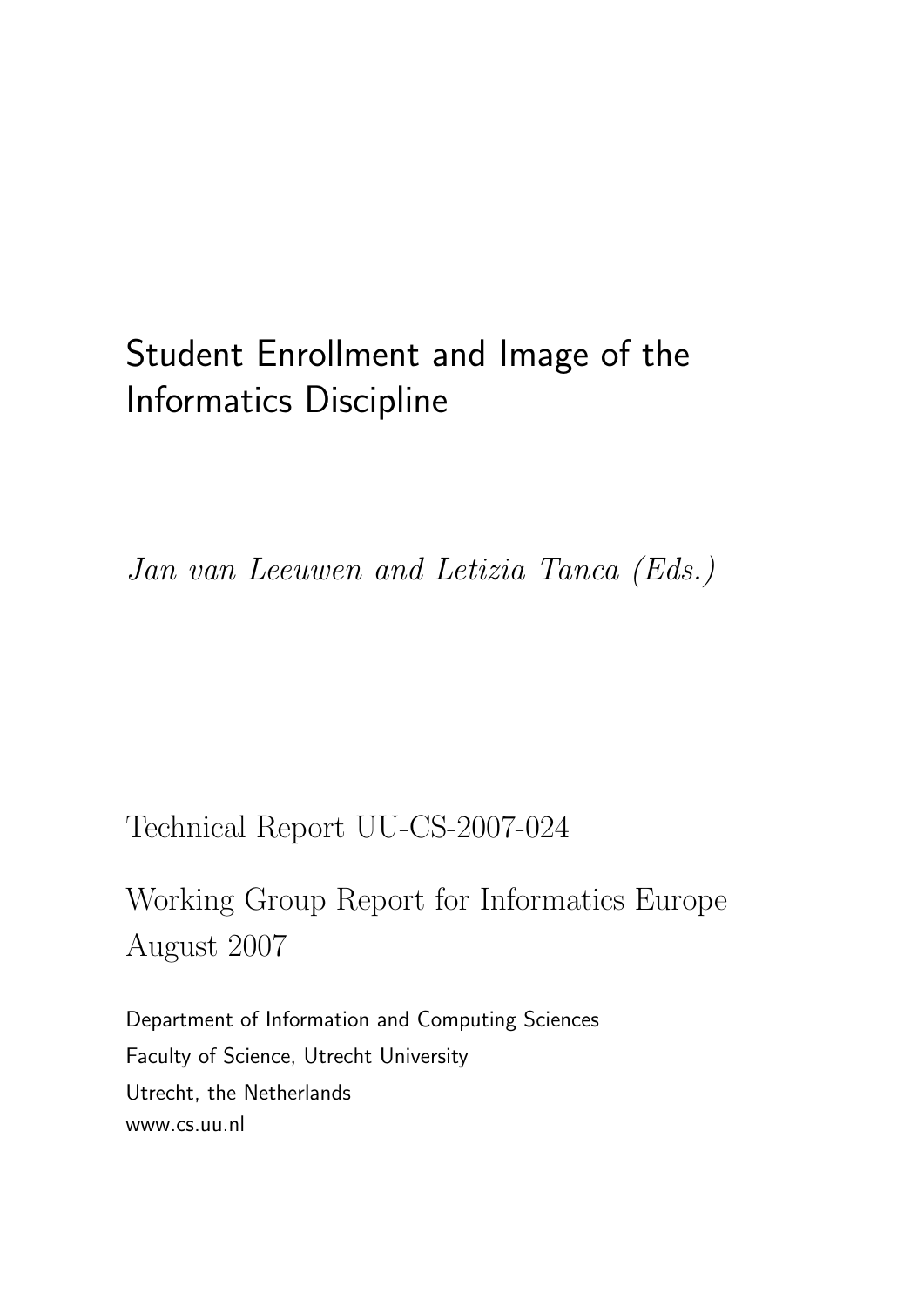Department of Information and Computing Sciences Faculty of Science Utrecht University Padualaan 14 NL-3584 CH Utrecht Contact author: Jan van Leeuwen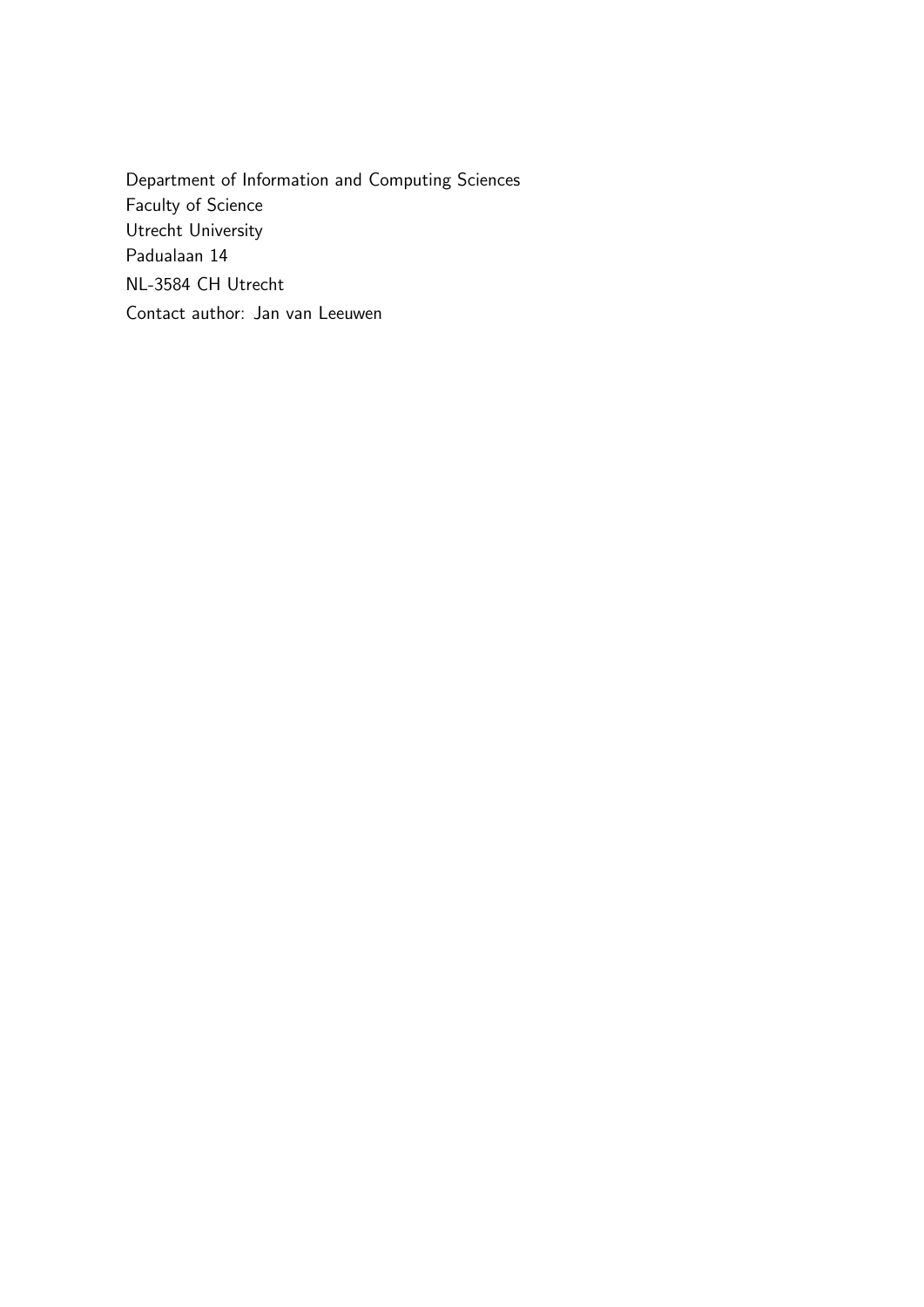# Student Enrollment and Image of the Informatics Discipline

Working Group Report for Informatics Europe

. . . decades of stunningly rapid advances in processing speed, storage and networking, along with the development of increasingly clever software, have brought computing into science, business and culture in ways that were barely imagined years ago. The quantitative changes delivered through smart engineering opened the door to qualitative changes. Computing changes what can be seen, simulated and done. (Stephen Lohr, 2006)

- 1. Introduction
- 2. Analysis of the Problem
- 3. New Approaches to the Enrollment Problem
- 4. Perspectives and Challenges for Students
- 5. Informatics as Profession
- 6. Informatics as Science
- 7. Image of the Discipline
- 8. Ideas and Discoveries in Informatics
- 9. Conclusions
- 10. References

#### Summary

Despite the fact that Computing/Informatics impacts on everything around us and is an unprecedented source of new qualities in science, in business and in our daily lives, the number of beginning students in informatics has been steadily dropping over the past years in many countries. The 'enrollment crisis' is cited as one of the prime reasons why science is not profiting from the achievements of computer science in depth, why industry is not able to recruit even a fraction of the highly skilled IT specialists and software engineers that it needs, and why the information society is deprived of the many beautiful intelligent systems that modern computer science could lead to. Universities in Europe are turning out excellent graduates in Informatics but are doing so in numbers that seem way too small.

Why is student enrollment a problem in Informatics/Computing, at least in many of the (Western) European countries? Why is enrollment by female students lagging behind? What are the reasons of it, and what can be done about it? Are there best practices in certain countries from which we can all learn and benefit? Do potential students have the right image of Informatics as a field of study, as a science, as a profession? How should the field be positioned so it is "clearly" as attractive and challenging as many other disciplines and perhaps even more so?

The Working Group on 'Student Enrollment and Image of the Discipline' was created to collect insights on these issues and to come up with a document that advises the Informatics Europe membership on the state of the problem and on possible measures that could be taken to resolve it. The present document is a very preliminary report on the results of the Working Group.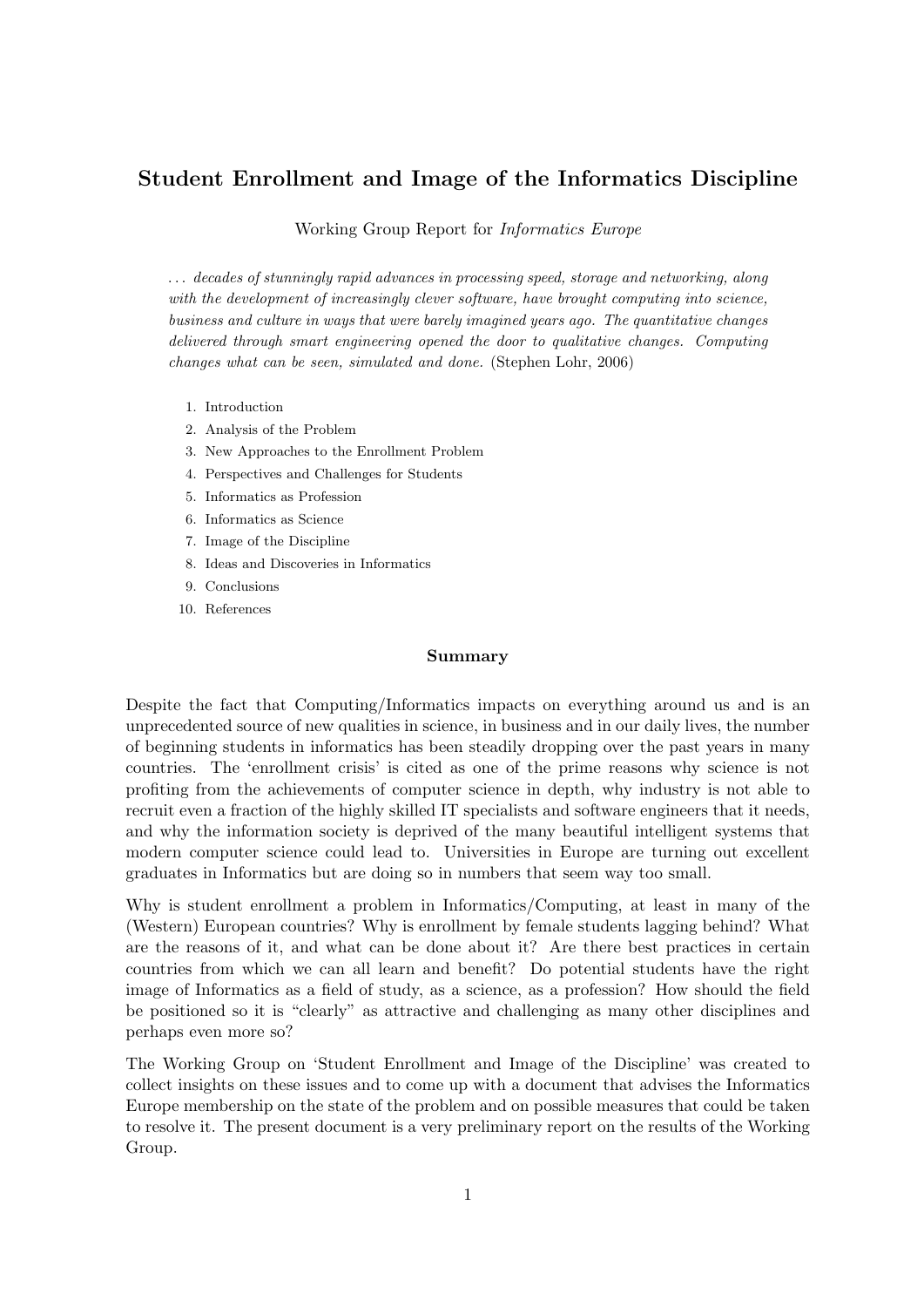### Working group

This report is based on the contributions of the following members of the Working Group. The text developed initially through a wiki site provided by Informatics Europe.

Jan van Leeuwen, Utrecht University, Utrecht, NL (convener). Letizia Tanca, Politecnico di Milano, Milano, I (convener). Andrew McGettrick, University of Strathclyde, Glasgow, UK. Karl C. Posch, Graz University of Technology, Graz, AT. Simon Thompson, University of Kent, Canterbury, UK.

Other members of the Working Group include: Agostino Cortesi (Universita' Ca' Foscari di Venezia, I), Daniel Gohlke (Universität Jena, DE), and Jordi Tubella (Universitat Politècnica de Catalunya, Barcelona, ES).

# 1 Introduction

(Jan van Leeuwen/Letizia Tanca)

What motivates anyone to study computing? A natural curiosity about the underlying concepts? The field's potential usefulness to other areas? Programming? The ability to advise less technically literate colleagues? Building websites or designing systems, including video games? V.L. Almstrum (2003)

Despite the fact that Computing/Informatics impacts on everything around us and is an unprecedented source of new qualities in science, in business and in our daily lives, the number of beginning students in informatics has been steadily dropping over the past years in many countries. The 'enrollment crisis' is cited as one of the prime reasons why science is not profiting from the achievements of computer science in depth, why industry is not able to recruit even a fraction of the highly skilled IT specialists and software engineers that it needs, and why the information society is deprived of the many beautiful intelligent systems that modern computer science could lead to. Universities in Europe are turning out excellent graduates in Informatics but are doing so in numbers that seem way too small. In the US it is not better.

Recent declines are particularly pronounced in computer science. The percentage of college freshmen planning to major in computer science dropped by 70% between 2000 and 2005. In an economy in which computing has become central to innovation in nearly every sector, this decline poses a serious threat to American competitiveness. Indeed, it would not be an exaggeration to say that every significant technological innovation of the 21st century will require new software to make it happen.

Bill Gates (2007)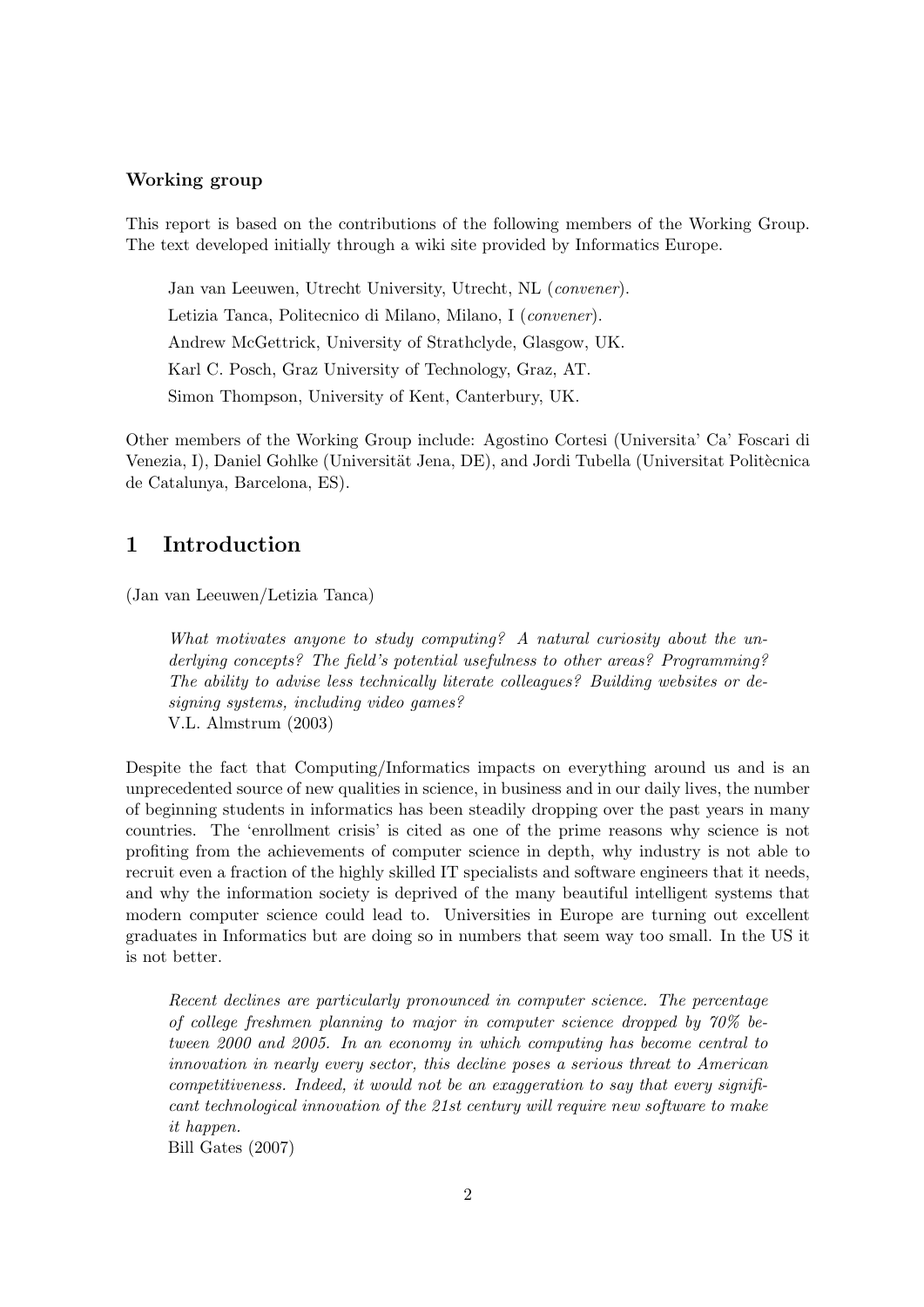Why is student enrollment a problem in Informatics/Computing, at least in many of the (Western) European countries? Why is enrollment by female students lagging behind? What are the reasons of it, and what can be done about it? Are there best practices in certain countries from which we can all learn and benefit? Do potential students have the right image of Informatics as a field of study, as a science, as a profession? How should the field be positioned so it is 'clearly' as attractive and challenging as many other disciplines and perhaps even more so? Should we worry at at all, given that the numbers of students are still better than in some other science disciplines? Isn't it a cyclic thing anyway?

 $\ldots$  there are today more computer science students [in the UK] than in all of the more traditional sciences - physics, chemistry and biology - put together. Even so, few would argue that basic physical science is dying, or losing out to industrial research, just because it is sometimes hard to recruit undergraduates from our school system. Y. Wilks (2007)

In this report we analyse some aspects of these issues and develop suggestions for the Informatics Europe membership on the state of the problem and on possible measures that could be taken to resolve it. We hope the insights contribute as an effective source of inspiration for improving the overall view and attractiveness of the discipline of Informatics.

... We're trying to strengthen America's competitiveness in this global economy, and we know that workers have to know and understand math and science, and once kids drop out of math and science they never seem to get back into it. So, how do we do that? Do we have to fire them up with fear or just desire of knowledge? How do we get kids interested in the science and math fields? Senator M.B. Enzi, in: U.S. Senate (2007)

### 1.1 In Progress

The enrollment problem has hit all sciences since the mid nineties. It is a notorious and complex problem that has led to many discussions and attempts to understand it as a phenomenon. At present the enrollment problem for Informatics in Europe is certainly not a uniform problem: it isn't a problem everywhere, in some cases it is not a problem anymore, or . . . not yet. Many possible causes of the problem have been proposed in the past, and likewise it is generally felt that there is no silver bullet for remedying the problem. Only a combination of efforts will get us somewhere, and some of the needed measures may require a drastic change of vision in the entire definition of our curricula. Indeed, we may need a whole new perception of Informatics/Computing as a discipline in order to attract young people and to unleash their endless energy and creativity for the benefit of the field.

In this preliminary report we explore a broad variety of issues that have all been brought to bear on the enrollment and that are somehow repeated over and over when the enrollment problem is being discussed. Only by diagnosing all aspects of the problem can we expect to find the ingredients for an ultimate solution. Our aim is to give an overview of the many arguments and directions in which the enrollment problem is approached 'under one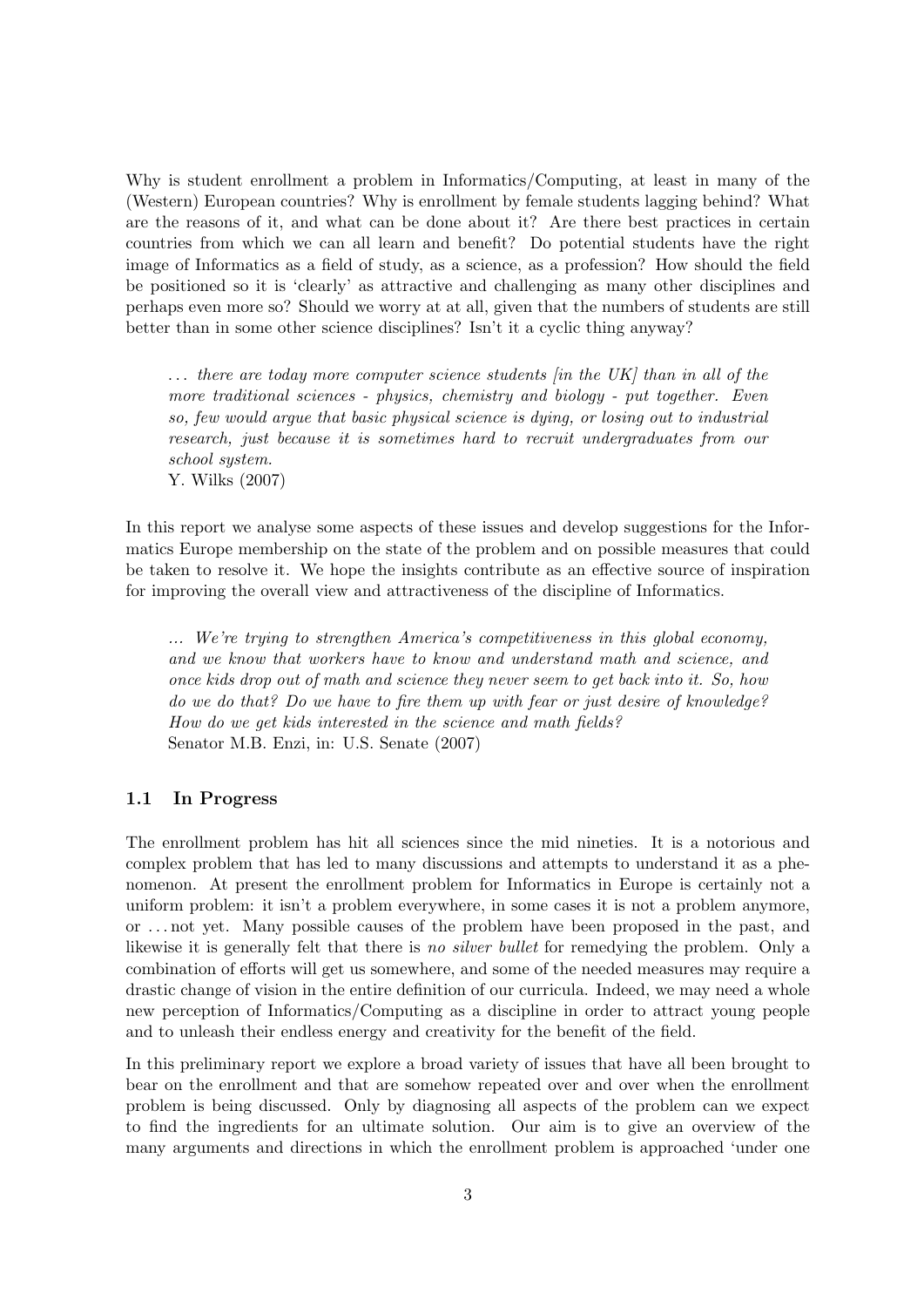roof'. The possible solutions certainly need further study and thus we see this document as reporting on 'work in progress'. We hope that the report will stimulate discussions and motivate the members of Informatics Europe already to further and new initiatives in tackling the enrollment problem in our field.

As the years went by  $\lceil \ldots \rceil$  fewer and fewer young [people] were captivated by national challenges like the race to the moon or felt the allure of math, science, and engineering. In universities  $[\ldots]$ , graduate enrollment in science and engineering programs, having grown for decades, peaked in 1993, and despite some recent progress, it remains today below the level of a decade ago. So the science and engineering generations got smaller and smaller relative to our needs.  $[...]$  For the first time in more than a century, [we] could well find [ourselves] falling behind other countries in the capacity for scientific discovery, innovation and economic development.

From: Th.L. Friedman, The World is Flat, 2005/2006, p. 328.

# 2 Analysis of the Problem

(Jan van Leeuwen/Letizia Tanca)

Information technology is invading every aspect of science and society. While the demand for expert researchers and designers in science and industry is greater than ever, the interest among prospective students for academic studies in Informatics or Computing is not developing at an equal pace. Many universities in (Western) European countries have rather seen sharp drops in the enrollment figures for bachelor studies in Informatics in recent years and the interest for MSc or PhD studies in the field is not compensating for it. The phenomenon has occurred in other sciences as well. What could be the reason of it? We list some common views and prejudices about Informatics to see what conclusions we can draw.

### 2.1 Views and Prejudices

We list a number of views (and prejudices) that are commonly cited in analyses of the enrollment problem for (bachelor studies in) Informatics.

 $\star$  Despite the many job opportunities in ICT and excellent career perspectives in industry, enrollment in Informatics is not surging.

Future possibilities of jobs do not influence students much when they choose the university studies that interest them. There is a positive correlation between the trends in ICT and the growth of the economy and in this way with the choice of academic studies, but the effect is much weaker than one would like (and expect).

 $\star$  Students are attracted to Informatics because they are attracted to the technology and a later job in ICT, not because they like science.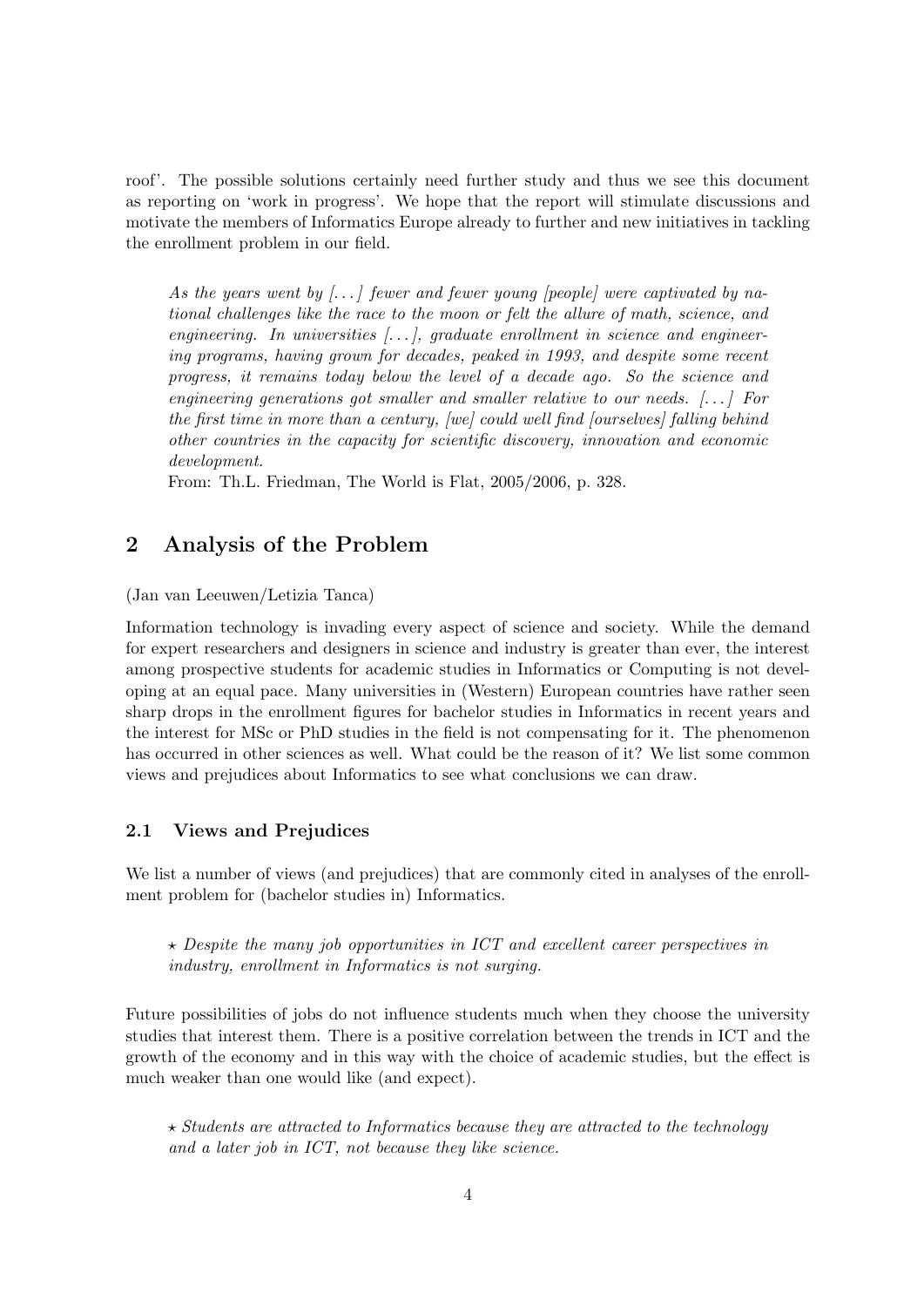This view (or is it a prejudice) may account for the fact that enrollment in Informatics has not dropped as much as it has in other sciences in recent years. At the same time, most departments have not compromised: their academic mission remains that students are educated to the levels of current research, and professors like to see them as the next generation of scientific researchers. We can't go for less, at universities. Academic requirements will not put students off but, to attract them, it must be tied to appealing visions in which they like to invest themselves.

# $\star$  Informatics is not a science like physics or mathematics but a field of engineering and of programming.

Informatics nowadays is a balanced field of both theoretical, experimental and applied endeavours and a science in every respect! Yet there continues to be a struggle in people's minds about the exact nature of the field. This reflects adversely on the information about Informatics given to prospective students, luring them with the marvels of modern ICT systems that exist but not with any great issues ahead for which we need their inventiveness. Already in secondary school, Informatics tends to be limited to the practice of information processing with PC's rather than as a field of fundamental principles and insights for science and society.

# $\star$  The challenges of Informatics are widely understood and students are naturally attracted by it.

Interestingly there does not seem to be a uniform opinion on what Informatics entails. Computer scientists tend to have a different view of it (and have different views of the field among themselves) than IT professionals. Certainly 'computing' and 'computers' are part of it, but the view that this characterizes the scope of Informatics seems obsolete. Students (nowadays) grow up with computers and software as a normal technology and can't see why it should be anything special to study it, they often have different motives which we fail to capture. Certainly 'programming' is no longer perceived as the heart and soul of the field, but rather as a means towards a higher end. If 'we' can't tell what Informatics is about really without painting ourselves in a corner, how can we expect others to know it and students to be grabbed by it. One reason why e.g. game design and -programming is now quoted as having positive effects on enrollment is that it represents a class of hard computing problems that appeal to students naturally as a complete domain that requires human ingenuity and creativity rather than software that simply exists.

# $\star$  Informatics is tough and you have to work very hard in it, and students have to be good in mathematics in order to make it in computer science.

The notion that university studies in the 'sciences' are harder than e.g. studies in law or social science is well-known and persistent for many years. There is no reason to believe that Informatics is perceived differently. Students who shy away from the sciences for this reason will not easily be convinced otherwise. But the fact that a discipline is challenging and requires dedicated study does not turn students away by definition, as long as they see that it will be interesting and (intellectually) rewarding or just plain 'fun' to do it. However,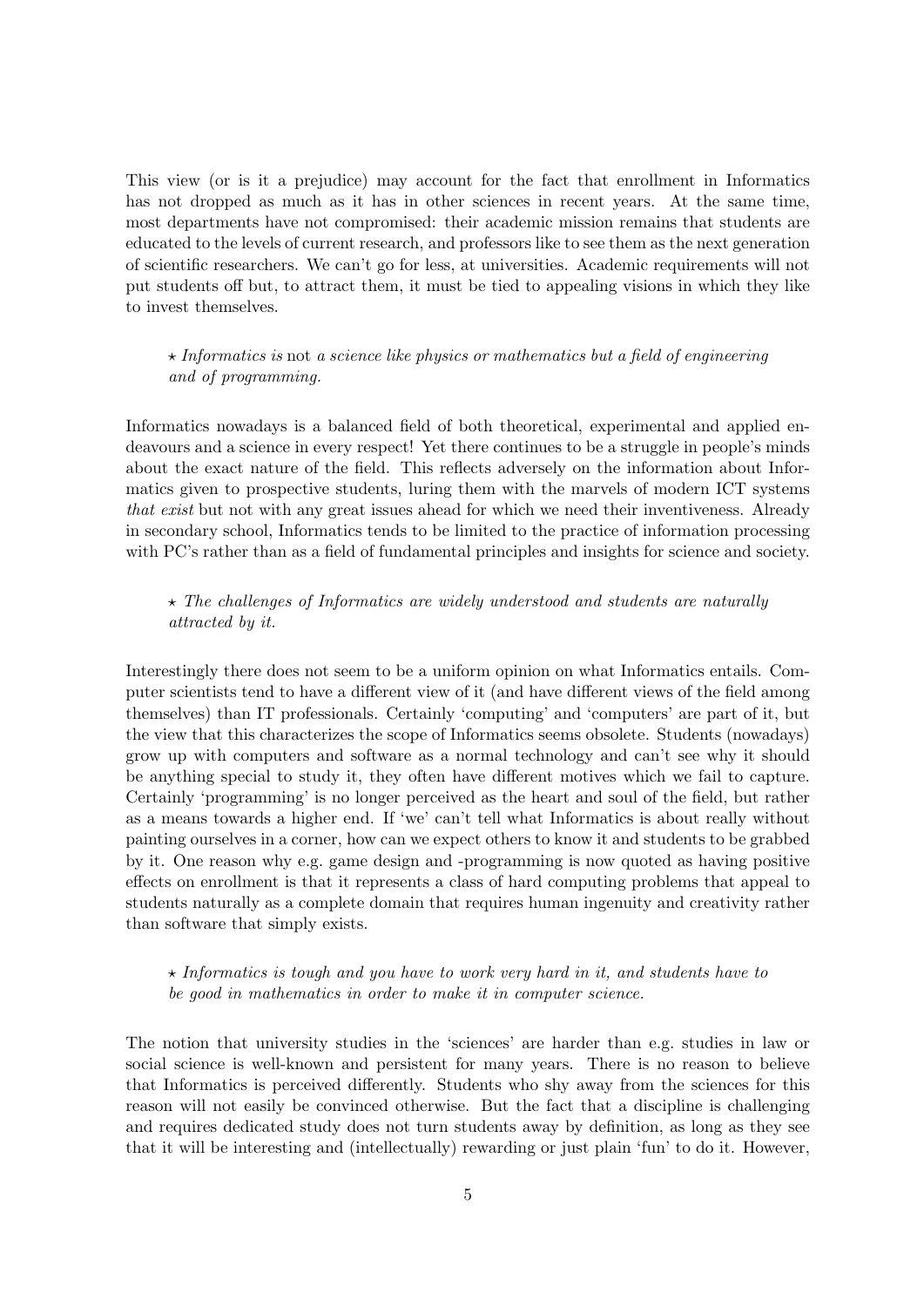while all professional computer scientists will say that the discipline is rewarding, this is not the first impression many young people seem to get when they see our curricula or hear us explain what the field is about. The claim that you have to be 'good in mathematics' in order to be 'good in Informatics' is fully outdated and misleading. The nurdy image, which is totally false but persisting nonetheless, is not encouraging either.

 $\star$  Despite many serious attempts to attract (more) female students to Informatics, the results are very limited in most countries. The level of interest among women for Informatics and science studies in general seems culture-dependent and is not influenced by advocating IT to them and by the great job opportunities.

The interests of female students tend to go further than 'single track' programming-oriented computer science, they are 'multi track' persons and like an open and creative discipline with all its design- and user-related challenges in real environments. This is very different from the image (young) people often associate with Informatics and, even worse, with Informatics studies at a university, the image of a field dominated by 'pale-faced guys spending the whole day behind flat screens'.

 $\star$  Women will be attracted to Informatics when they see how interesting and creative it is to build websites.

Even if most women tend to like creative disciplines, this does not mean that they are only attracted by the soft side of Informatics; indeed, creative aspects of the field can be found within as well as outside the research world, and include all design issues like new algorithms, new models and methodologies, and so on, which are apt to stimulate the logical side of women's skills.

 $\star$  Students believe Informatics is risky because they fear that all IT work will be outsourced by the time they graduate.

The great impact of IT on businesses and the economy at large, including the ups and downs of computer firms and the whole new order of outsourced and offshored software production, is both an asset to the field and a cause of unsubtle publicity that is often perceived negatively. If programming is the heart and soul of computing and is being auctioned off to the highest offshore bidder, what is the future for me? (Denning and McGettrick). Over the years the demand for university graduates in Informatics has only grown and the industry need is higher than ever, but this fact seems to vanish in the public eye when newspapers report on all the banks and businesses that offshore their ICT divisions to places in other parts of the world. Outsourcing is a complex phenomenon but a normal development in the global economy (Friedman). Many IT companies are genuinely global organizations too and fight skills shortages in one place by looking for them elsewhere, constantly adapting their business model. Overall the development only leads to more higher-level jobs in IT, which are precisely the jobs university graduates are (or: *should be!*) trained for.

 $\star$  There are many exciting informatics-related subdisciplines in other sciences now, causing Informatics itself to suffer greatly in attention.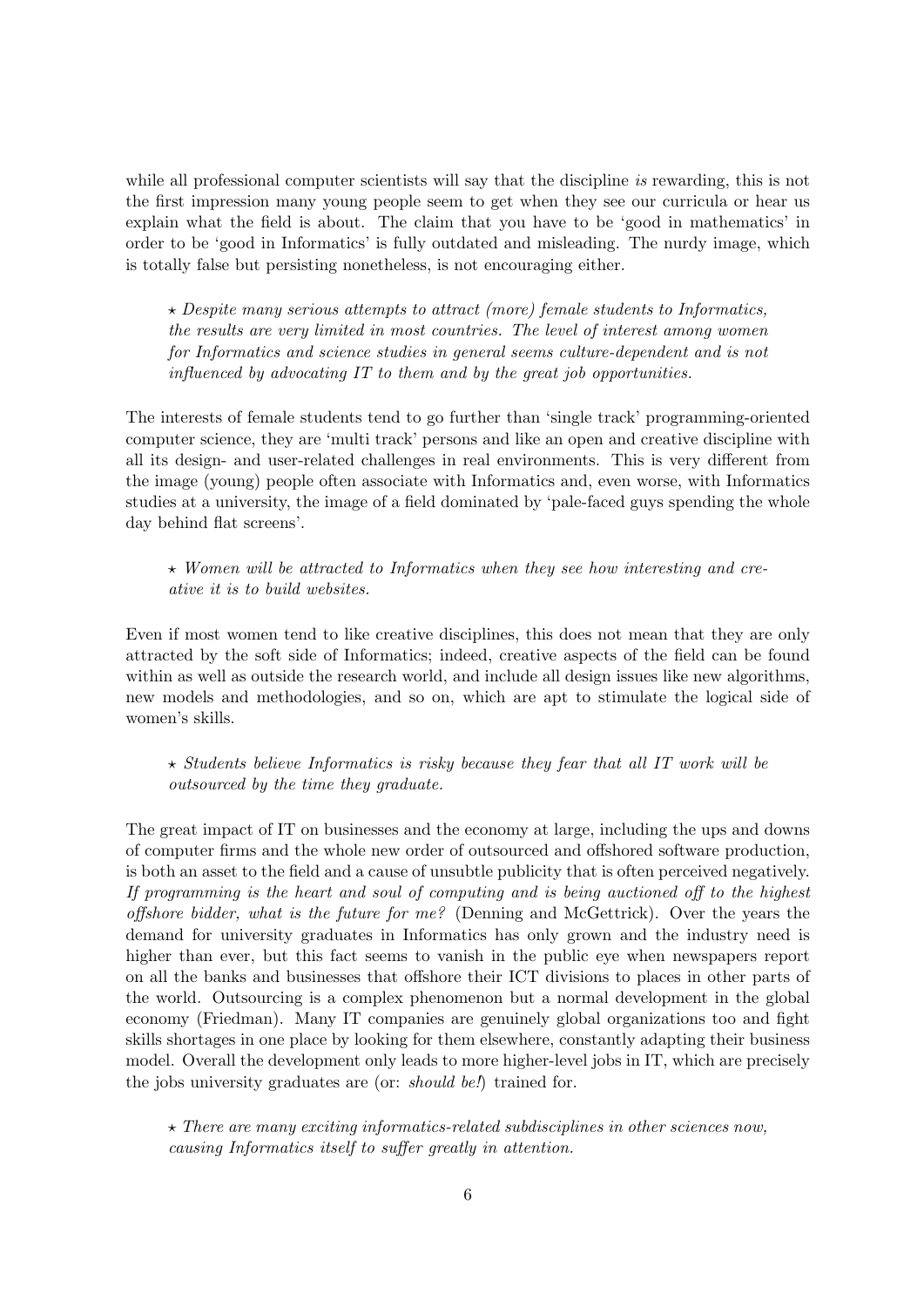The development of separate curricula in applied informatics fields, artificial intelligence, bioinformatics, computational science and other growing and glowing areas has undoubtedly kept many highly qualified and motivated students away from the core discipline of Informatics itself. Indeed, students interested in Informatics 'no longer have to major in the field to explore programming and modeling' as noted by Furst and DeMillo. At the same time the core discipline of Informatics may have taken too restrictive a view of itself, leading people to view it as a service science for using information technology instead of knowing better and developing its own scientific image.

# 2.2 Bachelor vs Master Enrollment

Computer science curricula are old, stale and increasing irrelevant. Curricula needs to be vocational, and divergent, widening the computing student's view of the world, not creating a sterile bubble, closed off from the wider issues in the world, and from the networking, the integration, the global reach of computers. There is a need for a drastic rethinking of what the discipline is about. There is a need for new curricula which represents a real paradigm shift  $[...]$ . N. McBride (2007).

The enrollment problem immediately translates into the question of how to motivate and attract more young people to university studies in Informatics. There clearly is a difference between motivating and attracting prospective students for Bachelor studies in Informatics and motivating and attracting (experienced and informed) Bachelor students for Master studies in some Informatics domain. Prospective Bachelor students (in secondary school) have had very little exposure to 'serious' Informatics (but plenty of exposure to the products of the field on their PC), are full of ideas of what they find interesting and like to know or explore (Physics, Psychology, Law, ...), and have many options for university studies that cater to their interests. Students want to go where their interest, their eagerness to learn is leading them. It is understandable that this group is often approached by pointing to the impressive developments in the field, hoping that it will make a difference and interest them for a Bachelor study (and a future) in Informatics rather than another interesting field.

Actually, in choosing a bachelor program, secondary school students are often motivated by the enthusiasm for a particular teacher and his/her discipline and by the professional image of the field perceived in society. Since what we have called here 'serious Informatics' is not a classical secondary school subject, no support comes in the Bachelor's enrollment from good school teachers, who tend to transmit enthusiastic views of their own disciplines only. Here are some typical examples of how Informatics is described for prospective students:

At every step of our world's move to an information society, key solutions are provided by computer science, also known as informatics: the science of processing information through computer programs. At the heart of cell phones, airlines and airplanes, financial transactions, company management, publishing of any kind, the internet and world wide web, industrial plant control and all other devices and processes that make today's world run, lie algorithms and data structures devised by computer scientists. No other discipline has grown so fast in such a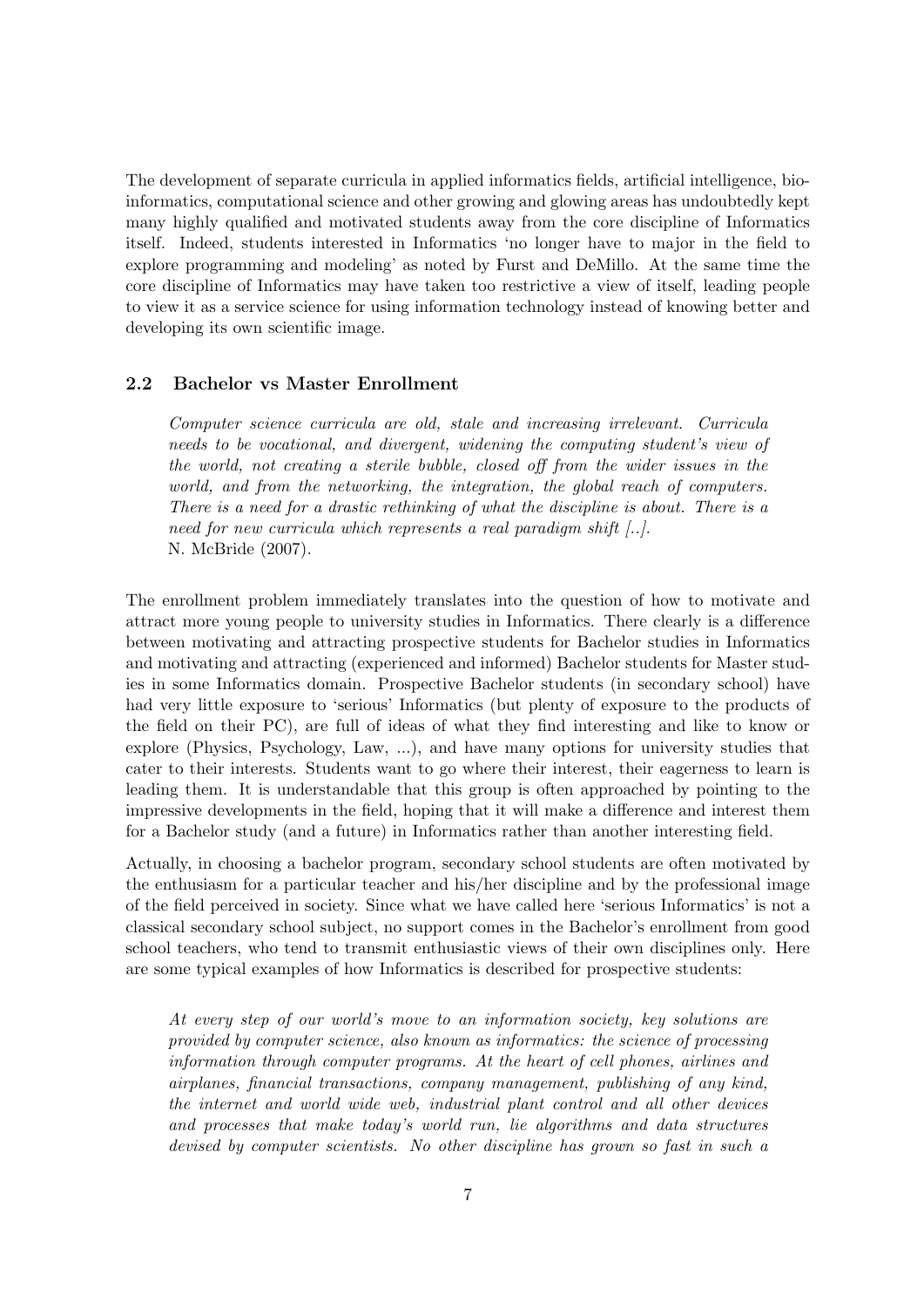short time, and none has better prospects for its graduates in a world that does not cease to find new uses for information technology. Computer science offers a unique combination: scientific and engineering appeal; the growth prospects of a multi-billion dollar industry; and the ability for individuals to make a difference. From: 'Why Computer Science', Dept of Computer Science, ETH Zürich.

Computer science is concerned with information and performing operations on information. Therefore computer science is a broad subject. Although relatively new, the field of computer science has become a rich and interesting science. The bachelor courses  $\left\lfloor \ldots \right\rfloor$  cover a significant part of that field: computer systems, software engineering, formal methods, artificial intelligence, business informatics, business mathematics, bio-informatics. We are looking for strong and motivated students for our bachelors computer science, artificial intelligence, and information sciences. [...] It depends on your preference which bachelor is most suitable for you; further specialization follows in the masters. It is hard to imagine life without computers. All computer science bachelors prepare you for a broad spectrum of jobs. Do you wish to know more? Consult the webpages for our bachelors, or meet us at one of our events or open days!

From: website Dept of Computer Science, Free University, Amsterdam.

Is this an effective way of solving the enrollment problem in the long run or are other visions needed?

Enrollment at the Master level is less seen as a problem at this stage of the unfolding of the Bachelor-Master system in Europe. Prospective Master students have a better feel for the original, deep scientific challenges of modern Informatics and the changing paradigms of new systems to serve the understanding of nature and the benefit of industry and society.

However, industry complains that the numbers of graduates coming from the MSc programs in Informatics are way too small for its needs and universities and funding agencies tend to be slow movers when it comes to recognizing Informatics as the science of the future and thus to invest in growth at this level. Yet many new developments are appearing in the expanding range of MSc programs in Departments of Informatics/Computing all over the world. Some typical examples are the following:

The Department of Computer Science and Engineering is strongly international, with 76 faculty and 55 PhD students from 30 countries. It provides a dynamic research environment and has groups of world renown in a number of fields. The research spans the whole spectrum, from theoretical underpinnings to applied systems development. We have extensive national and international collaboration with academia and industry. Industrial collaborators in Sweden include Volvo, Saab, Ericsson and Saab Ericsson Space, as well as the many smaller IT companies associated with Chalmers. New Master's programmes at Chalmers 2007:

- Integrated Electronic System Design
- Secure and Dependable Computer Systems
- Foundations of Computing: Algorithms and Logic
- Interaction Design
- Networks and Distributed Systems
- Software Engineering and Technology.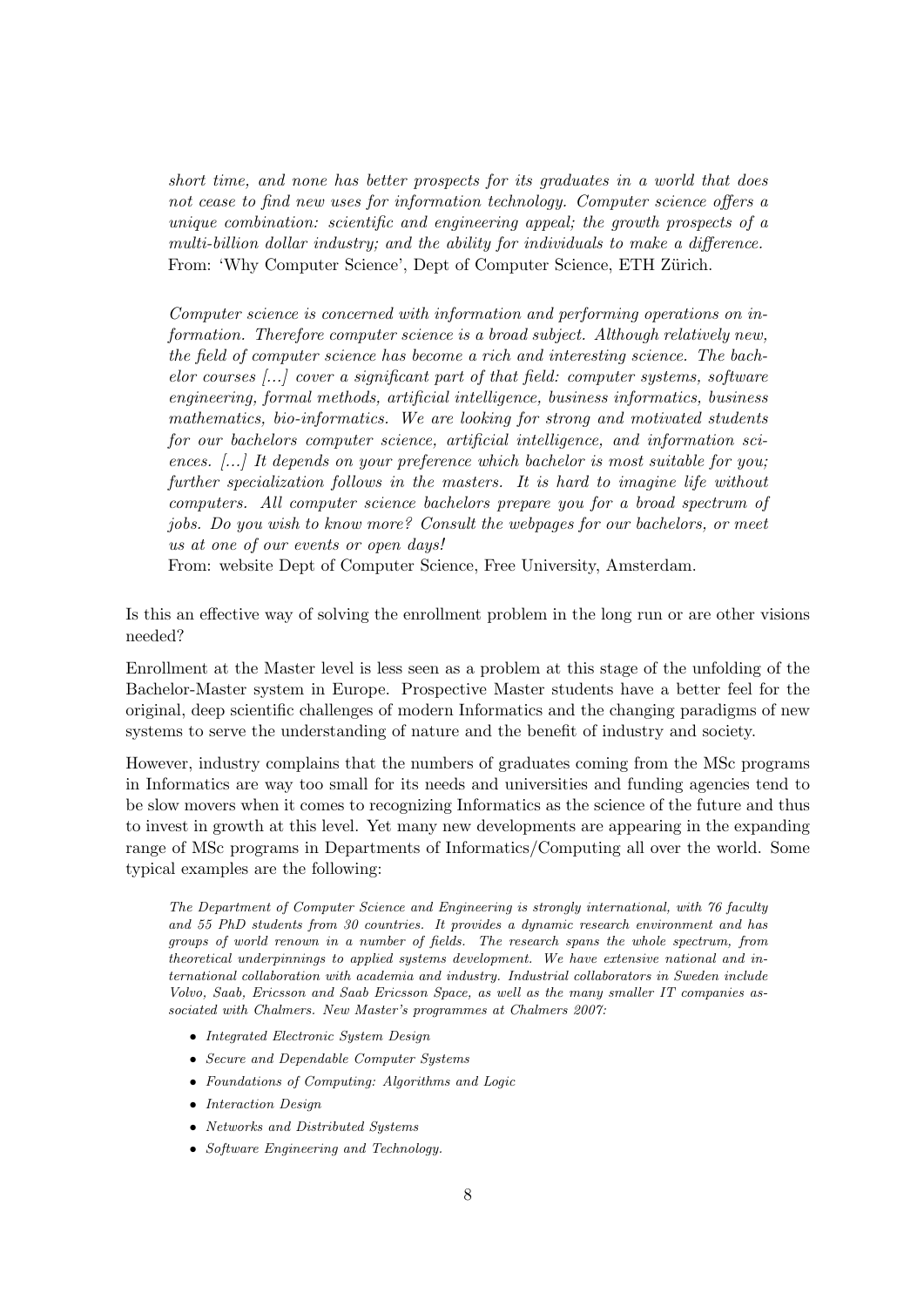The externally focused research environment at the College of Computing encourages cross campus, multidisciplinary collaborations that significantly increase opportunities for true innovation in all fields. We offer several exciting graduate options representing our vast range of worldclass faculty research and broad technological expertise. Masters degrees offered by the College of Computing:

- Computer Science
- Human-Computer Interaction
- Information Security
- Bio-engineering
- Robotics
- Computational Science and Engineering.

(Quotes from websites)

A hidden but serious impediment here is that Informatics as a broad field of scientific and technological endeavour, despite its pervasiveness, is often not fully recognized in the public and scientific 'eye' as the leading science of this age. Paradoxically, in university environments the decision to invest in (the development of) Informatics, if at all, is seldomly taken out of scientific motives but more often by the pressure of student-staff ratios and through general measures of which other disciplines benefit more. Application domains in other disciplines like e.g. bio-informatics, chemical informatics and so on are often better recognized and appreciated, giving context which Informatics by itself does not provide, and yet the core issues often are generic Informatics problems in modeling complex systems in information processing terms and e.g. in combining data analysis techniques and system simulations with novel graphical visualization techniques. In various sciences, like Physics, people are beginning to realize the great value in the concepts, techniques and results from Informatics. This is now developing rapidly in fields like Economics and Biology as well. The synergies of Informatics/Computing with almost any other field of science often lead to remarkable results, which can be highly motivational for the core disciplines involved including Informatics itself, if the novel contexts are embraced (as is increasingly done in MSc programs in Informatics). It is a prerequisite for not loosing grip of the development of our own science.

#### 2.3 Pre-university Informatics

### (Karl Posch/Jan van Leeuwen)

While we focus mostly on the problems of university level Informatics curricula, it is often argued that the key to the enrollment problem in Informatics is the inadequate, or even lacking attention for the discipline in *secondary* education. Clearly these aspects are all intertwined: if an adequate view of the discipline is lacking at the university level, we cannot expect the situation to be much better at the secondary level either. The *Computer Science* Teachers Association found in 2006 that only 26% of US schools require students to take courses in Computer Science, i.e. in 'Computers and Problem Solving', despite the fact that 'computers pervade nearly every aspect of our lives'. Lack of time in students' schedules is cited as the reason for declining enrollment in high school courses. It was also observed that "Computer Science education is plagued by public misperceptions including students' thinking that it is all about playing video games and surfing the Internet." Do we have the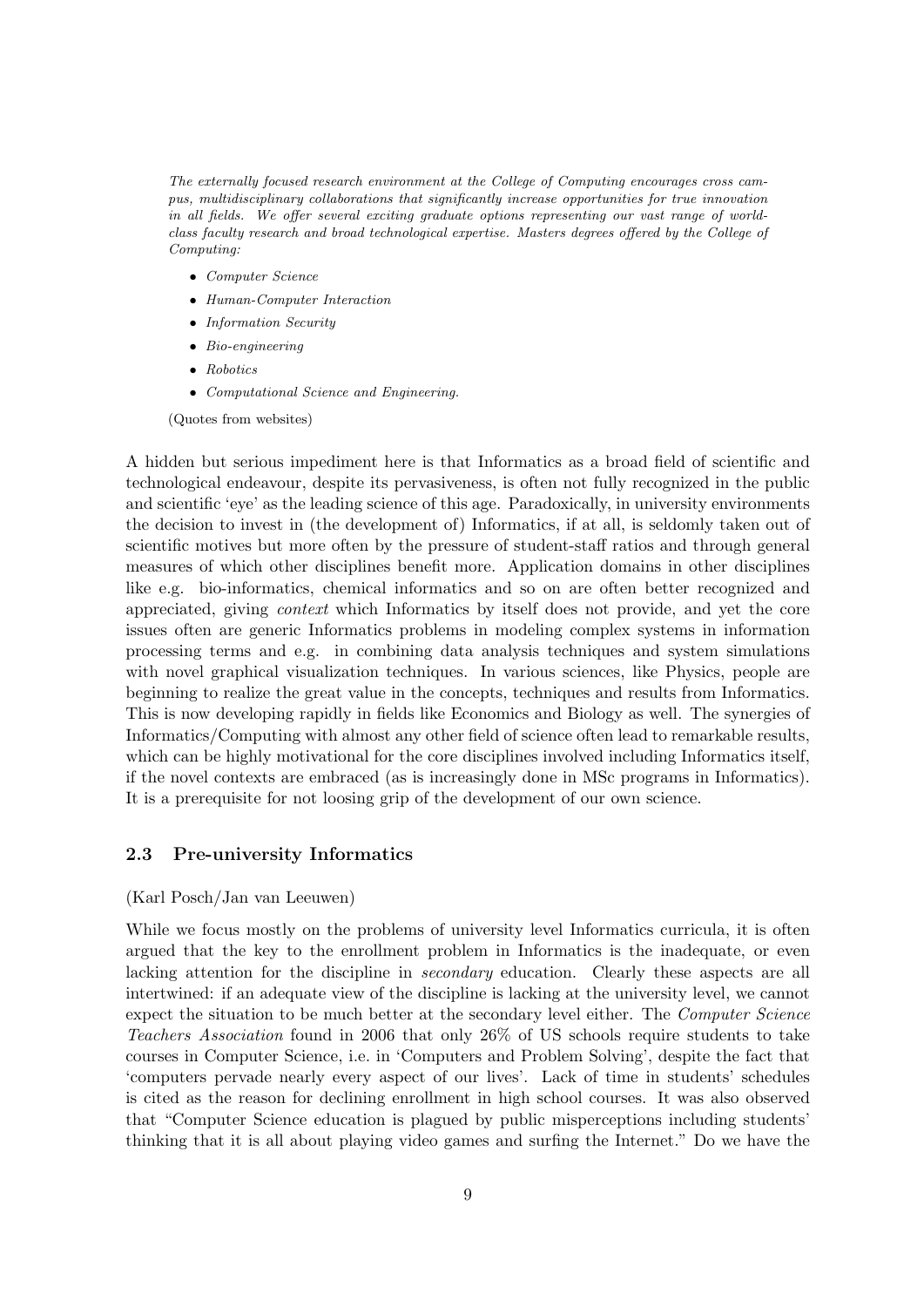right alternative views to offer for these youngster in the  $K-12$  range that can help them 'acknowledge Computer Science as the fundamental field that it is' and prepare them for 'the needs of our technology-driven society and workforce' in the future?

In a recent study, Blum and Cortina (2007) identified the following reasons for the decline in enrollment in CS courses and programs at the high school level in the US:

- outsourcing reports in the media
- dot-com bubble burst/not enough high paying careers
- increased amount of required courses and tests
- elective status/competition with many other electives
- lack of understanding of CS by guidance counselors and administrators
- ill-prepared teachers/lack of interest
- difficulty of material/not 'fun enough'
- *irrelevance to students*
- male-dominated discipline
- lack of meaningful curriculum and standards

They conclude correctly that 'high schools need considerable help to motivate students to study computer science'.

The situation in Europe is not much better but vastly differs from country to country. The problem is not only the very limited time for Informatics in the school schedules as compared to e.g. mathematics or physics, but also the lack of good standards for content ('what should we teach'), textbooks ('how do we describe it') and didactics ('how should we teach it') at this level. There are many good initiatives but the emphasis tends to be on introducing pupils to the elements of MS software, computers, problem solving and programming. This is like teaching mathematics and aim it at the ability to calculate, and it reminds of E.W. Dijkstra's well-known aphorism: 'Computer Science is no more about computers than astronomy is about telescopes'. If the discipline isn't just about programming, then what are the other careers that an education in computer science prepares a student for? And, do we have the teachers for it?

Taking the Austrian situation as an example, the problem is that there are by far not enough trained informatics teachers. The reason for this seems to be the long history of too many unemployed teachers or teacher candidates (coming freshly from university). Due to this, the start of running university programmes to train informatics teachers was delayed by the Austrian government (which was in charge of defining installations of university programmes at individual universities until 2002). The schools rather employed 'self-educated' teachers (trained in other subjects) for informatics. Although these teachers have usually been highly motivated, they do not have common background knowledge, but rather teach what they like about informatics.

This situation seems to be a key factor for the lack of students enrolling in informatics bachelor programmes. Self-trained teachers usually got involved into computers (as their hobby), and not into informatics. They also quite often were struggling behind computer kiddies, who knew a lot more about certain trendy topics. All too often, teachers thought that programming was the core of informatics: programming a computer was the main thing. Too often they only worked with toy examples, and not with a systematic approach to problem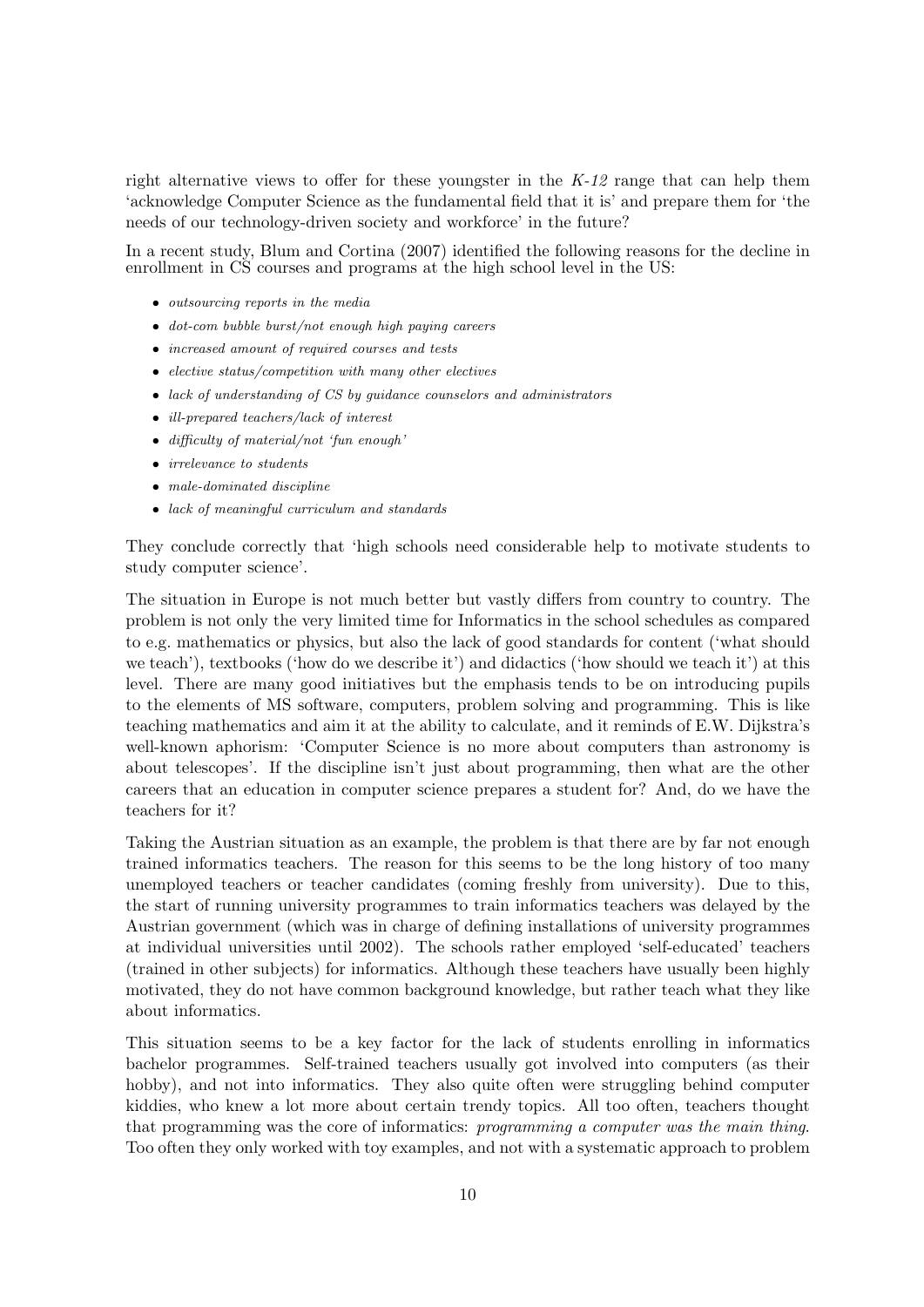solving. Whatever they have acquired as a skill – be it Java programming, web-page editing, spreadsheet manipulations, text editing, or the like – after not too long all these hypes became standard skills and were not considered fancy anymore by the kids.

Indeed many school teachers do not realize that there is any crisis in the discipline at the Higher Education level. Good students are often turned away by the instruction they receive at aged 12 or thereabout and are not introduced to understand the broad area of applicability of computers. Moreover informatics/computing is often (usually) not seen as being important like mathematics or physics. If we believe computing is important, then that view needs to change. But the universities need to help the high schools to elevate computing to be a discipline of the first rank.

Self-trained teachers have been typically not able to communicate 'informatics' as a means to 'invent new worlds', or as a science of structuring and solving problems. They are not to blame for not having been able to introduce 'fundamental ideas of computer science', since this has not even been agreed upon in the computer science community itself. As immigrants into informatics, they have been fascinated about the possibilities of using a computer, and mastering this complex thing. With this skill, they got recognition from their fellow teachers, but were also feared by them. Fear of the fellow teachers increased in the 1990s when all schools connected to the Internet. The teachers tried to master network technology and became the school's system administrators. Suddenly 'computers on the Internet' were getting all the attention, and also more and more financial resources. Naturally, this became a threat to the established teaching subjects, and also a threat to the teachers of these. The sheer unlimited possibilities of this rapidly rising topic came to a halt with the clash of the internet bubble. Suddenly, everyone blamed informatics for having promised too much. Of course, this was the time for fighting back by the long-term established groups. Even in 2005, long after the internet bubble has collapsed, there were teachers who were still arguing against informatics in school using the example of the Internet bubble. They have not noticed, maybe did not want to notice, that this downturn has long been over.

Meanwhile, in 2007, we still do not have adequately educated informatics teachers in Austria in numbers. So the problem will live on. Together with the changed views that young people have of the field, this seems to contribute to the enrollment problem considerably.

### 2.4 Pre-university Informatics and Computer Literacy

In some countries, e.g. the UK, early courses in Computing tend to take the form of courses on computer literacy, and so address such matters as wordprocessing, spreadsheets, et cetera. Such courses are typically taught by the Informatics teacher. Naturally pupils then make assumptions about the nature of study about Informatics which may adversely influence their view of the deeper aspects of the field. There are many issues that stem from this:

- should there not be a clear distinction between computer literacy and (introductory) Informatics?
- should pupils not be told about the wonders of computing at age 12 or thereabouts so that they can make informed choices about their future study?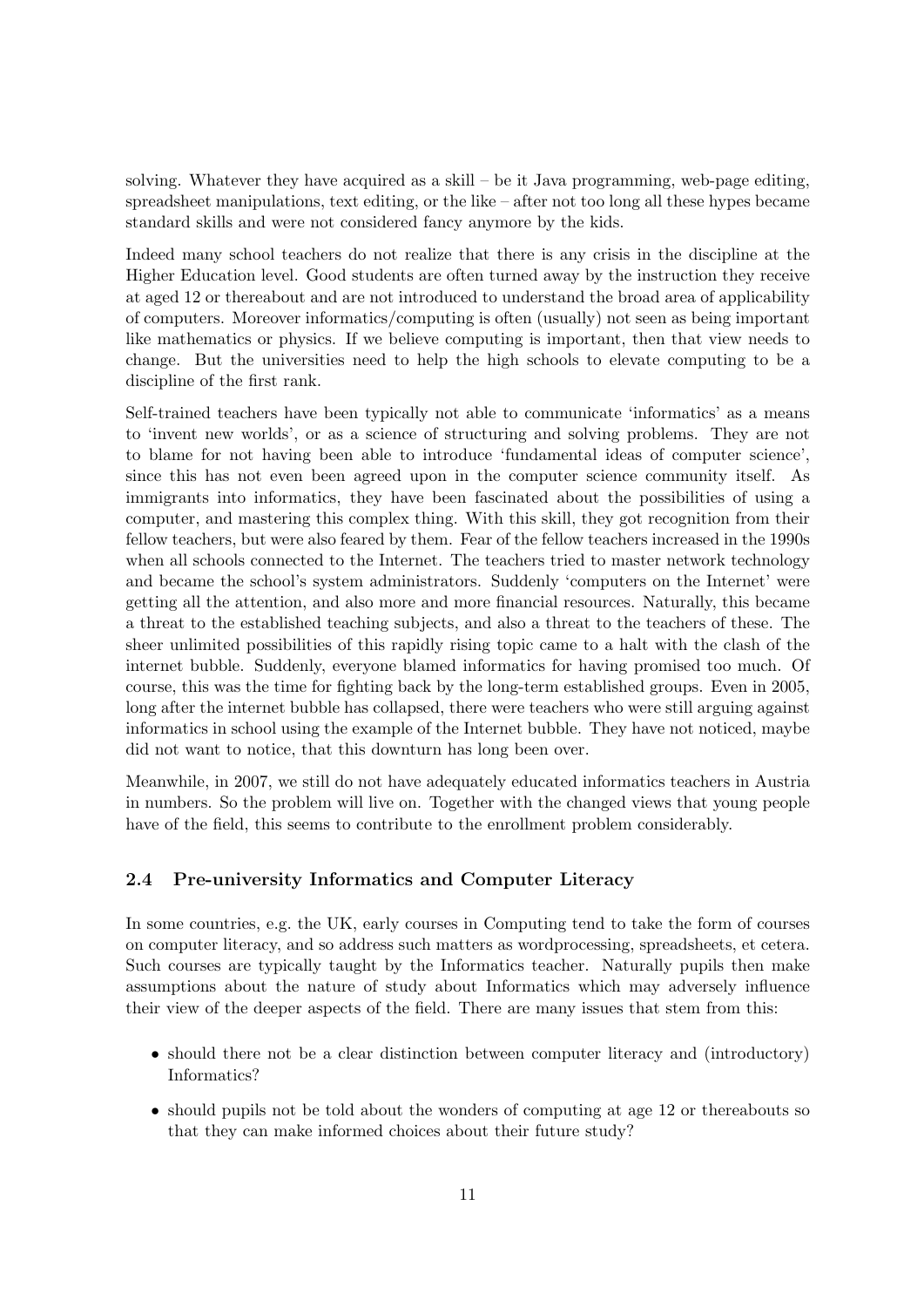- what aspects of Informatics should students be exposed to at high school level?
- how can we articulate these issues clearly to pupils and their parents? And, of course, to teachers?

Computer literacy itself perhaps needs to be looked at again in the light of pupils' likely familiarity with the iPod, MP3 players, mobile phones, Internet, and so on. Indeed it should be recognised that such courses will need to be continually upgraded as computer and information technology evolve.

### 2.5 Discussion

The challenge in the enrollment problem is the challenge of creating a greater influx of wellmotivated, talented, creative students who take it on face-value that *thinking Informatics* is the best alternative among many possible university studies. The problem is not the students but us: the world is becoming so IT-driven and the system paradigms in computing are so radically changing time and again that our curricula are not keeping pace. Are the skills and insights we teach really the skills and insights the prospective students feel they want to know, given their vision of the future of IT? Is Informatics intellectually challenging to them by its intrinsic scientific questions, by its technological innovations, the benefits they see for mankind? If the job market argument does not impress them, then what will? Are they buying what we tell them? Do we know our potential students?

If the gap between public knowledge and academic curriculum isn't large enough, the gap between academia and industry practice is a gaping hole. While academic departments concentrate on developing new computer [and software] systems in an ideal organisational environment, a lot of industry has moved away from in-house development to a focus on delivering a service. As commercial software products have matured, it no longer makes sense for organisations to develop software from scratch. Accounting packages, enterprise resource packages, customer relationship management systems are the order of the day: stable, well-proven and easily available. IT departments now focus on contracts, tenders, service level agreements, training, system usage and incident management. Interrupts, loops, algorithms, formal methods are not on the agenda. IT is about deploying resources to meet the information needs of its customers. Implementation, facility management, systems integration, service management, organisational change even environmental audit are the language of IT. These hardly feature on computer science courses. N. McBride (2007)

The question of marketing Informatics effectively is nontrivial and may at the same time not be the complete answer. A field like Astronomy is often cited as an inspiring example. Does Informatics have the same appeal? Great developments in the context of the Web and the rise of companies like Yahoo and Google are catching everyone's attention and have enormous value for the indirect appreciation of Informatics. Are we telling prospective students about the exciting developments under Web 2.0 and 3.0 and the great trends in the domain of Computing? IT is changing the world but it has not stuck in people's minds that the science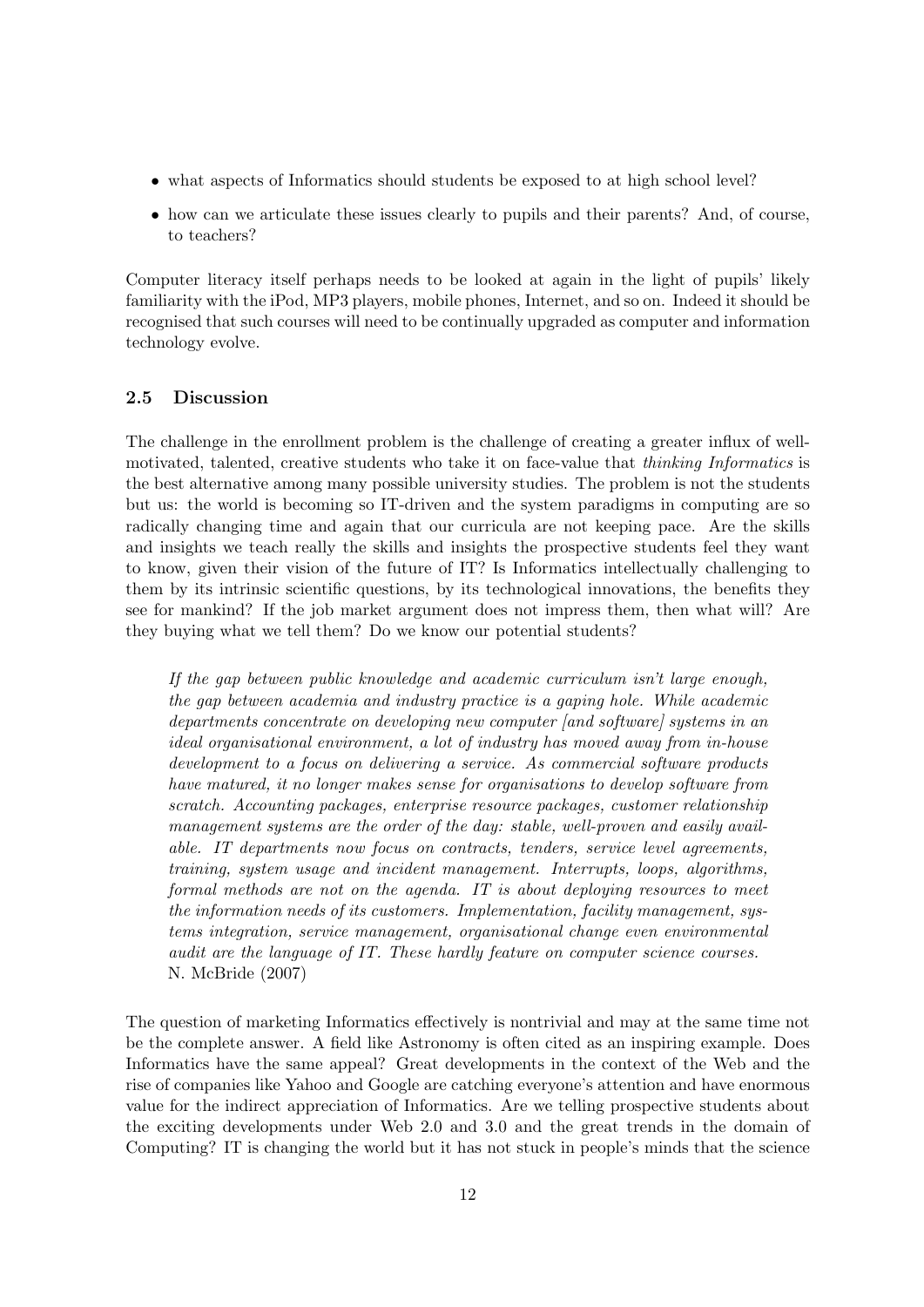of Informatics is behind this and that it takes great minds like in any other science to develop it further.

# 3 New Approaches to the Enrollment Problem

Computing has permeated and in many cases transformed almost all aspects of our everyday lives. As computing becomes more important in all sectors of society, so does the preparation of a globally-competitive US workforce with knowledge and understanding of critical computing concepts, methodologies, and techniques. Unfortunately, despite the deep and pervasive impact of computing and creative efforts in a small number of institutions, undergraduate computing education today often looks much as it did several decades ago. CPATH Program Solicitation (2006).

(Simon Thompson/Jan van Leeuwen)

This section covers a number different approaches and examples to raising the profile of CS. It is meant to give an impression of the different ideas that are pursued in CS departments everywhere.

Is CS the problem or the solution? One view is taken by Eric Roberts proclaiming that computer science trouble lies in education, not jobs. A recent article on the website of the British Computer Society entitled The Death of Computing caused a furore in the UK when it was published in the UK's HE magazine. The article suggested that the current curricula in Computing are way past their time. A rebuttal suggests that the claimed demise of computer science has been exaggerated. There's also a heated debate about whether girls need something special and 'girly' to encourage them into Computing/Informatics.

At many departments around the world the enrollment problem continues to stir up debates. Explanations are sought but seldomly found. Controversy abounds as to the best way to tackle the problem. New approaches are tried and experiences learn what seems to work and what does not.

# 3.1 Working with Schools

How can we convey the excitement and intellectual challenge of computer science to school children, when their first impression is of learning 'information technology' consists of office applications, whilst their home experience is of YouTube, MySpace and other Web2.0 applications?

Some departments take a publicity-led approach; notable in the UK is the  $cs/fn$  (Computer Science for Fun') initiative at CS at Queen Mary - University of London, which has seen a dramatic rise in student applications in recent years. Others are looking at ways of developing innovative tools, such as Game Maker and Greenfoot to teach programming in a games context.

There are a number of worldwide competitions for schools. Particularly laudable is the FIRST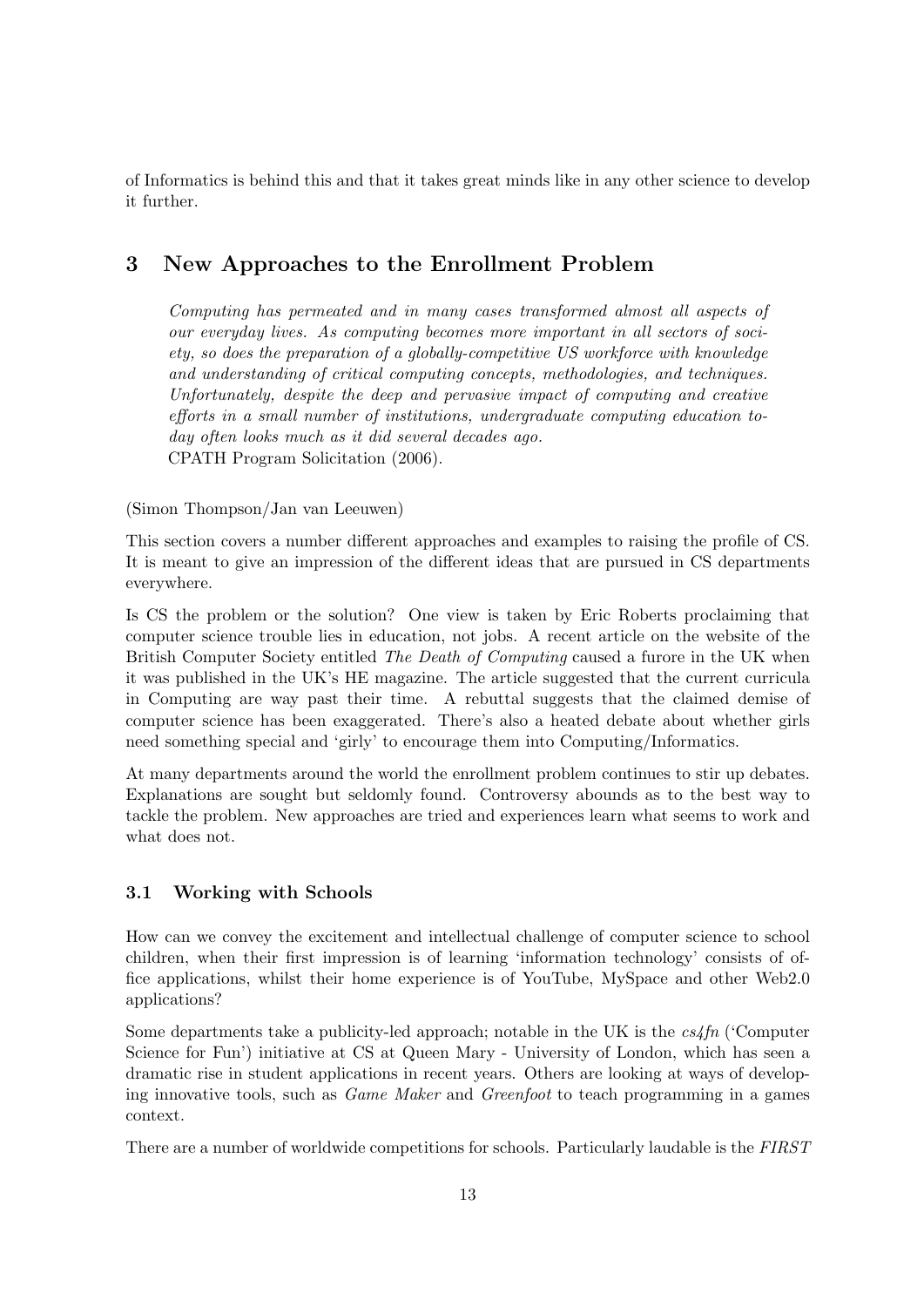LEGO League which introduces children around the world to the fun and experience of solving real-world problems by applying math, science, and technology: specifically through building LEGO robots.

Our best ambassadors are our students, and many universities encourage students to go into schools to raise the profile of CS. Some give them credit or recognition for this work.

Professional organizations take very commendable initiatives also. For example, ACM has developed very interesting and informative brochures with many examples of issues in computer science and of the choice of computing disciplines within the field (*Computing Degrees and* Careers). The accompanying website gives attractive vistas of the Informatics/Computing field for prospective students and of what 'computing professionals do'.

In some countries industry is developing initiatives aimed at schools as well (like KPN and the software companies joined in ICT Office in the Netherlands), to help them in developing ICT courses, to give a view of the industry challenges, and to propagate Informatics among youngsters as a clear 'investment' in the future (think of the Microsoft slogan 'new skills lead to tomorrow's inventions').

# 3.2 Contests and competitions

Students and prospective students can be immensely motivated by contests that challenge their skills. Students like sports and games and often join if only for the fun of it. In the meantime they become acquainted with the challenges of the field and, not in the least, with other students who share the same interest.

For prospective students there are the Informatics Olympiads, e.g. the British one but there is also the International Olympiad in Informatics. In fact, many countries organize national Informatics Competitions e.g. as pre-rounds for the international Olympiad. The main computing and software companies run competitions for students as well: IBM run a variety, as do Google (the 'Google code jams'), Microsoft (the 'Imagine Cup'), and Sun Microsystems.

For students there is the annual ACM Collegiate Programming Contest, with its regional prerounds. At many universities there are local pre-rounds (like 'the Utrecht Programming Championship') which draws quite an interest from students, not only from Computing. The contests require good programming skills but, usually, even greater skills in problem solving. Computing students often find out that they are good in the former but need 'more training' in the latter.

There are also contests that aim at more advanced or specialized students. An example is the ICFP Programming Contest (see http://www.icfpcontest.org/), a programming competition in the area of *functional programming* held every two years and which began already in 1998.

There are now also special contests aimed at female students. A well-known example is the Games  $\angle$  Girls Competition (G4G). In this competition, teams of up to five college women are challenged to create computer games specifically designed to be fun for (middle or high school age) women. The entries are judged by professionals and high school girls. The award for the winning team is \$ 1000 per team member, for the second and third place teams it is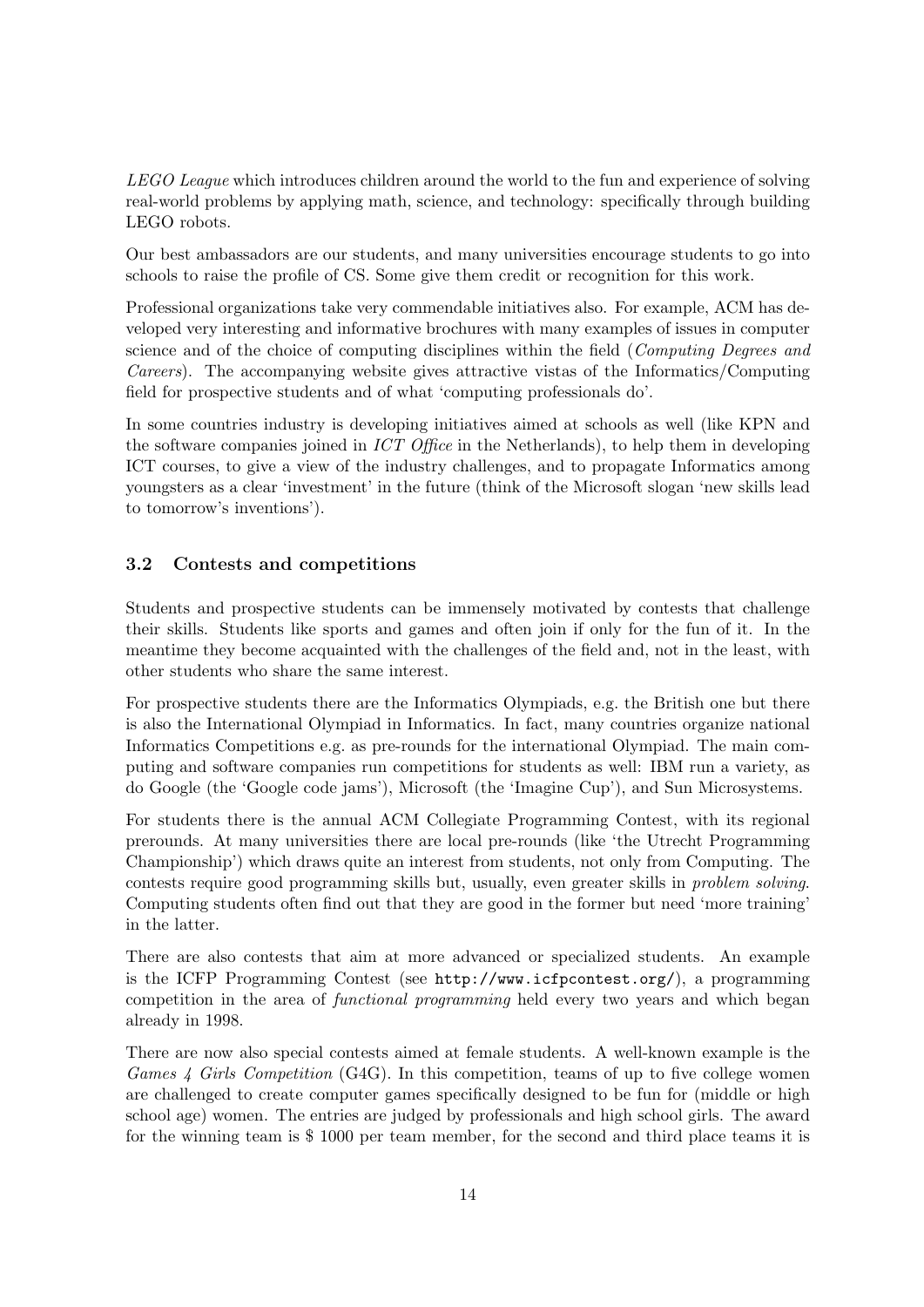\$ 500 per team member.

### 3.3 Industrial links

Departments increasingly advertise that Computing/Informatics students may be engaged in real IT tasks 'in practice' in a range of companies, in small projects during their bachelor studies or indeed in larger projects during their master's. It should motivate prospective students that their studies have a concrete future in challenging jobs.

For example, employers are increasingly trying to recruit students into industrial placement programmes, known as 'sandwich' programmes in the UK. Indeed, Intel in the UK only recruit graduates who have been on a one year placement with them. In the Netherlands, many MSc students in Informatics or Information Science do their MSc thesis 'in house' in a software company or an IT consulting firm, or in another type of organization where they can study and learn the complexities of designing and developing novel systems for companies.

Other universities aim to give students real experience within the university: standing out among these in the UK are Genesys Solutions at the University of Sheffield and the Kent IT Clinic at the University of Kent.

Conversely, industries increasingly invest in (helping in) the education and training of students in schools at all levels as well. An example is found in Microsoft's EMEA initiatives ('Europe, Middle East and Africa region'). At the top level there is e.g. the European Science Initiative by Microsoft Research, 'a multi-year programme for collaborative research at the intersection of computing and the sciences, focused on new computing paradigms, computational science and intelligent environments'.

### 3.4 Reinventing the Curriculum

### 3.4.1 Course level

Many CS departments realize that they can't go on teaching the traditional subjects in the old-fashioned way. Students are more knowledgeable about IT than a decade ago and they are not satisfied any longer by courses that ignore this. Curricula now increasingly choose for courses that embed students in real world problems rather than toy examples. The dictum is:

... computer science, as it is practiced in the business world today, is about application-based problem-solving for specific objectives; in terms of students' career prospects, it makes sense that computer science education reflect the reality they will face after graduation. http://cse.unl.edu/reinventCS/ (2007)

Following this tendency, many universities have introduced new programmes or are totally renewing their current program and approach in Computing, including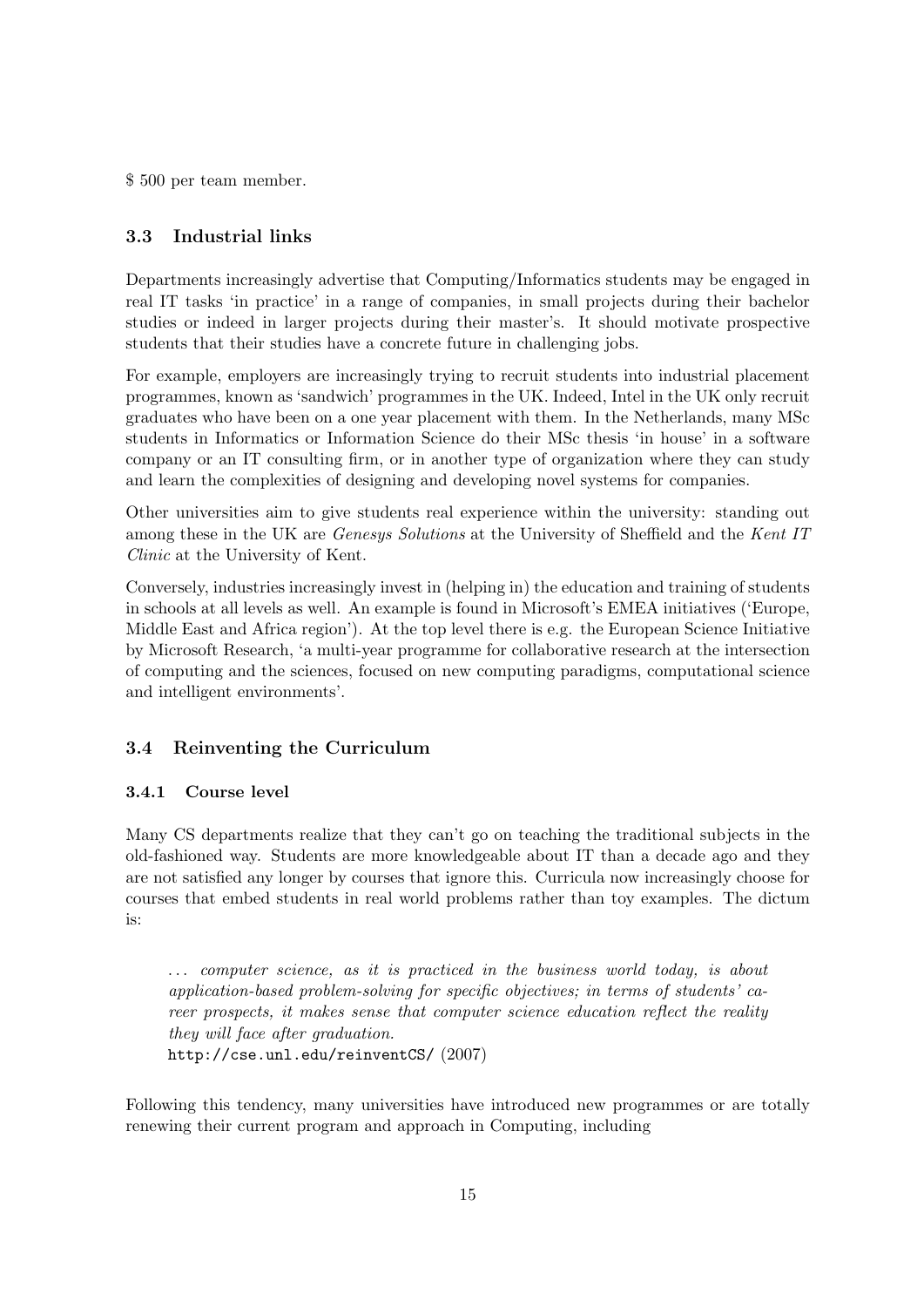- the introductory *media computation* course at Georgia Tech (Tew, Fowler and Guzdial).
- the ReinventCS Project at University of Nebraska-Lincoln (UNL), see http://cse.unl. edu/reinventCS/.
- the redesign of the first-year programming core in CS at Rochester Institute of Technology by means of a Multi-User Programming Pedagogy for Enhancing Traditional Study environment, based on the programming of objects in a virtual worlds, see http://muppets.rit.edu/muppetsweb/about/.
- entirely new curricula at many European Universities in applied domains of Informatics e.g. in Information Science (in the Netherlands) or Wirtschaftsinformatik (in Germany) that complement the traditional course programs, often very successfully so.

One of the issues in all these examples is to find the best context in which the fundamental principles of the field are taught (including a re-appraisal of what these principles are). The 'concept-in-context' approach seems to be taking over in many courses and curricula. An interesting example is the proposal for an innovation-oriented Informatics/Computing curriculum by Denning and McGettrick. Other curriculum proposals aim at specific sectors, e.g. the creative industry.

In the European context, many courses and course programs in Informatics/Computing have been and are being redesigned as part of the gradual change-over to the unified Bachelor-Master system since 2001.

In the US, the CPATH program of the *National Science Foundation* explicitly aims to stimulate the transformation of 'undergraduate computing education at a national scale, to meet the challenges and opportunities of a world where computing is essential to US leadership and economic competitiveness across all sectors of society'.

# 3.4.2 Curriculum level

There are many efforts to re-think the overall composition and direction of the undergraduate curricula. Innovations concentrate on building interdisciplinary undergraduate and masters programmes, particularly with the sciences. But even within IT, many developments occur.

Twenty years ago it was possible to think of a single computer science curriculum. Now ACM offers a variety of curricular suggestions http://www.acm.org/education/curricula. html, including Computer Science, Computer Engineering, Information Systems, Information Technology, and Software Engineering. Indeed, many CS departments have 'diversified' in the past years and offer several of these curricula instead of 'just' Computer Science only, in an attempt to cater for the changed interest of students in IT.

In the UK, there is one so-called 'subject benchmark statement' for all cognate programmes, www.qaa.ac.uk/academicinfrastructure/benchmark/statements/computing07.asp. The single statement is achieved by aiming for an over-arching umbrella for programmes in this area, and is achieved by attacking the problem from the top down, looking at skills and competences first, rather than specific areas of knowledge. The benchmark statement refers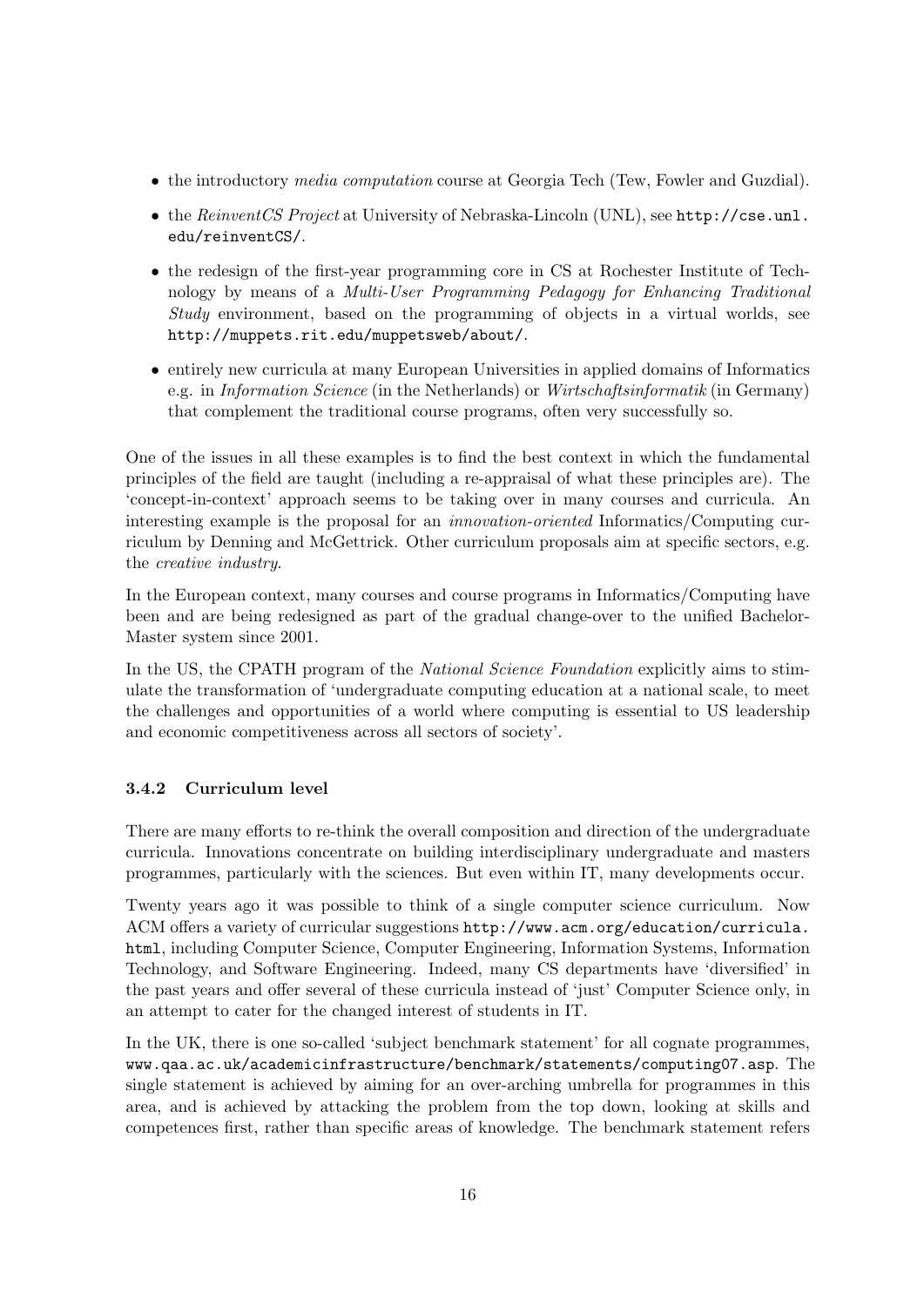to the recommended subjects for the bachelor's degree with honours and gives one way of upgrading and modernizing curricula.

A leading example of how Bachelor programs can be modernized and re-targeted is the redesign of the undergraduate program at the Georgia Institute of Technology. The CS program there now consists of eight threads, each related to a particular 'vista' of the IT domain.

Threads concentrate the general subject of computer science along eight distinct, logical perspectives – a viewpoint on the field, and a goal for achieving expertise. Each of these perspectives is associated with a set of courses, from introductory courses through to specialized senior-level courses, from computing and other fields, where these courses will lead to a students' expertise in that slice of computing. See: http://www.cc.gatech.edu/education/undergrad/bscs.

Threads represent a departure from a vertically oriented curriculum whose goal is the creation of students with a fixed ste of skills and knowledge.  $[\dots]$  A thread is a fundamentally horizontal idea whose goal is to give students the broad collection of skills and learning experiences they need to thrive in the globally competitive Conceptual Age. A thread provides an intuitive, flexible and mutually strengthening set of courses that allows a student to craft his or her own distinctive future. M. Furst, in: Th.L. Friedman, The World is Flat (2005/2006), p 313.

The eight threads at Georgia Tech include: Computational Modeling, Embodiment, Foundations, Information Internetworks, Intelligence, Media, People, and Platforms. Students need to take two threads of their own choosing in order to graduate, thus giving them the freedom to follow their own perspective of the field.

An even more far-reaching initiative has been the highly original approach and curriculum by the IT University of Copenhagen, see http://www1.itu.dk/sw5211.asp. The university was set up with a very original vision of graduate education in Informatics and proves to be very successful. The university started its activities in 1999 and now offers Master programmes in 'Media Technology and Games' and 'Software Development and Technology'.

### 3.4.3 Underlying Philosophy

The underlying and unique philosophy of courses in Informatics/Computing, often characterized simplistically as 'problem solving' only, is also receiving more attention now. The common view now tends to *algorithmic thinking*, popularized under the name 'computational thinking' in a recent CACM-paper by Jeannette Wing.

The main characteristics of algorithmic thinking include:

• algorithmic thinking including recursive, distributed and parallel possibilities and attention to the benefits and the limitations of these; the role of these in devising approaches to areas of system design, problem solving, artificial intelligence, simulation and modelling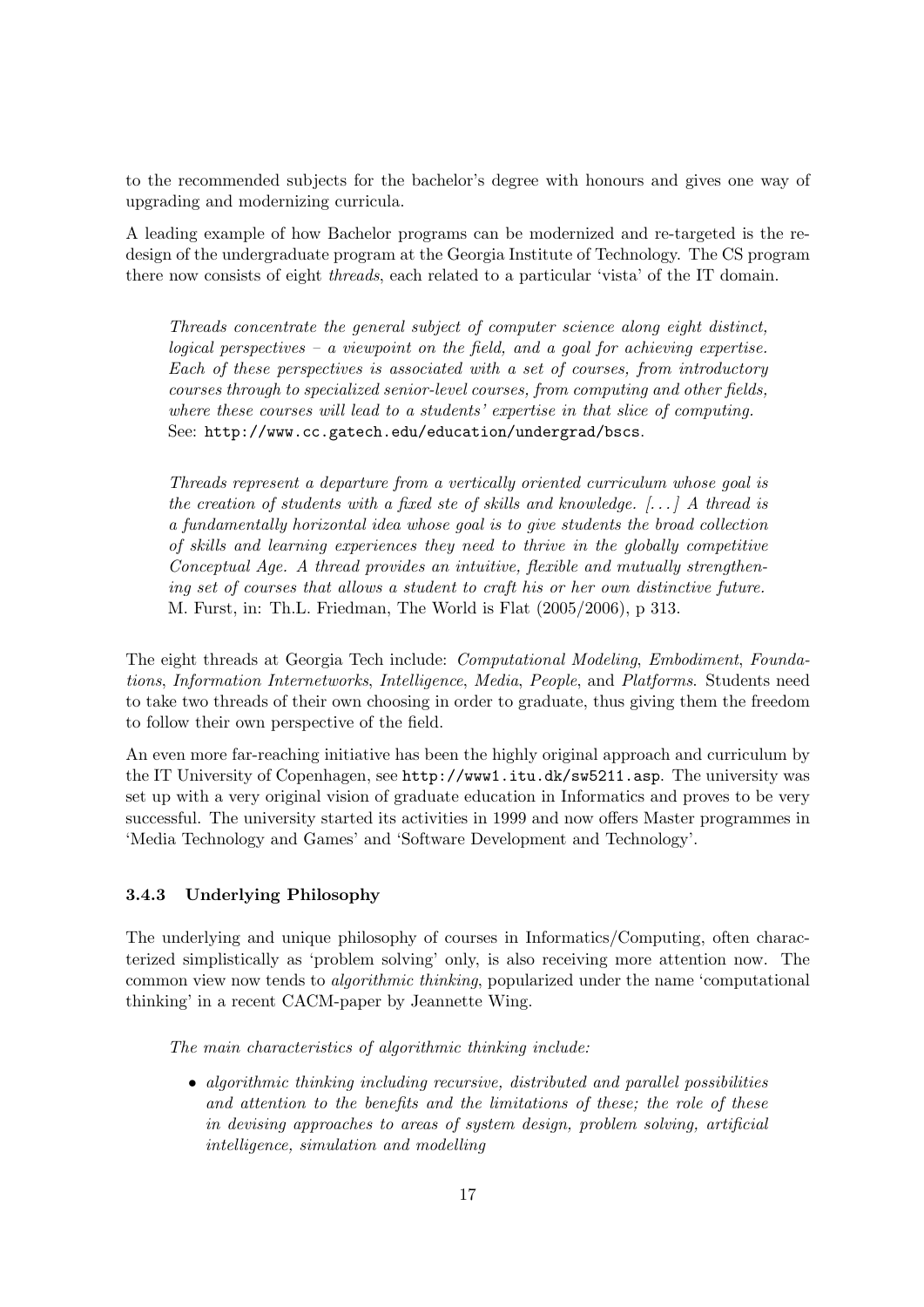- recognition of the relationships between the concepts of specification, program and data (in all its forms), as well as the power of the notion of transformation and proof, and the place of these in computing
- understanding the power behind abstraction, the potential of multiple levels of abstraction and the role this plays in computing
- understanding the opportunities for and the potential of automation, but also the proper balance between automation and how humans effectively interact with computers
- recognising the role of redundancy, diversity and separation of concerns in achieving reliable, safe and critical systems - often in the presence of uncertainty - and approaches to achieving this
- recognising simplicity and elegance as useful concepts and principles on the one hand, but also bad and dangerous practices on the other.

Subject benchmark statements Computing (2007).

Furst and DeMillo describe a new philosophy called symphonic thinking which they claim to be essential for our Informatics/Computing graduates as well. They have used it in designing the new paradigm of 'threads' for undergraduate education in Informatics/Computing.

Chances are that our curricula in Computing/Informatics will look very different from their current versions in even less than five years from now.

### 3.5 Grand Challenges in Education

In the UK, McGettrick *et al.* initiated the idea of identifying 'grand challenges' in computing education at the university and pre-university level. A grand challenge is to be seen as 'a major goal whose attainment will lead to significant improvements in the educational processes associated with Computing'. Among the challenges we find e.g. the following:

- promote an improved and ultimately very positive public image of computing, ensuring that the public gains respect for the field and the professionals who practice it.
- rationalize the situation at the pre-university level and direct it towards the promotion of computing to would-be students of computing. Create for students a smooth transition from school to university by enthusing and informing potential students and by creating a positive influence affecting pre-university computing.

These challenges are directly related to the enrollment problem (where 'computing' should eventually be replaced by 'informatics' as the better term for the field). One of the forms a challenge could take is e.g. 'to explain to a 12-year old the main challenges facing the Informatics community'.

# 4 Perspectives and Challenges for Students

The reasons for studying computing are as diverse as its domains of application. Some students are attracted by the depth and intellectual richness of the theory, others by the possibility of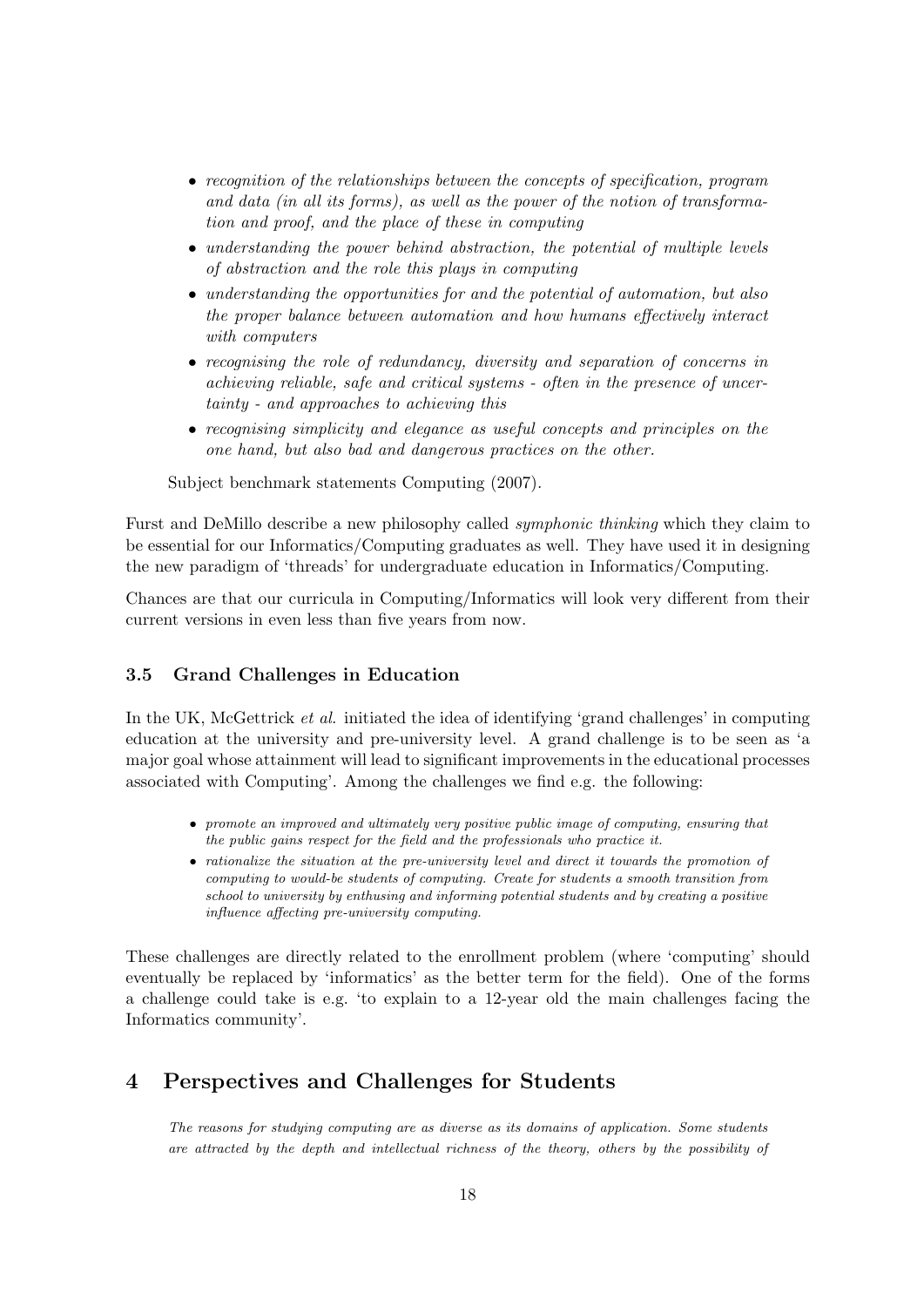engineering large and complex systems. Many study computing for vocational reasons or because it gives them the opportunity to use a creative and dynamic technology. Whatever the perspective, computing can claim characteristics that, while present in other disciplines, are rarely present in such quantities and combinations. Besides being ubiquitous and diversely applied, computing promotes innovation and creativity assisted by rapid technological change. It requires a disciplined approach to problem-solving that brings with it an expectation of high quality; and it approaches design and development through selection from a wide range of alternative possibilities justified by carefully crafted arguments based on insight. It controls complexity first through abstraction and simplification, and then by the integration of components. Above all, it is a product of human ingenuity and provides major intellectual challenges, yet this limits neither the scope of computing nor the complexity of the application domains addressed. Subject benchmark statements Computing (2007).

#### (Letizia Tanca)

People who are responsible for Computer Science and Informatics courses are continuously facing the problem of attracting students to their curricula, while there has been a dramatic decline in enrollment in the last few years. Often, the messages the students receive from the educational institutions, along with those coming from the society in general, dispose them to see the field in a very narrow perspective, which contributes to keeping the best students far from the computer science courses.

We believe that the emphasis should not be on 'correcting' the current opinion of computer science studies, but on 'enlarging' the view of what can be achieved by attending and graduating from them. In this respect, we should convey the message that various types of personalities can be accommodated within the computer science curricula, provided that they feel that their main aspirations be fulfilled. Among the students' aspirations we should not only include the technical ones, such as the possibility to engage oneself in a difficult and challenging discipline, or to hack in cyberspace, but also personal and social aspirations, both during the studies at the university (like the desire to be exposed to the teaching of high level scholars or simply to feel at one's ease within ones class) and in the personal life and the later career after graduation.

As part of the general enrollment problem, a very much felt gender problem also arises: indeed, while the number of students applying for, and remaining in, computer science courses is decreasing, the number of women among them is decreasing even more rapidly. A special train of thought must thus be devoted to this datum, as the Informatics discipline might otherwise remain too much within the control of the male gender, preparing itself to being deprived of the unique contribution to creativity given by the mere existence of diversity.

Another important problem hides in the kind of students who have been enrolling in Informatics courses in the last ten years. Indeed, while we perceive our discipline as a challenging, logic-oriented one, where mathematical skills are required, our courses tend to attract people who are fascinated by the technological possibilities offered by the applications of Informatics, but do not feel the need, for the initiated, to dig more deeply into its roots. Hence the need to attract more people 'of the right kind', by which we mean people with (at least a small) mathematical bent or interest.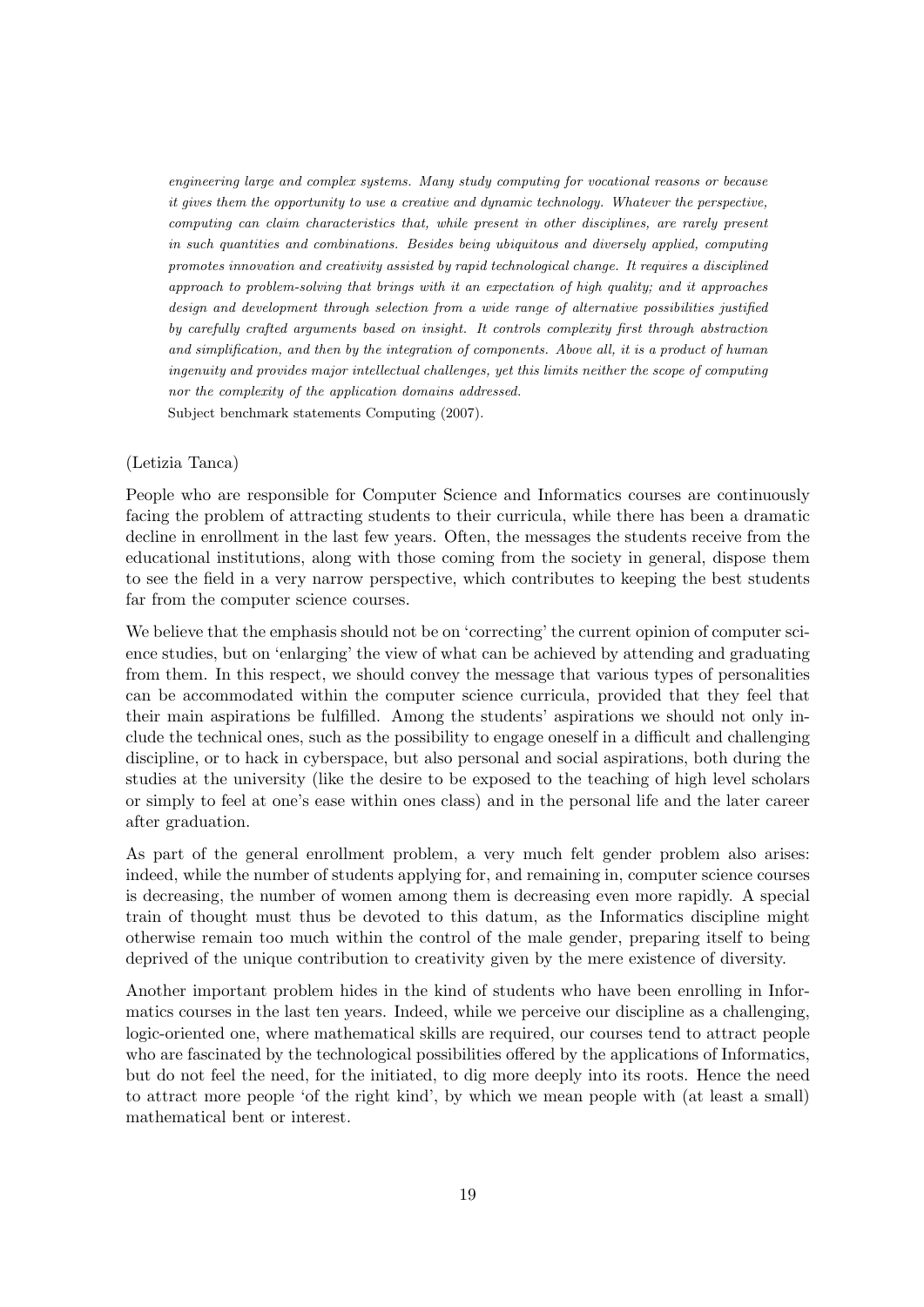On the other hand, a somehow opposite problem concerns the lack of confidence of some students, who believe in the legend that only exceptionally intelligent fellows will be able to carry on with the scientific studies. This kind of students should be encouraged if they are sufficiently driven by a genuine interest in scientific and technological studies, since motivation to formal thought, accompanied by adequate work, may equal the results obtained by talent.

### 4.1 The Popular vs. the Broader View on Informatics

The popular view of Informatics is that of a very technological discipline, devoid of conceptual challenges. Thus often the lovers of mathematics and formal sciences tend to be a bit snobbish about it. Of course this is blatantly wrong, but it nevertheless has an adverse effect on students. In the following I list some important considerations which should guide our attempts to make the discipline more interesting for young people. In particular, I address the various facets of Informatics, which might unveil its appeal for different kinds of prospective students.

- Informatics seen as a 'mathematical game', a challenge for intellectuals  $\rightarrow$  feeling 'a high IQ person'.
- Informatics as a way of creating patterns, in a similar way as some people say that mathematics is the science of patterns. The patterns Informatics deals with can be numerical, spatial, temporal, and even linguistic. And through visual and written forms of expressions, Informatics is connected with mathematics to develop skills for thinking clearly, strategically, critically, and creatively  $\rightarrow$  use of mathematical models to represent and produce changes in both real and abstract contexts.
- Informatics as a discipline for problem solving, through the education in knowledge representation and processing  $\rightarrow$  use of symbolic forms to represent and analyze realworld situations and structures.

Computing is a discipline that offers rewarding and challenging possibilities for a wide range of people regardless of their range of interests. Computing requires and develops capabilities in solving deep, multidimensional problems requiring imagination and sensitivity to a variety of concerns. Reason 2 in: Top 10 Reasons to Major in Computing (ACM)

Having a computing major will provide you with a foundation of knowledge, problem solving and logical thinking that will serve as a competitive advantage to you in your career, in whatever field you choose. Reason 6 in: Top 10 Reasons to Major in Computing (ACM)

To think independently and creatively, carrying out their own in-depth studies as needed to address new situations in their work. (Denning)

• Informatics as the science that applies to other sciences  $\rightarrow$  a good computer scientist is the one who tries to understand the internals of another discipline to which Informatics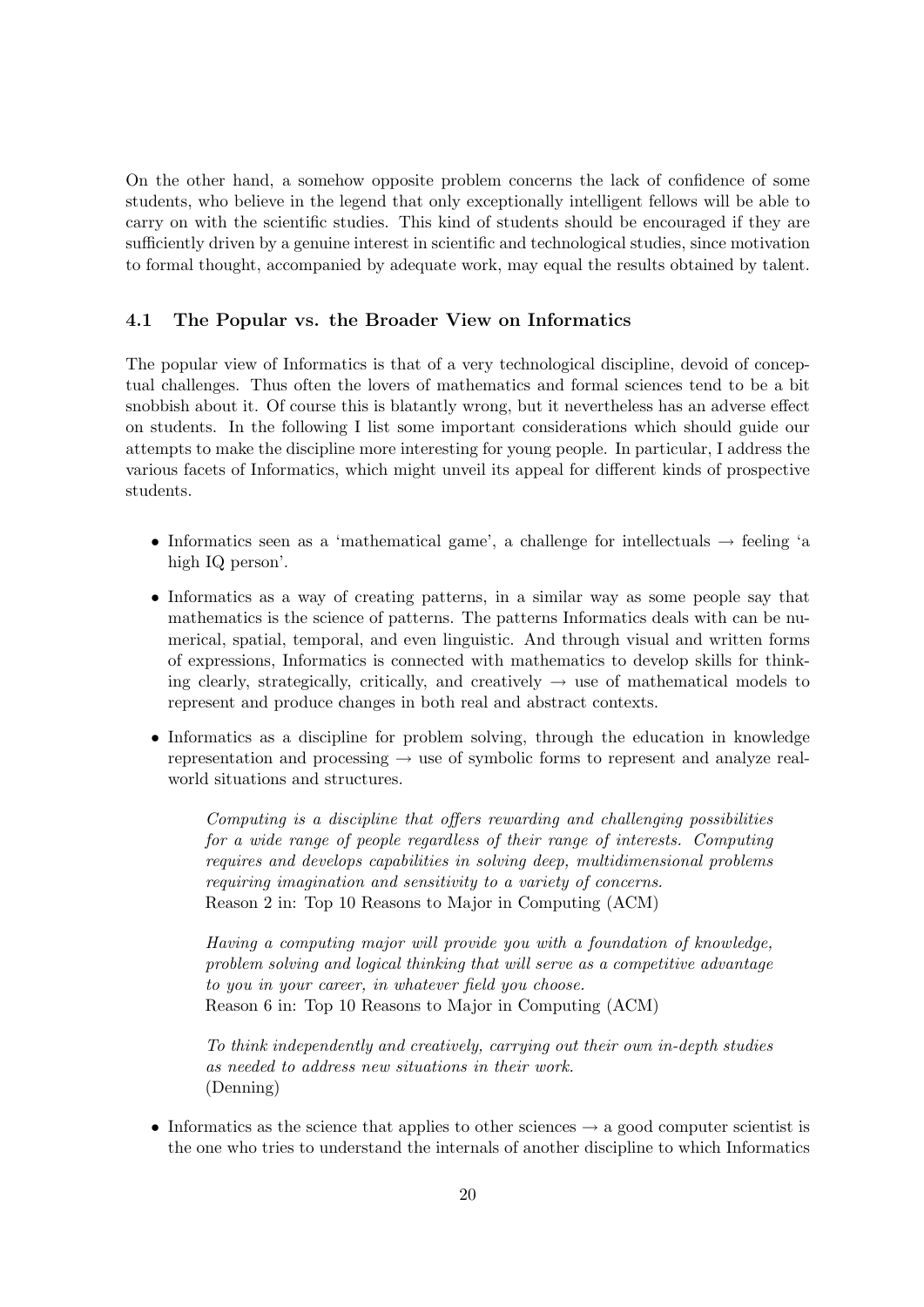is applied. Examples are: Bio-informatics, Economics and Management Engineering, the informatics behind multimedia and image representation, et cetera.

Computing drives innovation in the sciences (human genome project, AIDS vaccine research, environmental monitoring and protection just to mention a few), and also in engineering, business, entertainment and education. So if you want to make a positive difference in the world, study computing. Reason 3 in: Top 10 Reasons to Major in Computing (ACM).

# 4.2 The 'Engineering Aspect': Informatics as a Way to Make Things Happen

One of the interesting aspects of Informatics is that it can be classified as a scientific as well as a technological discipline. Indeed, as already said in the sections above, the methods of Informatics are similar to those of all scientific disciplines, since modeling and verification is the typical scientific research pattern. On the other hand, the objective of modeling reality in Informatics is to feed its abstract representation to a program, in order for this to act on it and generate new behaviors and tools. Thus, here we see the use of our knowledge of scientific laws (in our case of mathematics and logic) for producing new objects: this is a characteristic of technology, and of engineering in general. As a result, a computer specialist feels the usual elation of engineers at being able to create. Examples of typical application of ICT skills for building everyday objects, often used by young people, which can be mentioned to make Informatics appealing for them, are:

- the next generation of mobile phones, tiny media players, and palm computers, where the reduction of power consumption, and efficient routing, are problems for computer engineers, while compression algorithms and data reduction are tasks for the computer scientists.
- high-tech clothing: the insertion of RFID tags helps following the clothes story throughout the production and distribution cycle, as well as during its life after it has been bought, in order to collect information about its usage and consumption pattern.
- advanced medical tools, again, are a ground for computer engineers as well as for computer scientists.
- today's gaming machines (game-boys, play-stations et cetera) incorporate high-level computing technology: computer engineers produce powerful chips capable of processing 3-dimensional graphics, computer scientists produce algorithms for image and multimedia rendering, artificial intelligence gives us the ways to make the games ever-changing and multi-pattern.

Project-based competitions as mentioned earlier can stimulate and challenge students in their desire to build their own systems.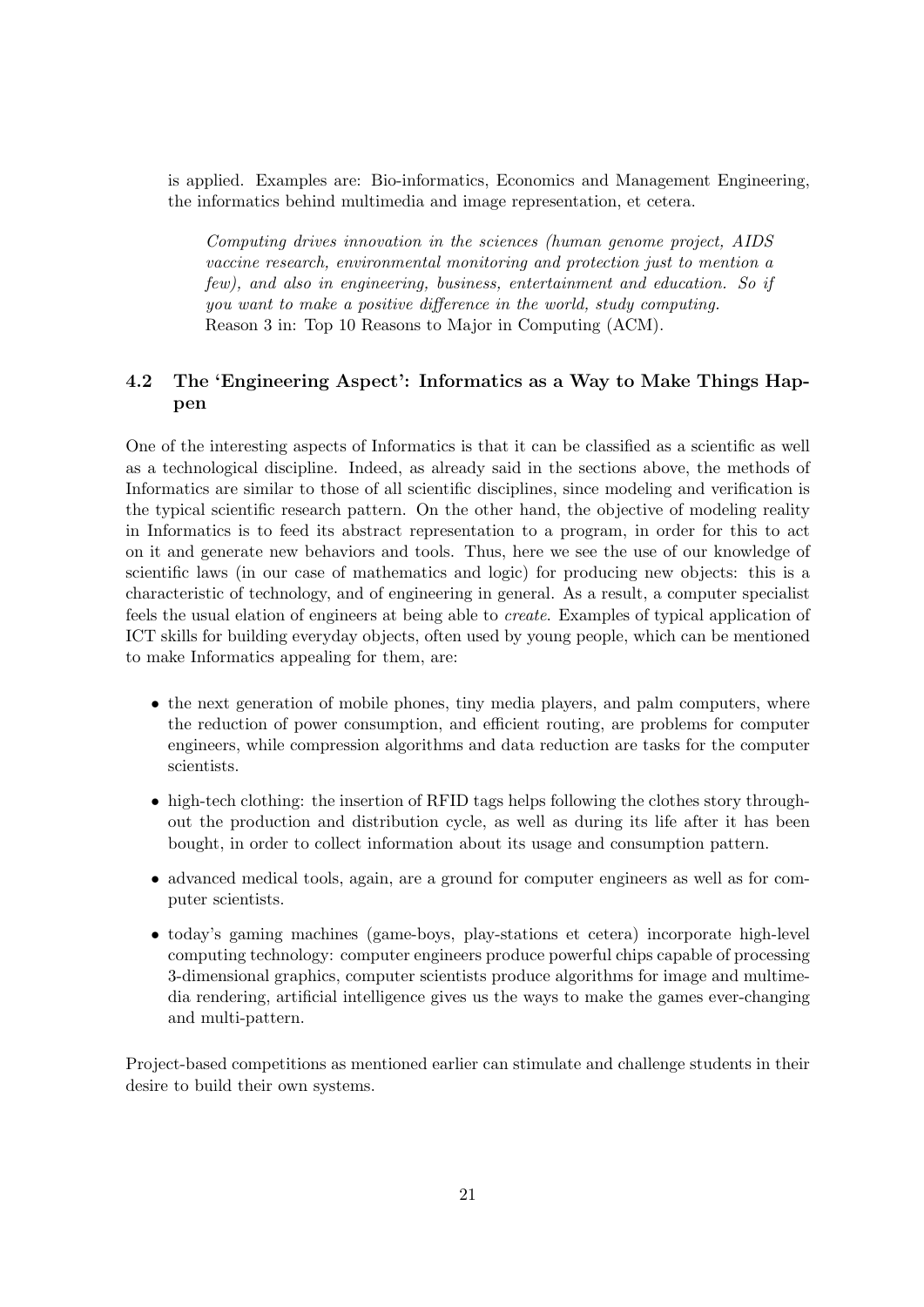### 4.3 Motivating Initiatives for Fostering Informatics Studies

Creating high-quality computing solutions is a highly creative activity, and computing supports creative work in many other fields. The best solutions in computing exhibit high levels of elegance and beauty. Reason 7 in: Top 10 Reasons to Major in Computing (ACM).

The 'narrow view of informatics' should be fought by cultural as well as by practical initiatives, in particular during the time students spend at the university. In the following I name a few initiatives that might be taken:

• Seminars, summer schools (for the best students), and conferences on different subjects should be fostered within the degree courses. This can be done either during institutional course hours or out of the course timetable. Such seminars could include:  $(a)$ mathematics/logic related problems in Informatics, (b) problem solving techniques that make use of representation/modeling techniques taken from the different areas of Informatics (e.g. Software Engineering, Databases, Artificial Intelligence, et cetera), (c) applications of Informatics to different disciplines, like Biology, for instance,  $(d)$  discussions related to the philosophy of science, (e) discussions related to social, legal and ethical problems in Informatics, and  $(f)$  challenging problems of the discipline, possibly working by examples if too difficult.

Each of these events should be very open, with the possibility for the students to participate in and debate the issues at hand. Initiatives of the same kind could also be taken within the high schools. The university can propose, each year, a carnet of such events to the high schools, which could be able to choose a group of seminars for their students. This line of action has been pursued for the last two years at the Politecnico di Milano, and a large number of school has enthusiastically responded. Of course, it is too early to be able to provide figures about its impact.

- Some of the above subjects could also be included as institutional courses in the curricula, particularly in the MSc degree level. This is already done, for example, at the Politecnico di Milano, where courses on Philosophy of Science and the legal aspects of Informatics are present.
- Giving students the possibility to take part in national or international competitions like the British Informatics Olympiad or the International Informatics Olympiad.
- Again on the game side, local computer 'games' among the university students could be organized. A game might be:  $(a)$  the production of the best project, given a set of specifications (it should be a project which stimulates their imagination),  $(b)$  a computer game which requires Informatics skills to be pursued, and/or  $(c)$  a challenge on creation, where groups of students build an innovative system from an original idea of their own. Such experiments are carried out, for example, at ETH Zürich, where undergraduate students implement computer adventure and other kinds of games in Eiffel, using the Eiffelmedia framework.
- Study periods at, and visits to, company headquarters or production lines.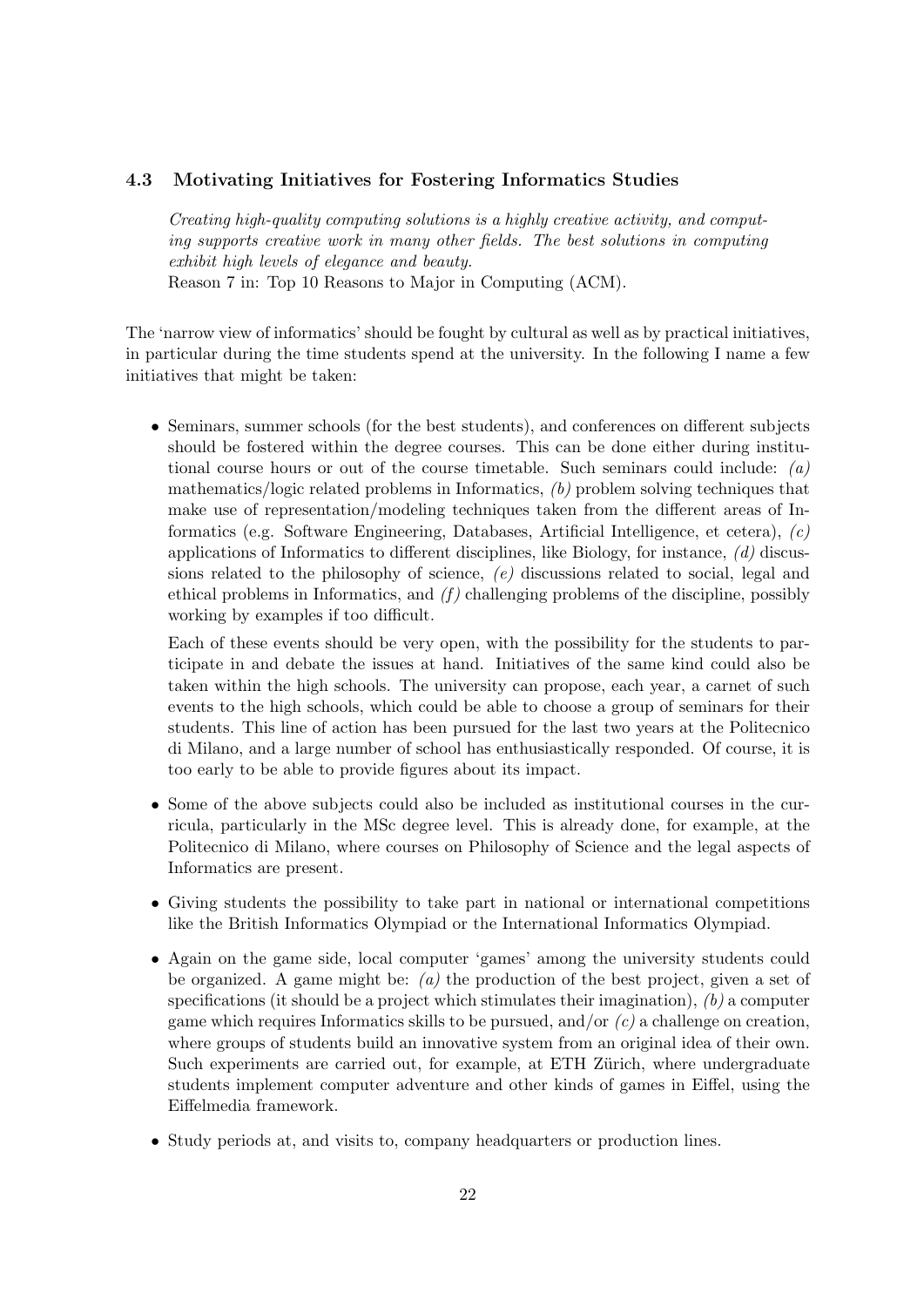• Entertaining international relationships is a very valuable experience even for very young students. The current European initiatives, in particular the Erasmus (Socrates) project, are an excellent way to expose students to different ways of teaching and approaching the discipline. Other current initiatives consist in international protocols which set the seal for bi-directional exchanges between universities. All these initiatives should be enhanced – for instance by establishing special channels of exchange for master students within research projects – and also multiplied – by establishing many more agreements.

Exchange initiatives should also be extended to US and other non-European countries. For example, the Computer Science Master Course at Politecnico di Milano has such an agreement with the University of Illinois at Chicago, and a similar initiative is currently about to be signed with GeorgiaTech. Of course these initiatives should be adequately publicized, in order for prospective students and families to perceive the appeal of a study course offering such possibilities.

• Devising special programs (e.g. honors programs) for talented or strongly motivated students. In this case, some kind of certificate, guaranteeing that the student has attended the special program, should be issued at the end of the studies. The most traditional way to implement such a program is to introduce additional, more challenging courses to the standard curriculum, and keep the group of students under control by allowing them to stay within the program only if a certain performance is achieved. Another, less common way to do it is to insert the students into a large interdisciplinary research project, collecting a number different professors in different disciplines, and assign small groups of students to the involved professors to let them co-operate towards a specific achievement within the project. Again, this type of initiative is only useful if made widely known to high school students and their families.

The given list of initiatives is obviously not exhaustive. Further initiatives can be devised.

### 4.4 The 'Hands-On Aspect' at the University

In conformity with the above, degree courses in Informatics/Computing should provide students with the possibility to *act*, besides studying. Theoretical courses are important, but only a part of computer science and engineering training. In order to appreciate the power of creation, students should be engaged in various kinds of other activities, including for example:

• attending 'project courses', already at the bachelor level, in which teams of students are required to cooperate and get organized to produce a medium-difficulty artifact. Such project courses could be either associated to a specific theoretical course (e.g. 'database project') or to a group of courses (e.g. a 'database and software engineering project'). In the latter case, also the contributions of the different sub-disciplines within the same projects are shown, proving that Informatics should never be considered as a set of non-communicating areas only. In general, isolated and far-fetched toy examples should be avoided.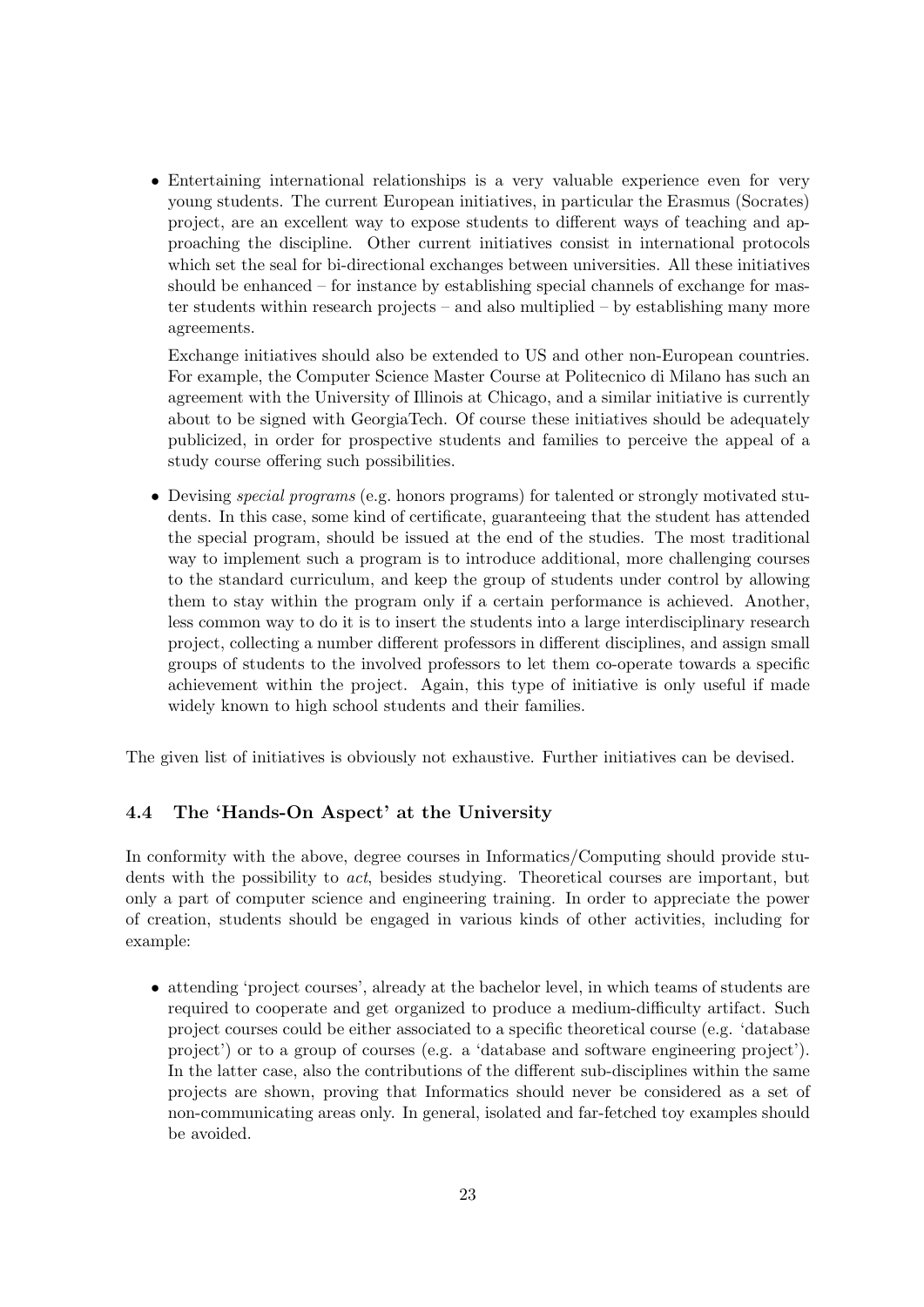- being involved in research projects with faculty members or PhD students, mainly during the master studies, but possibly already during the bachelor studies.
- getting in touch with other students and teachers from different disciplines, to get the feeling of the interdisciplinarity of Informatics (see below).

The project courses and research projects should propose new problems that are as challenging as possible, in order for the students to feel they are able to do things they could never dream of. For example, at the Politecnico di Milano, the AI and Robotics group designs robots which play soccer, and participates each year in the ROBOCUP international contest http://www.robocup.org/.

# 4.5 Women in Informatics

Are computer programmers from Mars? Is computer science a guy thing? Some experts are wondering just that at least, as it is taught now.  $[\dots]$  Some women who have been successful in computer science, however, say that is nonsense. What is needed, they say, is more social support for women in the discipline and for peers and parents to stop telling girls that computers are not for them. S. Carlson (2006)

Female enrollment is a problem within the problem, since the decreasing rate of the number of women applying for Computer Science courses is even higher than the overall one. The following is also remarkable: the number of enrolled women abandoning the courses is higher than the number of abandoning men as well. These two pieces of information stimulate interesting lines of thought.

First of all we should realize that, on the average, women have different motivations and interests for studying than men. Indeed, rather than enjoying computers for some kind of 'hacking pleasure', more women than men are interested in other disciplines as well. Thus their special interest in Computer Science is often connected either to its application to other fields like Medicine, Social Sciences, Astronomy and so on, or e.g. to its strong connections to Logic, which often attracts them despite the prejudices about the so-called non-logical aptitude of women.

The second issue concerns a point we already made above: the stereotype of the computer science expert as a geek obsessed with computing, causes several broad-culture oriented students, among which many women, to disown their interest in Computer Science.

Third, female students do not often have a deep experience of computers before coming to the university. This may entail two consequences:  $(1)$  it is more difficult for women to be accepted when applying to courses where the admission tests include Computer Science skills, and  $(2)$ the women's self-confidence during their university studies is threatened by their continuous comparing themselves unfavourably with their male schoolmates, thus provoking them to decide to transfer out of Computer Science.

The first two points above are related to the fact that women are more likely than men to try to find an equilibrium in their lives among all the multiple interests they have. One of these is on the socio-emotional side, where also their relationship with teachers becomes an issue.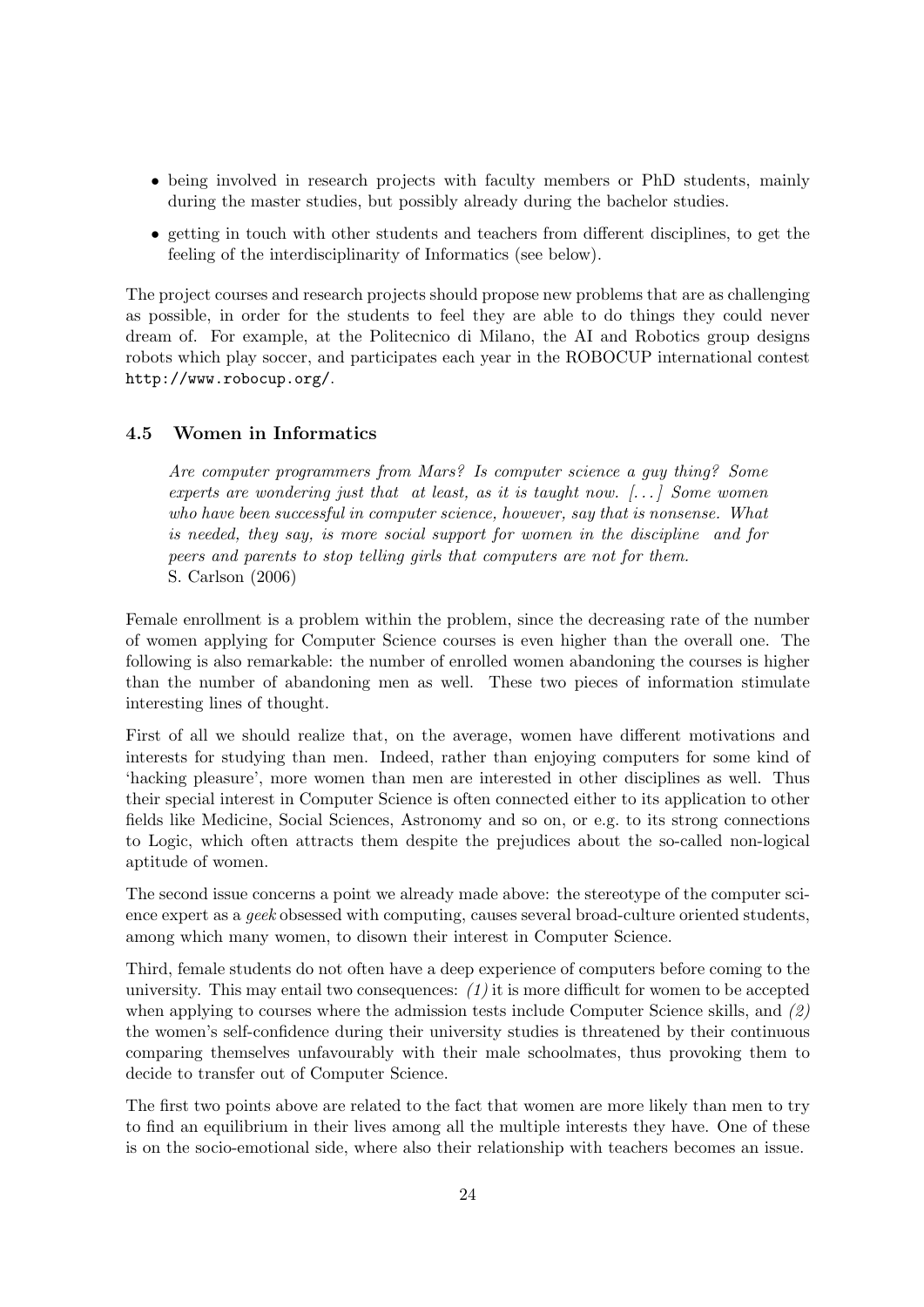More women than men arrived in college with the expectation of establishing a personal relationship with faculty. E. Seymour and N.M Hewitt (1997)

Thus, it may happen that a woman student, who finds the university environment, in particular the relationships with faculty, somewhat 'dry', is discouraged from continuing the Computer Science studies.

A very interesting piece of work, providing a deep insight in the problem, is the book Unlocking the Clubhouse: Women in Computing, in which social scientist Jane Margolis and computer scientist Allan Fisher study the reasons why computer science students are mostly male. Margolis and Fisher followed more than 100 computer science students at Carnegie Mellon University from 1995 to 1999. The book explores the gender-gap at Carnegie Mellon, and gives an account of a four-year social program with the goal to 'understand the experiences and choices of both men and women with respect to studying computer science, and to design interventions that would involve more women (A. Fisher and J. Margolis, 2002).

Among the initiatives taken at CMU, the authors quote the following as the most relevant ones:

- monitoring and identification of transition points for (female) students, e.g. from introductory courses to upper-level courses,
- peer tutoring for (female) students in courses that are recognized to be particularly difficult,
- events especially designed for women.

Actually we could say that the first two initiatives, although being designed as a consequence of the gender-gap problem, are surely interesting for all students whose confidence is somehow lower than the others.

#### 4.6 Related Developments

Aside from female students, there are other groups of students with great potential in Informatics that may require special attention in some countries. The cultural demography of the young population in Europe is changing and so is the perspective of various groups among them on academic studies and what they expect of it for their future. In some countries there is a tendency among young people to prefer the curricula at the 'professional schools' (the Netherlands: HBO, Germany: Fachhochschule) that cater more to their interest or ambitions instead, leaving the universities wondering how they should adjust and keep their market share. It applies especially to Informatics. The effect makes the enrollment problem even more complex than it already is for each individual university in some countries, although the overall effect is likely to be beneficial for the field in general.

# 5 Informatics as Profession

. . . [an impediment to the introduction] of large scale computers into industry is the shortage of skilled problem analists and programmers. This difficulty has been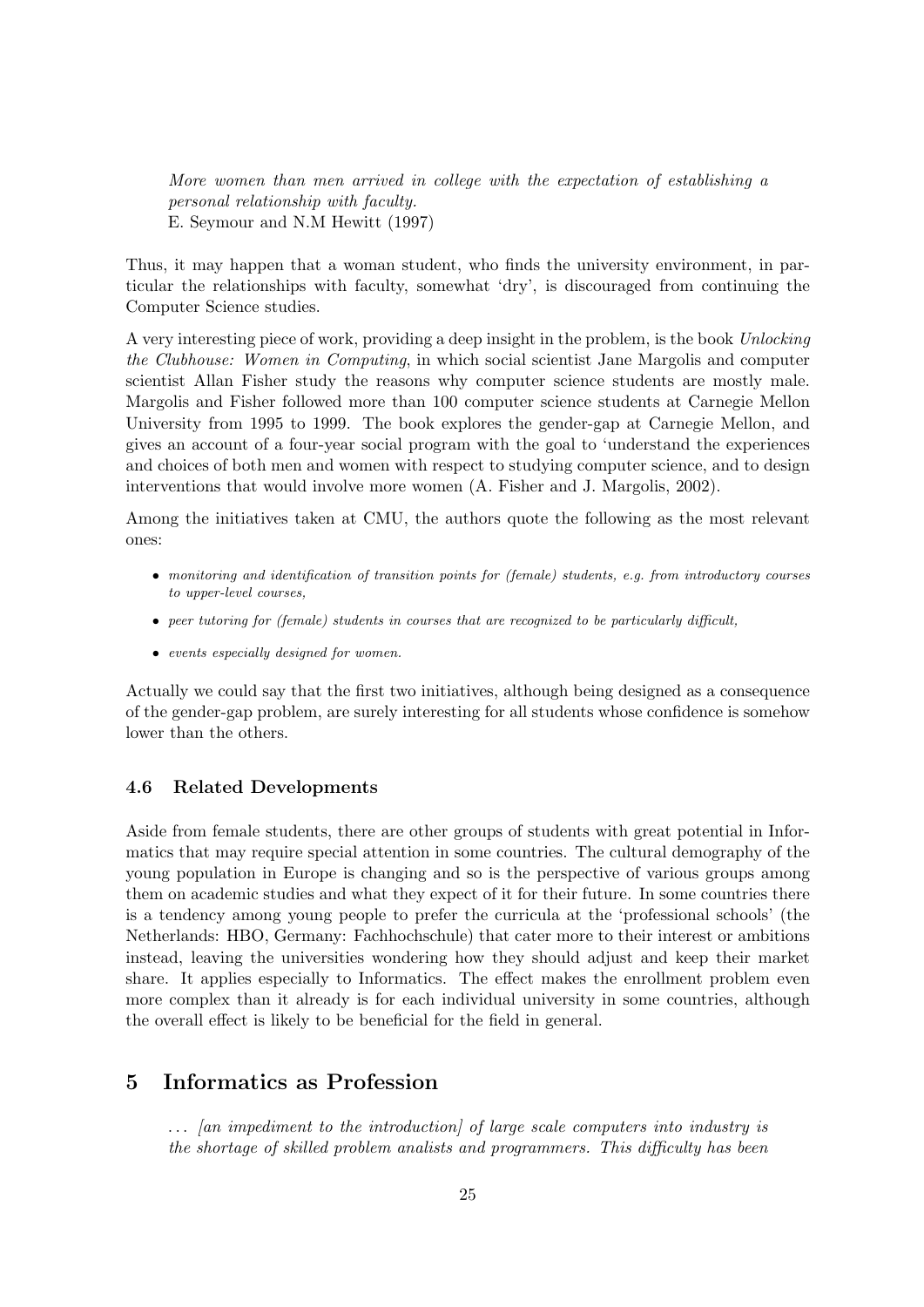recognized and is being attacked from a number of angles both by schools and by the users of these machines. R.F. Clippenger, B. Dimsdale, J.H. Levin (1955)

#### (Letizia Tanca)

The 1980s and 1990s have seen a steady increase of the number of job offers for computer technicians and programmers, either within huge projects for the production of large computerbased infrastructures (e.g. telephonic switches or electrical-power plants) or in the establishment of large-scale information systems. With the expected delay, applications for university courses in Informatics and Engineering have also increased. In this period, the Computer Science and Engineering studies were attractive mostly for mathematics-/scientific oriented students, who did not necessarily expect highly paid jobs, and who were content with the fact that their jobs were interesting and that job quest was very easy. Companies had a very high computer science personnel turn-over, and also salaries, even if not high, were quite dynamic. Things have changed and we will describe how. It has an effect on the view students have of the discipline.

### 5.1 The Quest for Jobs

In the 2000's, the focus of Computer Science and Engineering students has moved towards more applied and softer interests (e.g. internet-oriented professions) and, with the dot-com bubble, the salary expectations have grown along with the number of applications. Unfortunately this has not been associated with an equal increase in the student quality: as more, and better paid, jobs were expected, classes became more crowded, but not necessarily by students with adequate preparation or skills. The result is that the average 'product' of our faculties is less attractive than 20 years ago. As a consequence, companies do not expect that the newly-graduated job applicants from CS departments necessarily are high-quality students, and often do not offer attractive first-jobs.

The above analysis seems to be in contradiction with the following assertion:

Computing jobs are among the highest paid and have the highest job satisfaction. Computing is very often associated with innovation, and developments in computing tend to drive it. Reason 4 from: Top 10 Reasons to Major in Computing (ACM).

but it is not. Indeed, the problem is rather the number of non-top graduates coming out of our schools. Computing people are very well paid, provided that they fulfil the expectations of the employers, who in fact are most willing to pay much and give satisfactory jobs to talented people who deserve them. Only, the job market is more competitive than 20 years ago, thus our task today is to produce better and more computer scientists and engineers.

Another reason for worry about the supposed decline in job offers and salaries is that many companies turn to cheaper labor overseas, the outsourcing/off-shoring phenomenon. Yet, as said in a January 2006 article on CNN.com, salaries for computing professionals (in the US)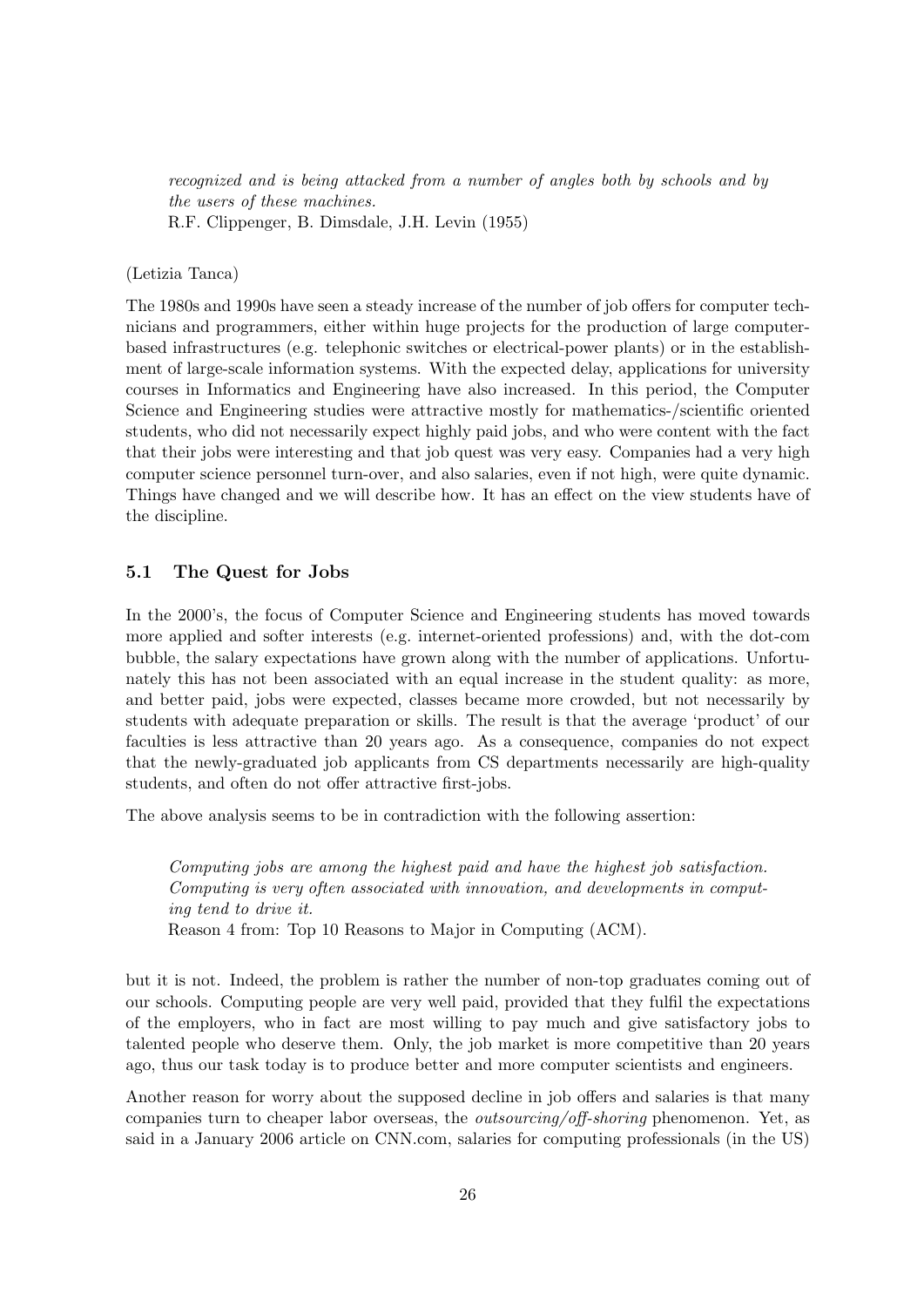are rising extremely fast, and off-shoring is unlikely to halt this growth, for the simple reason that companies seek to maximize ROI rather than to minimize cost. Similar observations were also made by Jeremy Roche (CODA Group), Chairman of the European Software Association, in his relation "Challenges for the European Software Industry" at the first conference of the Informatics Europe association, in October 2006. Off-shoring means that software development is far from the companies headquarters, isolated and difficult to control. Strict control would be quite costly, thus companies will rather pay good software engineers at home than keep up the appropriate control structures overseas. Moreover, because of the enormous demand for people with strong IT and computing skills, the opportunities for software engineers and other information technology professionals are expanding in Asia, just as they are everywhere else.

Thus, even if overseas companies are asking for computer-skilled people, this does not correspond to a decrease of the job offers in Europe and the US; rather, it might be that the jobs offered in-country are more interesting than before, just because nowadays the less interesting jobs might be moved off-shore. The American Bureau of Labor Statistics (2007) also envisages that job prospects for graduates in the computing disciplines are expected to remain excellent throughout the next decade. And even if Europe is not the US, we don't see reasons why a similar prevision should not be made for Europe as well.

# 5.2 The Social/Personal Aspects of the Profession

Many students of other disciplines imagine computer scientists as narrowly focused lone wolves, sitting in a small workspace 'pounding out code 18 hours a day'. Contrary to what these students believe, computer scientists have interesting lives, friends, families and lots of social and cultural interests and hobbies.

Computing is often about being part of a team that requires people with many different kinds of skills. Yet there is also plenty of space for individual flair and imagination.

Reason 8 in: Top 10 Reasons to Major in Computing (ACM).

Aren't computing jobs solitary and boring? Actually, contrary to what many people think, computing professionals almost never work alone. Designing software products is not a oneperson job, rather, a software project is an accomplishment of many people with a variety of skills. Designing a good product not only requires communication within the team, but also with the final users. Moreover, software analysis and development is also a very creative activity, since there is no way to mechanize a design process. Not all possess the extensive culture and open-mindedness that lead to rewarding achievements in such a creative task; accordingly, those who perform in with success, find a job in computing a most gratifying and challenging career.

One of the missions of university studies is to provide students with a broader view of their possibilities, including the opportunity to experience team work and to get acquainted with other disciplines, also because of the need to understand them as their application fields.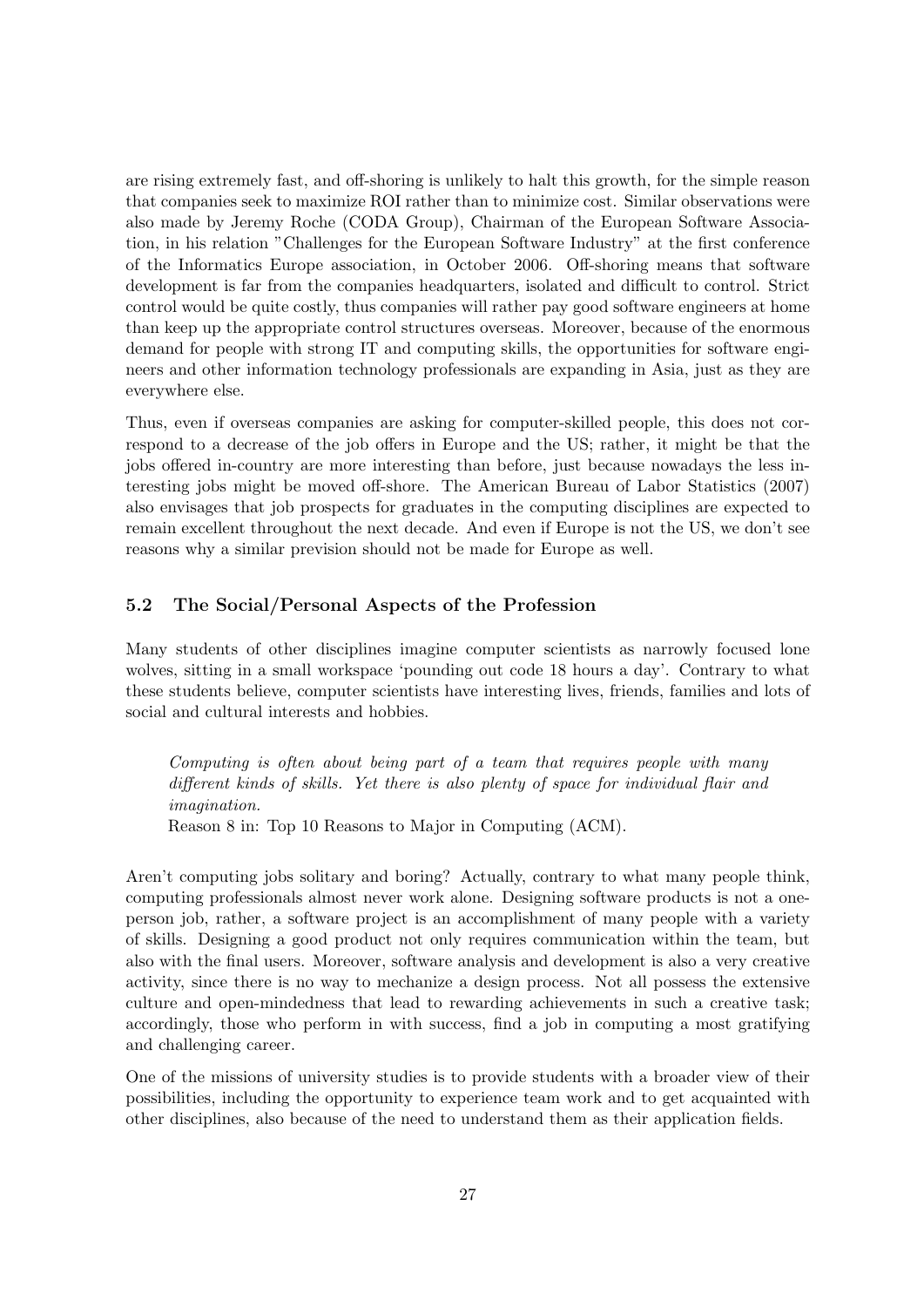Insuring science and technology are considered in their social context may be the most important change that can be made in science teaching for all people, both male and female.

From: 'Female Friendly Science', Sue Rosser (1990).

### 5.3 Incubators

Many universities all around Europe offer various forms of 'incubator' facilities, that is, they offer infrastructures and shared secretaries to groups of young people who want to start up their own company. Examples are at Politecnico di Torino and at Politecnico di Milano, which in addition organizes, together with other universities in Milan, the STARTCUP contest. STARTCUP assigns two kinds of prizes: the former, for the Best Business Plan, encourages the presentation of innovative start-up projects on subjects within areas of competence of the research centers of the involved universities; the latter is the Call for Ideas, i.e. the collection of pioneering ideas, the most interesting among which will be fostered and incubated to produce a business plan for next years Business Plan Contest. The proposals should come from undergraduate, graduate or PhD students, young researchers, or even people outside the university world who want to collaborate with the university to start a novel business.

# 6 Informatics as Science

The current approaches to computer science education fail to teach the science of computing. As a result, they fail to inspire the very best and brightest young minds to enter the field. Computer science is faced with scientific challenges that rival any in history, yet are relevant to practical problems of today. Computer science involves questions that have the potential to change how we view the world. J. Morris (2004)

(Jan van Leeuwen)

How to characterise Informatics as a science, or, to put it in a more thought-provoking manner: is Informatics a science (rather than 'just' engineering)? The question is a recurring one, as there is apparently no generally accepted answer yet. It is crucial for the 'image' of the discipline that the question be answered, as it is important for our (future) students to know that they (will) study a field of the same intellectual level and methodological rigor as any other scientific discipline - and some will add that the societal impact of Informatics is now the highest of all sciences. Answers are often based on particular individual perspectives: application-centric, computer-centric, computing-centric, curriculum-centric, engineering-centric, information processing-centric, methodology-centric, programming-centric, software-centric, technology-centric, AI-centric, and so on. Three classical examples are:

Computer science is the study of the phenomena surrounding computers. A. Newell, A.J. Perlis, H.A. Simon (1967)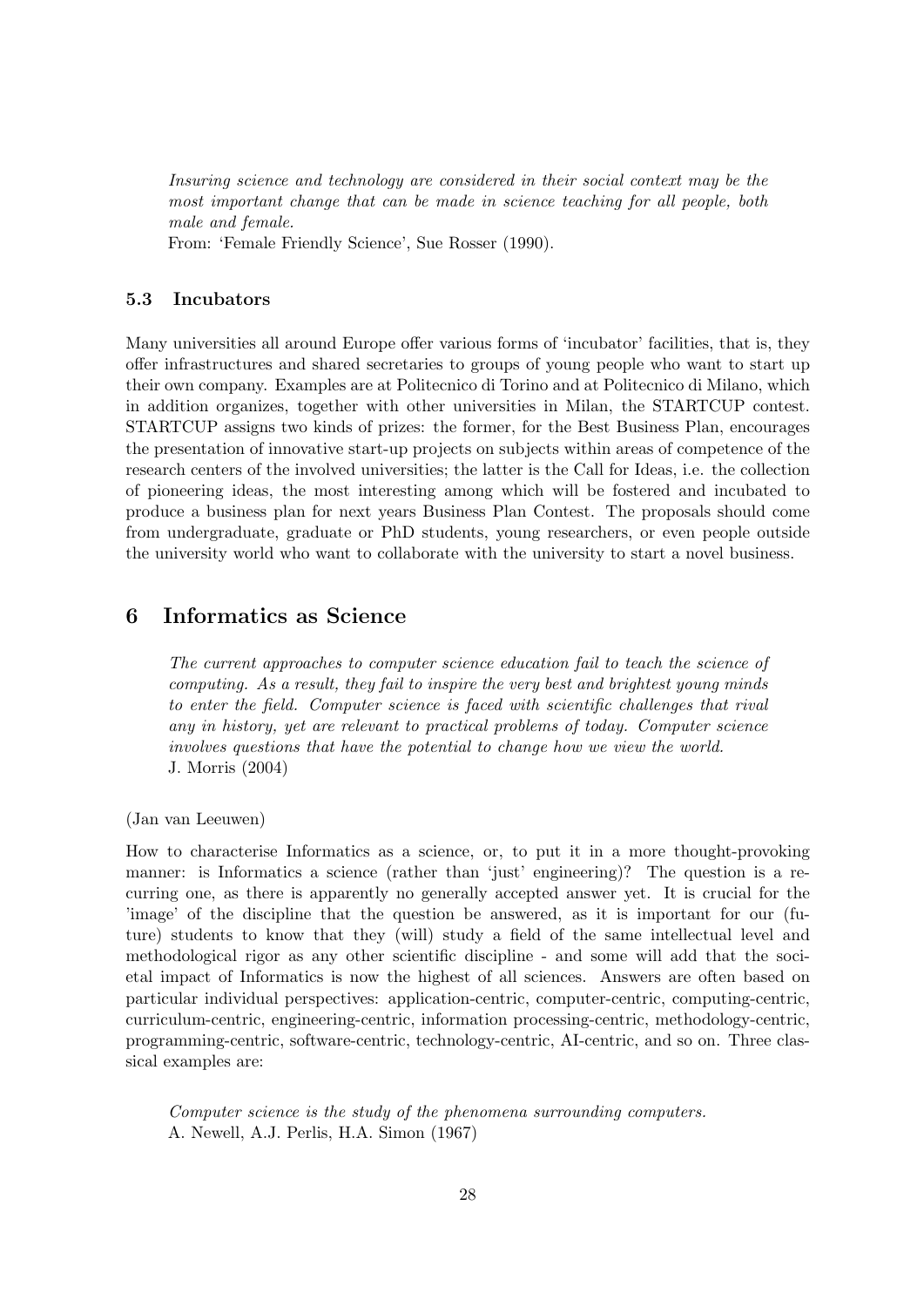My favorite way to describe computer science is to say that it is the study of algorithms. D.E. Knuth (1974)

... each of these [questions] is a special case of the general question, 'What can be automated'? and the answers will involve algorithms and their [..] implementation. COSERS report (1980)

These are good working definitions for computer science but not satisfactory ones for the (broader) field if Informatics. They do not tell us whether Informatics is science (seen as the study of natural phenomena) or engineering (seen as the development and study of manmade artifacts) or perhaps both, and what the kernel as a science is. What are the truly fundamental questions Informatics is addressing in our eternal quest for understanding 'life', 'matter', or 'energy' and for mastering and recreating the world around us? In order to answer it we need a, still lacking, philosophy of informatics. Ultimately the question is of course: what does it teach prospective students, and will they care about it!? Most certainly they will, if they can relate to the answer and if it can bring a broader perspective than the continuing technological hypes do. It is a very important aspect of the whole image of the field.

### 6.1 The Information Dimension

The 'phenomena' that need to be understood in the effective use of (networked) computers and all other information processing media are so complex and extensive that this is now the field of highly skilled and specialized scientists. With the expanding views of what computers are or might be in the future, and the ever expanding range of applications in which (networked) computers and media are leading, computer science now is an extensive and fulfilling field of science of tremendous impact.

... informatics: the science of processing information through computer programs. At the heart of cell phones, airlines and airplanes, financial transactions, company management, publishing of any kind, the internet and world wide web, industrial plant control and all other devices and processes that make today's world run, lie algorithms and data structures devised by computer scientists. From: 'Why study computer science' (ETH Zürich)

The computer-centric view does not quite capture the essence behind the phenomena that manifest themselves in Informatics. For the field of Informatics we need to delve deeper to find the deep motives that drive it as a science, making computer science a discipline with a broader scope of concern and placing it well within the domain of the Natural Sciences. It leads back to the views that were already expressed in the early days of computer science and that involve the deep appreciation of the concept of information.

Information ist der Urstoff des Universums. A. Zeilinger (2005)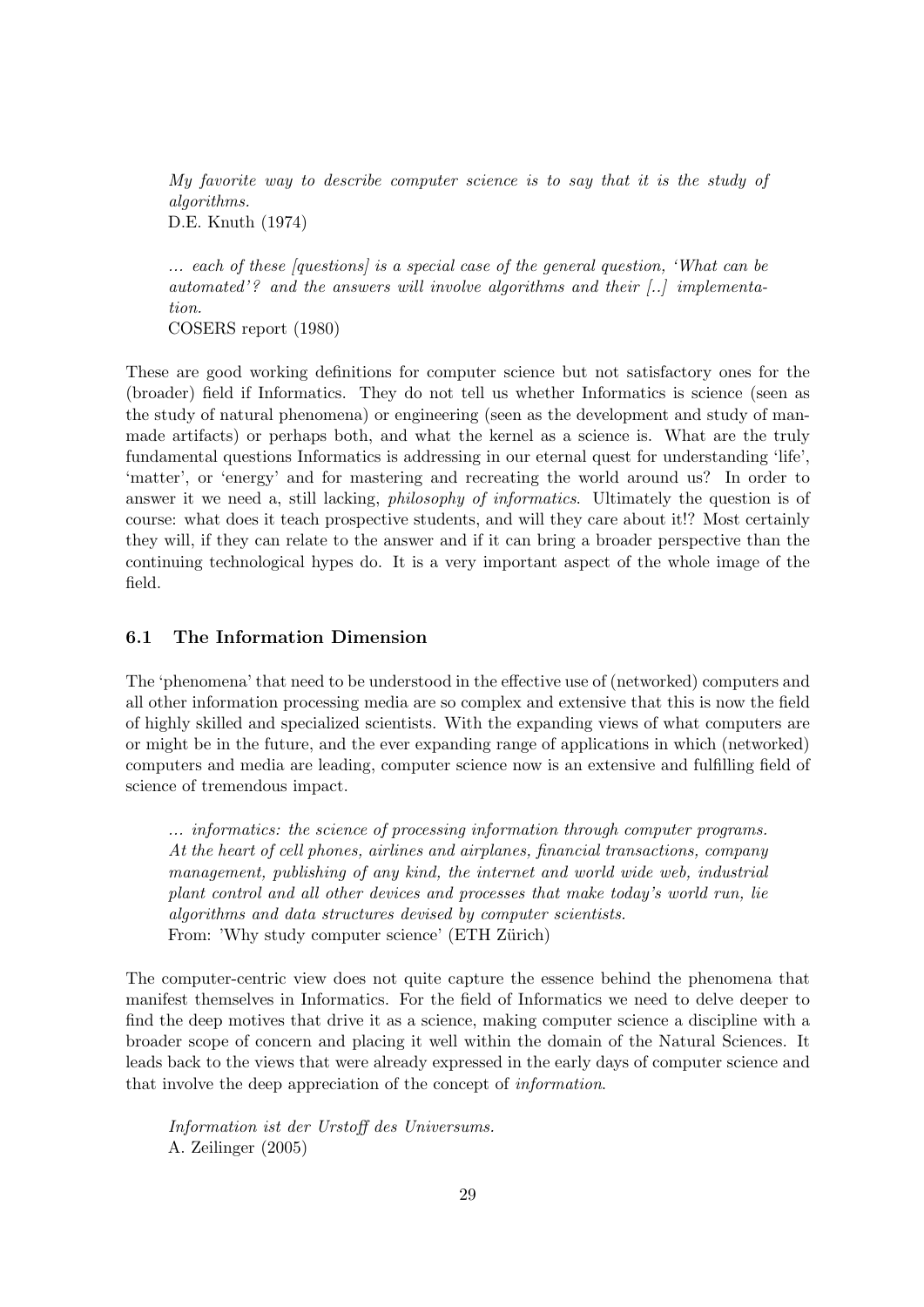I consider computer science, in general, to be the art and science of representing and processing information and, in particular, processing information with [...] computers.

G.F. Forsythe (1967)

The ultimate purpose of physics is the intellectual one of understanding the physical world [...] Similarly we may expect that some day the agreed ultimate purpose of computer science will be to understand the behavior of information and the laws which govern its processing. G.F. Forsythe (1967)

Computer science is concerned with information in the same sense that physics is concerned with energy: it is devoted to the representation, storage, manipulation and presentation of information in an environment permitting automatic information systems.

ACM Curriculum Committee on Computer Science (1965)

Here 'information' is appreciated as a crucial and foundational concept in understanding the physical, i.e. the natural or man-made world around us. Just like physical objects have mass and energy, they must admit to descriptions in suitable frameworks in the 'information dimension' to be fully captured and understood. This applies to everything, from 'real' biological systems (cells) to administrative systems up to the virtual constructs created by and in our imagination (virtual stores, games) and even our cognitive processes.

Everything that can be digital will be. Razorfish (1995)

All processes, in nature or made by man, can be reduced to and modeled in a representation by, and the processing of, information. J. van Leeuwen (2003)

### 6.2 Natural Science

The underlying inspiration is like in every science, that of bringing any 'world of interest' within the reach of understanding, in this case by means of models that will be made concrete as computer programs. Viewing 'models as programs' is the most powerful methodology of Informatics, now dissipating into all other field of science. And it is realized that informationsystematic description and modelling is far more complex than (often partial) mathematical modeling, which often does not allow for the complete recreation or visualization of physical objects or their related phenomena. With programs as the ultimate models, many new aspects turn up that need understanding.

... algorithms are good at describing dynamic processes, while scientific formulas or equations are more suited to static phenomena. Increasingly, scientific research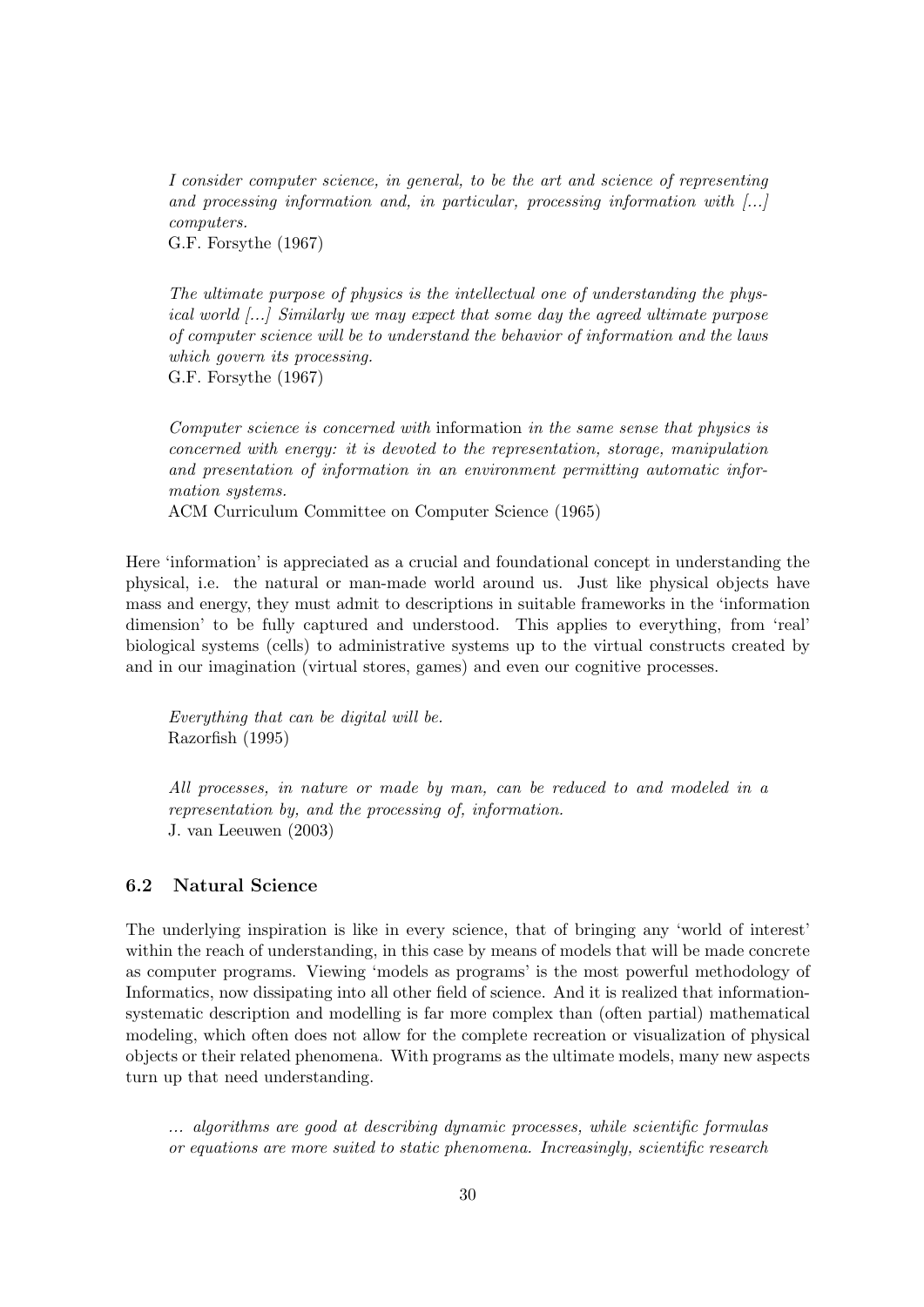seeks to understand dynamic processes, and computer science [...] is the systematic study of algorithms. Biology, Dr. Karp said, is now understood as an information science. And scientists seek to describe biological processes, like protein production, as algorithms. In other words, nature is computing, he said. R.M. Karp, in: Stephen Lohr (2006)

The development of suitable (language-) frameworks for information system modeling with an eye towards the need of processing the information so captured was also conceived very early as an integral part of the information dimension.

... a central topic in the new discipline of computer and information science would be the synthesis and analysis of *[mechanical]* languages and their processors. S. Gorn (1963)

There is thus no difference between physical objects and the virtual objects (constructs, systems) created in 'cyberspace' or in the human mind as normally envisaged in information modeling and processing. In all applied contexts, from biology to business, (approximate) informational description is the key challenge and a prerequisite for any further understanding of the real or virtual objects or any form of processing of these objects. With this view in mind, it is also clear that the science of Informatics has its origins well before the invention of computers and that, on the one hand, computers merely augmented the capabilities and thus the overall domain of challenging issues in Informatics; on the other hand, the need for appropriate formal modeling became clearer and more pressing as the range of possible computer science applications broadened.

The information sciences  $[read:$  informatics $]$  deal(s) with the body of knowledge that relates to the structure, origination, transmission and transformation of information - in both naturally existing and artificial systems. This includes the investigation of information representation, as in the genetic code or in codes for efficient message transmission, and the study of information processing devices and techniques, such as computers and their programming languages. G.F. Forsythe (1967)

Informatics is the study of the structure, behaviour, and interactions of natural and engineered computational systems. School of Informatics, Univ of Edinburgh

The discipline of computing is the systematic study of algorithmic processes that describe and transform information: their theory, analysis, design, efficiency, implementation, and application. The fundamental question underlying all of computing is, "What can be (efficiently) automated?". P.J. Denning et al. (1989)

Computer science [Informatics] is the science of information processes and their interactions with the world. P.J. Denning (2005)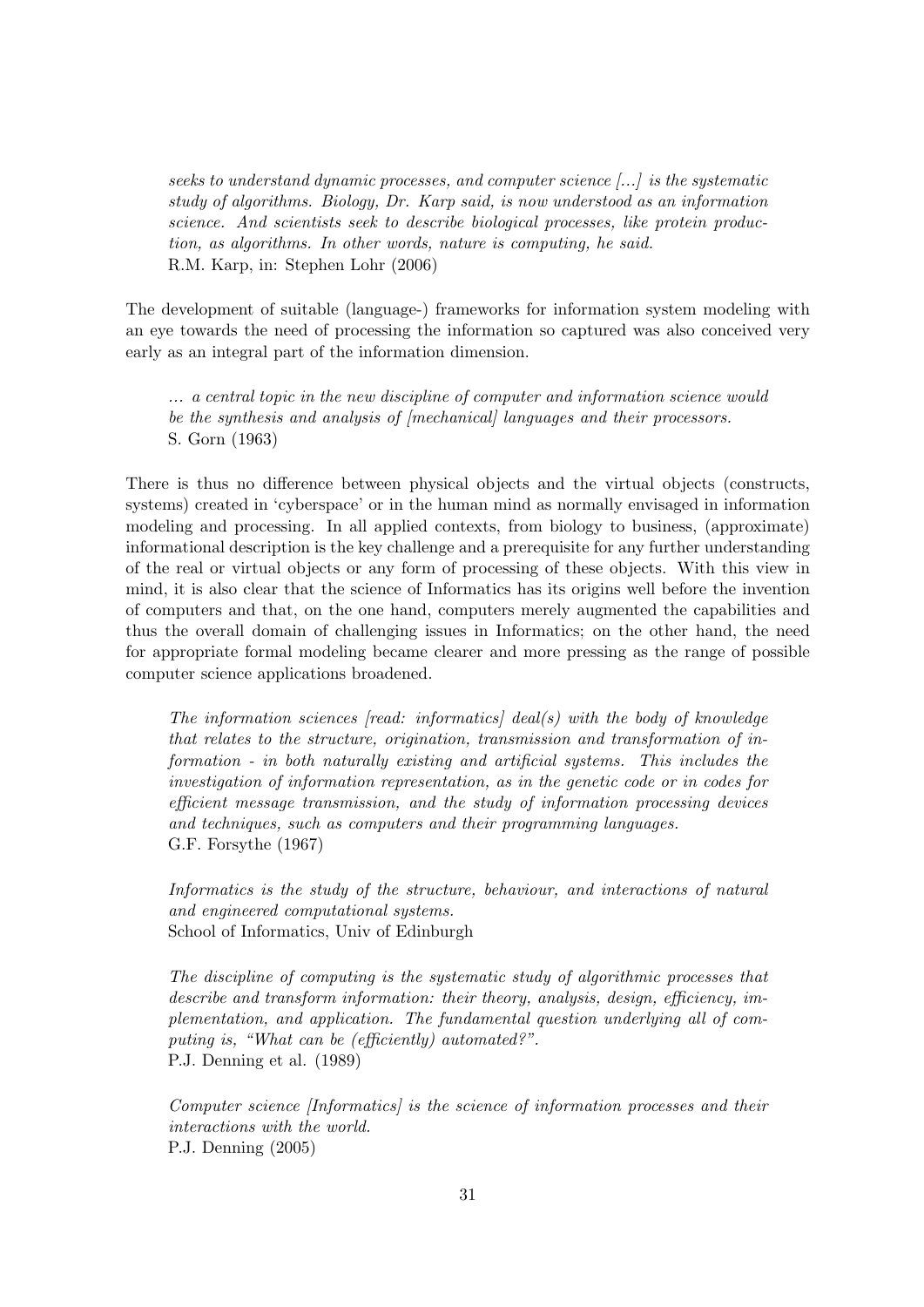It is quite remarkable that the information-centric view originated already very early in the understanding of the field, with a far reaching and fundamental appreciation of the notion of information. With the dominance of computers and computer technology, this view seems have been pushed aside for quite some time, in favor of e.g. the computer- and programmingcentric view of Informatics. Although these views have lead to a rich field of scientific endeavour, it is not clear that this 'restricted' view has been good for the general perception of Informatics. The current tendencies in the field seem to be correcting this towards a better balance, although this seems to be slow in penetrating the classical perceptions of the field. We note that the question whether Computer Science is rightfully a science, which it is, was already addressed and answered perfectly by Newell, Perlis, and Simon (1967) forty years ago.

### 6.3 Conclusion

It can be argued that one reason for the currently limited public profile of Informatics/Computing is the lack of a clear statement describing the discipline that is embraced by everyone in the field. Any such statement needs to be simple, chime with young people and the public, and convey the real importance and innovative nature of the discipline. The statement would have to highlight both the scientific and the technological sides of the field.

Informatics/Computing provides the science and the technology that underpins the development of today's digital world.

This statement is broad but differentiates us fairly clearly from the ICT world. Note that the digital world includes, but is not restricted to, the virtual world. Within the digital world it is feasible (and often desirable) to model or simulate the physical, biological, material et cetera worlds and thus contribute to them. (The terms 'computing' as used in the UK and 'computer science' as used in the US seem less appropriate for it than the wider term 'Informatics'.) The view of Informatics/Computing as a natural science is also expanded by Denning (2007).

# 7 Image of the Discipline

(Jan van Leeuwen)

Given the enrollment problem and the challenge to attract good students, the question is whether prospective students and those who advise and influence them (friends, parents, teachers, universities) have the right view of Informatics as a scientific discipline. The crucial role for the enrollment problem is already expressed nicely in another very early observation. The following quote applies ipso facto for Informatics education as well.

Computer science education, like all education, must aim to inspire the student, rather than fill the student's store of knowledge. This education must create the field's leaders, and endow them with the ambition to attack the all-pervasive unsolved problems of computer science. G.F. Forsythe (1967)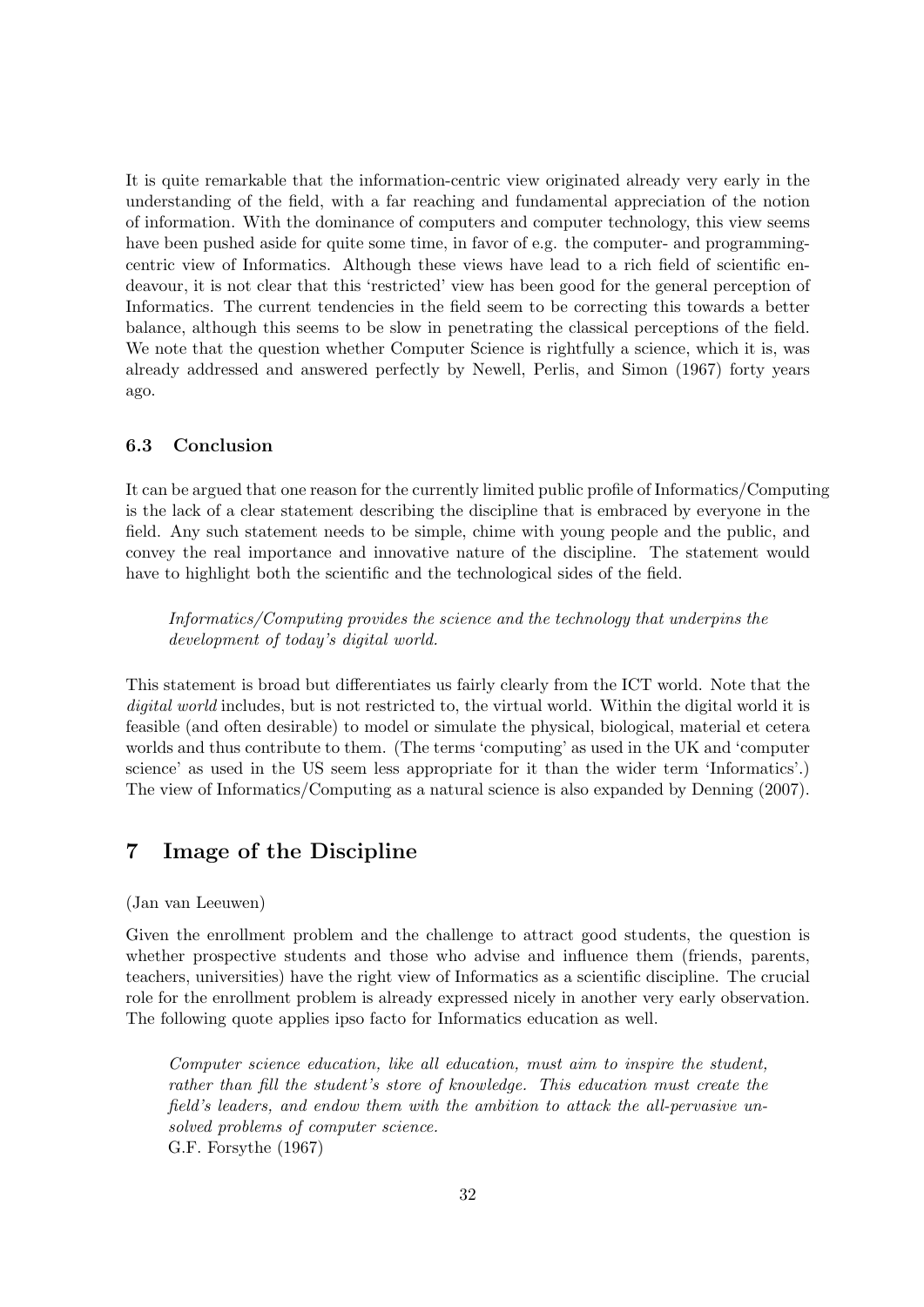Indeed, it would not be an exaggeration to say that every significant technological innovation of the 21st century will require new software to make it happen. Bill Gates (2007)

In the eyes of the prospective student, will Informatics be perceived as a field full of 'allpervasive unsolved problems' that require great intellect, or as a field of 'all-pervasive technologies' that require mastering (and that are developed by unknown and invisible parties in industry)? The popular view of Informatics seems to lean very much towards the latter rather than the former, as opposed to the situation in other sciences like Physics. What is the reason behind this? Is it the fact that the technology-centric view is so dominant, or that the open problems in Informatics are not being articulated as well as in other fields, or is it something else? It may all be a matter of *image*.

Image: the opinion or concept of something that is held by the public and projected especially through the mass media. Dictionaries

The image of Informatics seems to need far more attention than it has been getting. The image of a field determines whether it is deemed attractive or not. What makes the image of a field (in the eyes of prospective students), and what can we learn from it for the field of Informatics? The following aspects play a role.

### 7.1 The societal manifestation of the field

The dominant influence of Informatics and its resulting information and communication technologies is far reaching and this is already so for many years. No other science is influencing society now and in the future as much as Informatics, giving new meaning every day to terms like the 'knowledge society' and the 'information revolution'.

[Informatics] is changing the way we work, play, do business, spend money, and communicate. The computer is also subtly changing the way we think, communicate, and view the world. J.E. Savage, S. Magidson, A.M. Stein (1986)

Advances in Computing change the way we live, the way we work, the way we learn, the way we communicate . . . . Computer science is a field of incredible intellectual opportunity. E. Lazowska (2006)

Especially by the development of inter-networks, culminating in the Internet and the World Wide Web since the early 1990s, the changes go fast and are no longer subtle. We are all connected, work and live in smart environments that will suit our needs better and better, and everything around us gets 'informatised'. New communities and businesses are formed every day due to the creative tools of Informatics. Society is being reshaped by IT and this requires great insights in new usable systems concepts and designs. It is a powerful factor for the science of Informatics, almost unparalleled by other sciences.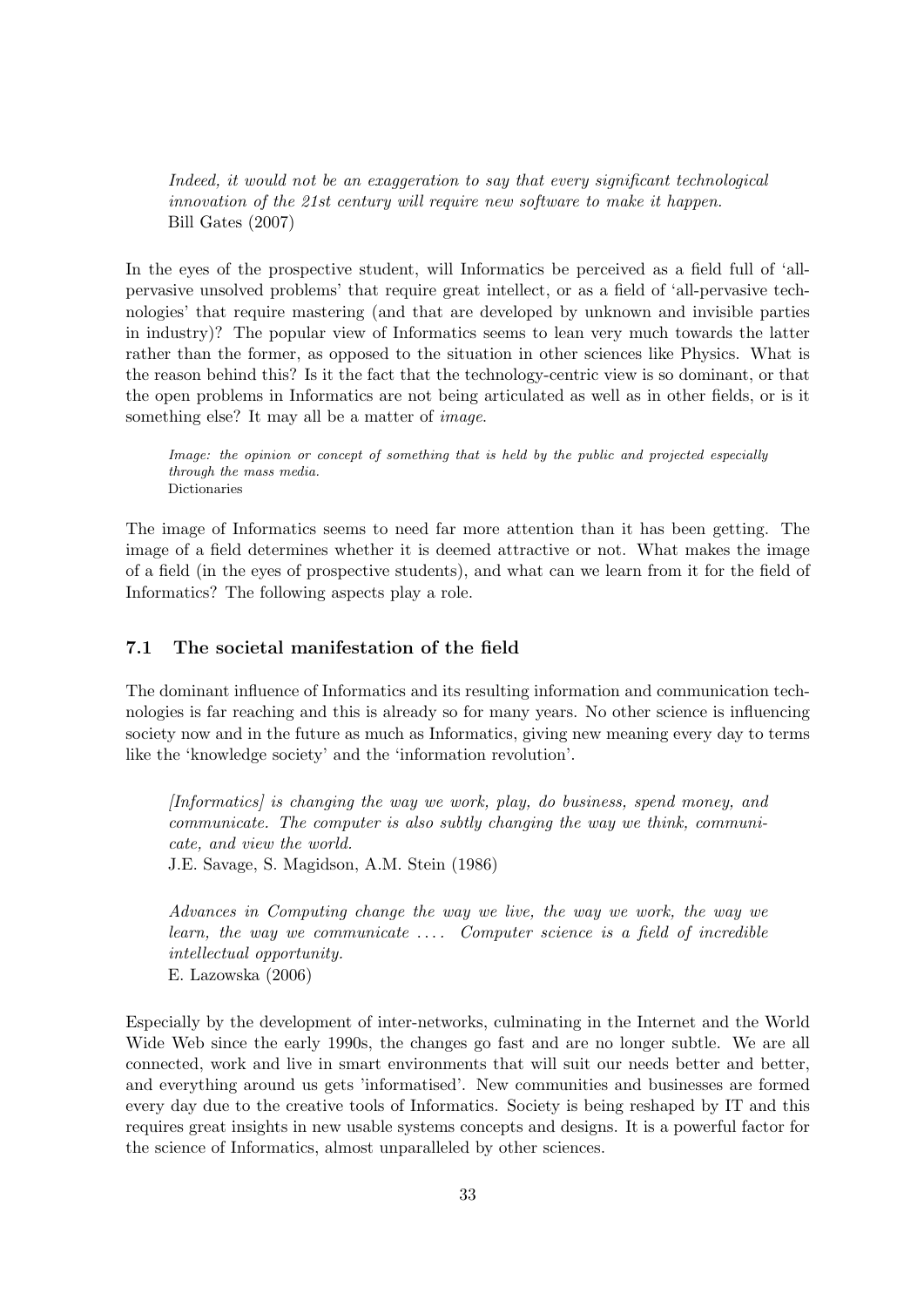### 7.2 The economic manifestation of the field

Den Nutzen der Tätigkeit betonen. A. Endres (2007)

The 'information revolution' is reflected by the enormous economic impact of the information service industries. Companies like Amazon, Google, Microsoft, Oracle, SAP, Yahoo and many others are pushing the field daily for new visions, new ideas, new concepts, new theories of multimedia information processing, new applications, and new products. Many small(er) companies create similar challenges and seek the best of ideas that come from the top Institutes in Informatics (and their own research labs) for exploitation in their markets. ICT now is the biggest factor in industrial and business process innovation. The creative challenges this poses for the field are gigantic and need to be expressed more as driving forces in research (to students as well as to research institutes).

### 7.3 The technological manifestation of the field

The technologies resulting from Informatics have opened great possibilities for scientists and non-scientists alike. Computing is recognized as an indispensable partner to scientific discovery and technological development and is becoming the 'Crown Princess' of Science. In core fields like Computational Systems (from algorithmics to cluster computing), Multimedia (from graphics engines to visualization methods), Information Retrieval (from massive data stores to search tools), Cognitive Systems (from sensor networks to intelligent systems), and Information Systems (from information modeling to supply-chain informatisation), informaticians are increasingly probing into every imaginable corner of science, industry, business and society to discover the full informational foundations, and pushing for new information technologies. It is often not well exposed to students that the results and achievements in applications are (based on) achievements of deep research and conceptualizations in computer science.

One thing computer science is not: it is not merely the the union of the applications of a computer to diverse problems. Rather, the core of the field is applicationindependent and rather abstract, being concerned with languages and techniques that are relevant to a variety of different applications of computing, in much the same way that mathematics is an abstract tool that is relevant in many different applications.

G.F. Forsythe (1967)

# 7.4 The scientific manifestation of the field

It appears to be far less easy to point at the great achievements of Informatics as a science, in terms that are easy to appreciate for young students and which are not fitting under the 'technological' header. There is almost no tradition to name and propagate great findings as true 'discoveries' of the field. Results are often partial and presented as 'we proved' or 'we built' and hardly as 'we discovered'. There is nothing wrong here with Informatics except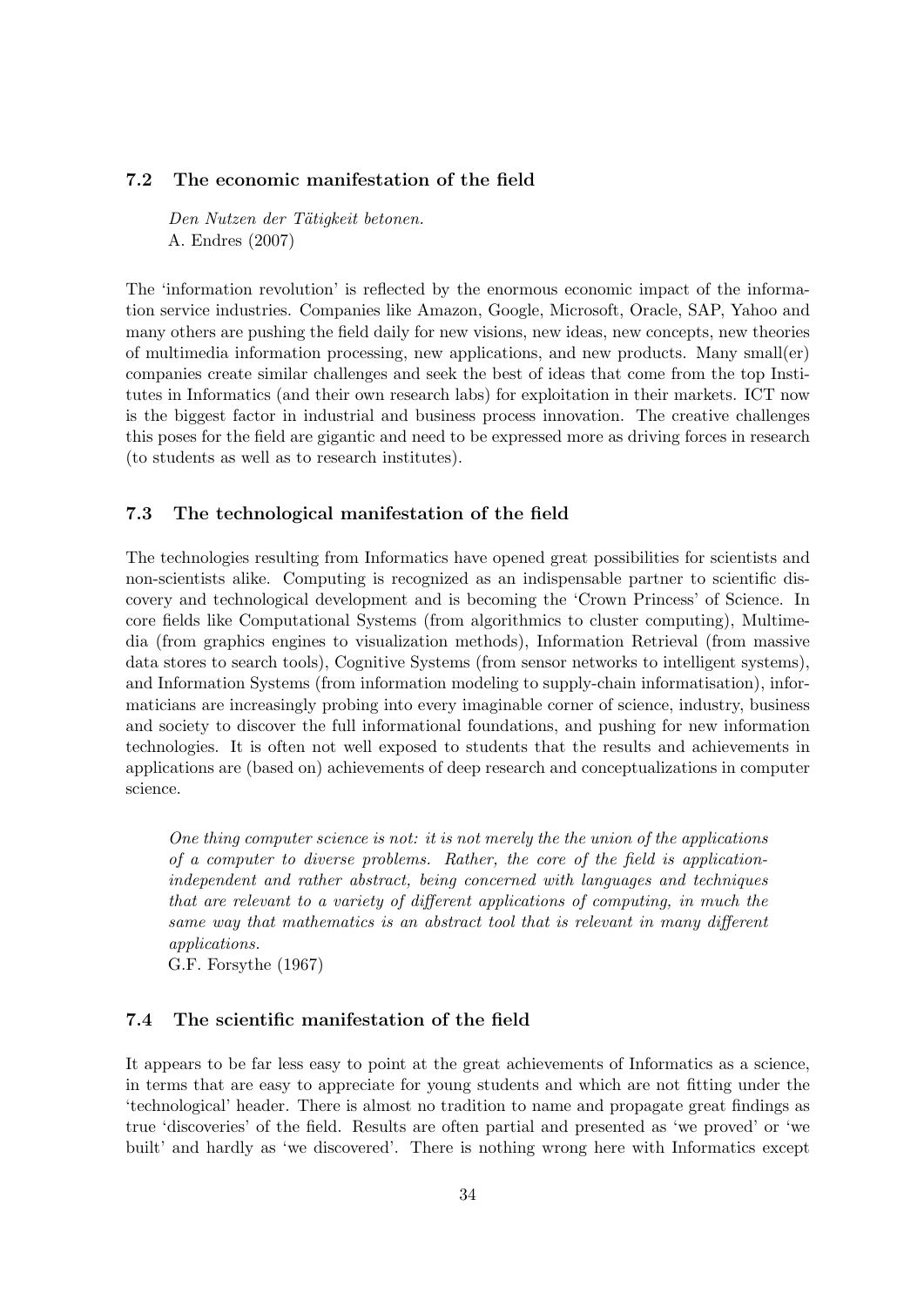that its science image seems widely underrated. Consequently it is hard to use this image convincingly to prospective students, without positioning Informatics also as a discovering science to a much greater extent. Possibly this view leads us into the 'information dimension' of the field again, which is by definition a multidisciplinary dimension like in any other science. This was realized from the very beginning in Informatics although the computing-centric view easily suppresses this perhaps as an inalienable part of Computer Science.

 $\ldots$  The study of programming is the the study of communication between man and machine. The general trend of programming research is in the direction of simplification of this communication, at the same time making the fullest possible use of computer potentialities.

R.F. Clippenger, B. Dimsdale, J.H. Levin (1955)

The [computer] scientist often views the computing system as a means of extending the natural intellectual capacities of man. He may theorize on the information processing that people [or natural systems] engage in to obtain abstract systems which are intended to complement man's own processing capabilities. Keenan (1964)

However, because of the newness of the field, computer scientists must now be concerned with the applications of computer methods in many different areas of technology and learning [...] computer scientists engage in a very broad spectrum of activity, ranging, for example, from pure logic to communication engineering, from the psychology of learning to business administration, from computer analysis of the content of documents to medical data processing, and from pure mathematical analysis to methods of plausible inference about the accuracy of experimental algorithms. [...] Because of this broad sweep of activity, the nature of computer science is usually misunderstood and deprecated by those with its acquaintance, however close, to only one aspect of computing. G.F. Forsythe (1967)

Not surprisingly the computing-centric view has been so dominant over the years that the position as a multidisciplinary science has almost slipped away. It is important that we refresh the scope, and thus the image, of Informatics as a science.

. . . computer science must reach out much more to other disciplines, from psychology, philosophy, sociology and linguistics to medicine, biotechnology, nanotechnology and beyond, because the computational metaphor is now at the intellectual core of most disciplines. Y. Wilks (2007)

Gradually departments are following suit as shown in the following inspiring example.

• Systems covers all aspects of the building of both hardware and software computational systems.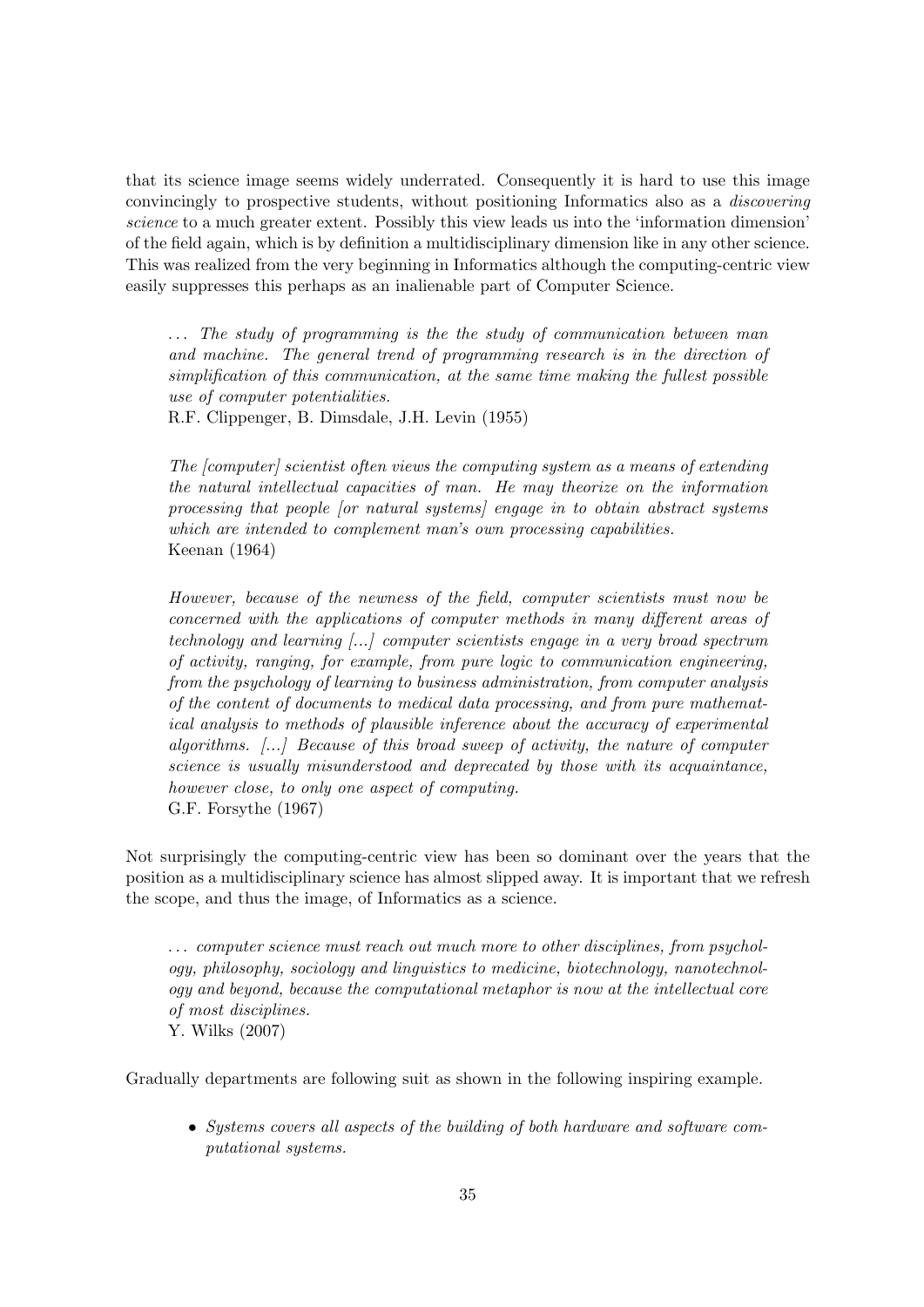- Perception and Learning includes work on the sorts of things that all people manage to do effortlessly, both emulating those abilities, and simulating their appearance.
- Physical, Biological and Social Systems might also be called complex adaptive systems, and cover work from robotics, to molecular biology, to semantic systems, to computational models of politics.
- Theory looks at the fundamental mathematical underpinnings of all aspects of computer science and artificial intelligence.

From: CSAIL mission, MIT.

### 7.5 The community manifestation of the field

 $Über\ berufliche\ Erfolge\ reden.$ A. Endres (2007)

Finally, the 'communities' that are active in all branches of Informatics are a decisive factor for its image as well. This varies from the visibility and activity of a student union that 'binds' students together, to a good view of the many professionals who work in the field, in industry, in business or in the 'science of informatics'. Students tend to know everything about leading industrials like Steve Jobs and Bill Gates but very little if anything about the leading people in Informatics research and their successes (such as the Turing Award winners). More should be done to restore this, not only for students but also in the public media. The image of Informatics as a science is not complete without a clear image of the professional (scientific) community and its scientific leaders, so that students can identify with it more and feel that they want to be part of this community.

# 8 Ideas and Discoveries in Informatics

The computer is the science lab of the future.

(Jan van Leeuwen)

Exploiting the rich domain of Informatics as a science for the benefit of the enrollment problem is non-trivial. For many (prospective) students 'societal relevance' is more important than 'scientific relevance', i.e. the practical context and applicability of the research appeals to them more. Science is seen as important but students often wonder what it relates to and what it leads to. From this perspective it does not pay to emphasize the science aspect of Informatics too abstractly but it is better to reach one's goal indirectly by showing (possible applications of) concrete research projects. The best, and often easiest, way to interest students for the great ideas, discoveries and inventions in Informatics is to use examples from research projects in one's own department. If the curriculum is organized such that already early on in the bachelor studies students get close to or can even participate in research duties, then this is a very effective way to 'grab' and inspire them for the science of Informatics.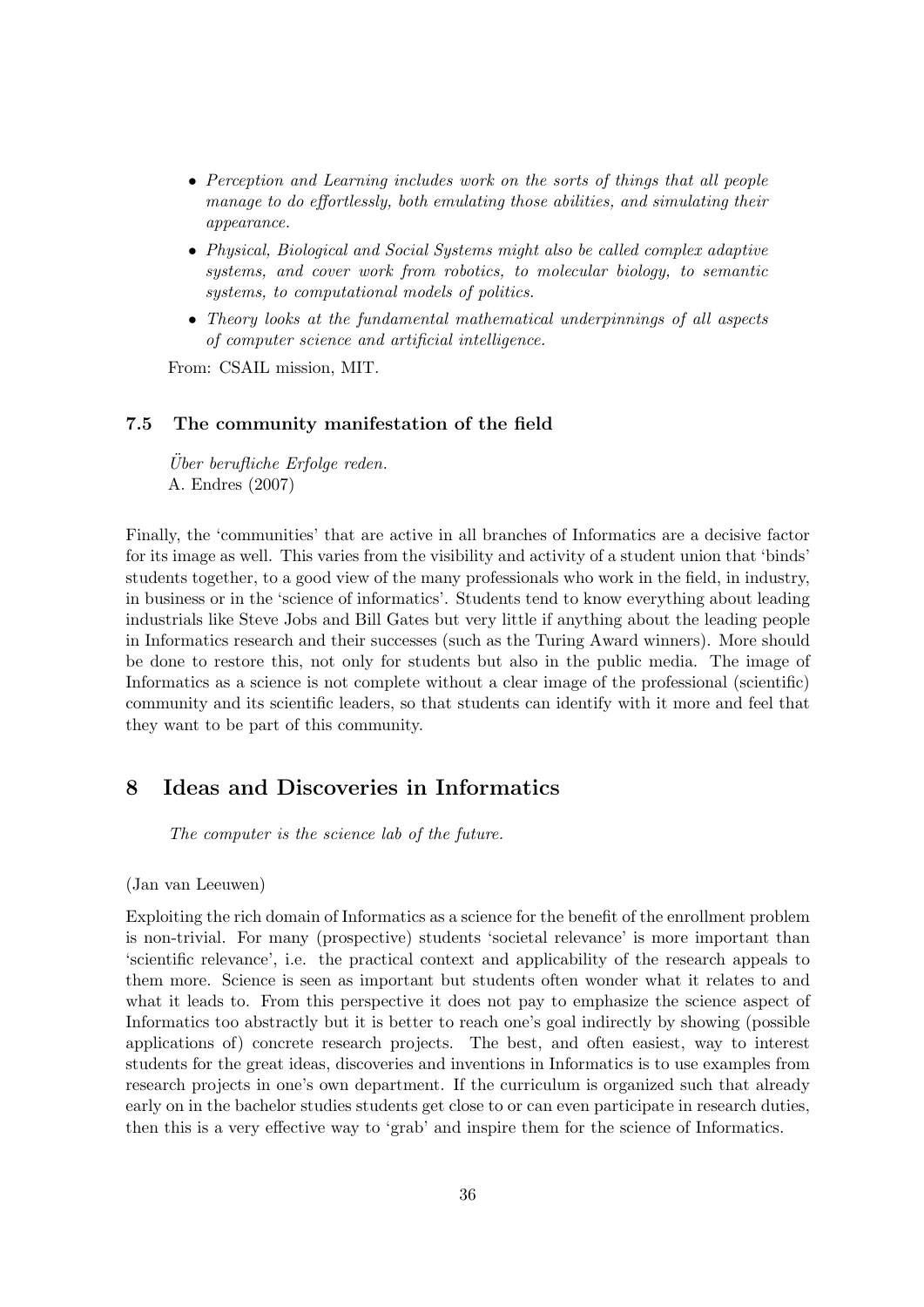# 8.1 Fundamental Issues

Yet, pushing on, what do we answer (or tell) students when they want to know what the great issues are in Informatics? What are the truly fundamental questions Informatics is addressing in our eternal quest for understanding man and the world around us. What fundamental insights have arisen that have surprised everyone? Is there a body of knowledge of varying degrees of certainty. Are there theories to test? Are there experiments aimed at validating theories or insights? Are there answers that convince?

At an abstract level, Informatics seeks to find the limits of modelling, programmability, usability, and resource-bounded computation, and tries to push these limits as far as possible by both structural research and technological development. Informatics addresses, for example, the quest for:

- *suitable models*: of the Internet, of social networks, or organizations, of the cell, of the brain,...
- *efficiency*: P-NC, P-NP, NP-RP, large data sets, online computation, limits to what can be computed within given resource bounds, ...
- *computing principles*: physical assumptions that make hard problems easy, quantum computing, process modeling, interaction, ...
- programming principles: objectization, generic programming, transformation, virtualization, coordination, communication, ...
- *effective systems*: information systems, services, grasping user needs, usability, scalability, productivity paradox, business IT alignment, ...
- *simulated intelligence*: knowledge representation, agentization, learning, system adaptation and evolution, robustness to component failure, ...
- *information infrastructures*: self-regulating ad-hoc networks, value chains, global information spaces, web 3.0, ...
- *supertheories*: the ultimate programming framework, autonomic programming, new ways of doing things (in research or anything), ...
- laws of information processing.

Three of the truly fundamental questions of Science are: "What is matter?", "What is life?" and "What is mind?". The physical and biological sciences concern the first two. The [emerging] science of Informatics contributes to our understanding of the latter two by providing a basis for the study of organisation and process in biological and cognitive systems. Progress can best be made by means of strong links with the existing disciplines devoted to particular aspects of these questions. Quoted from: School of Informatics, Edinburgh.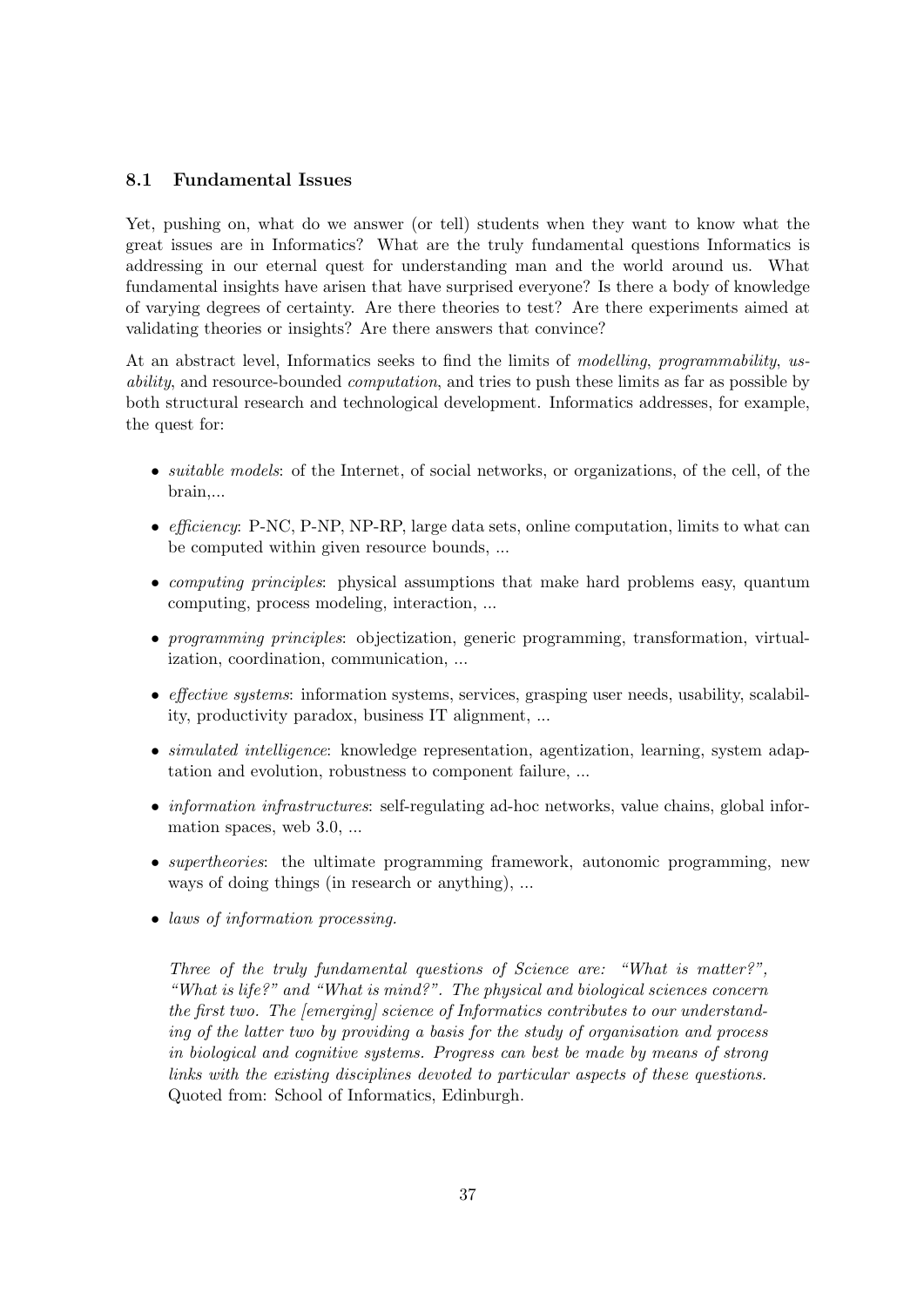# 8.2 Discoveries

The next hard question is what the *discoveries* in Informatics are. (Actually, there is nowadays a field called Discovery Informatics and this is obviously not what we mean here, although it is an interesting case in point of what Informatics leads to. Discovery informatics is 'the study of computer and mathematical techniques that get useful information from large streams or collections of data, the science of getting new ideas from existing information'.)

To discover:

- to obtain sight or knowledge (of what was not known) for the first time, to bring to light something previously unknown,
- to find out what one did not previously know (applied to something requiring exploration or investigation),
- to find something that had previously existed but had hitherto been unknown,
- to determine the existence, presence, or fact of,
- to be the first, or the first of one's group or kind, to find, learn of, or observe.

To invent:

- to make or create something new, esp. something ingeniously devised to perform mechanical operations,
- to produce (as something useful) for the first time through the use of the imagination or of ingenious thinking and experiment.

#### Dictionaries.

Here very much depends on one's interpretation and appreciation of the (many) fundamental results in Informatics. A sample of results that may count as discoveries, exciting results or great technological achievements is listed below, for the purpose of inspiration. Each example comes with a world of history and scientific achievement that makes for great stories in Informatics culture and that can be the source of great demonstrators.

Exciting discoveries (examples):

- Von Neumann architecture
- Client-server model
- Hypertext
- Levels of translation of computer languages
- Computer can be used for human-to-human communication
- Web can be used as a PC
- Definition of [classical] computability
- Core of intractable problems
- Formal frameworks for problem mapping/solving: calculi, LP, CP,..
- Public-key cryptography
- Randomness as a computational resource
- Formalization of reasoning about code
- Anthropomorphic/cognitive modeling of systems through 'autonomous agents'
- Distributed systems can self-organize
- Massive data spaces can be searched effectively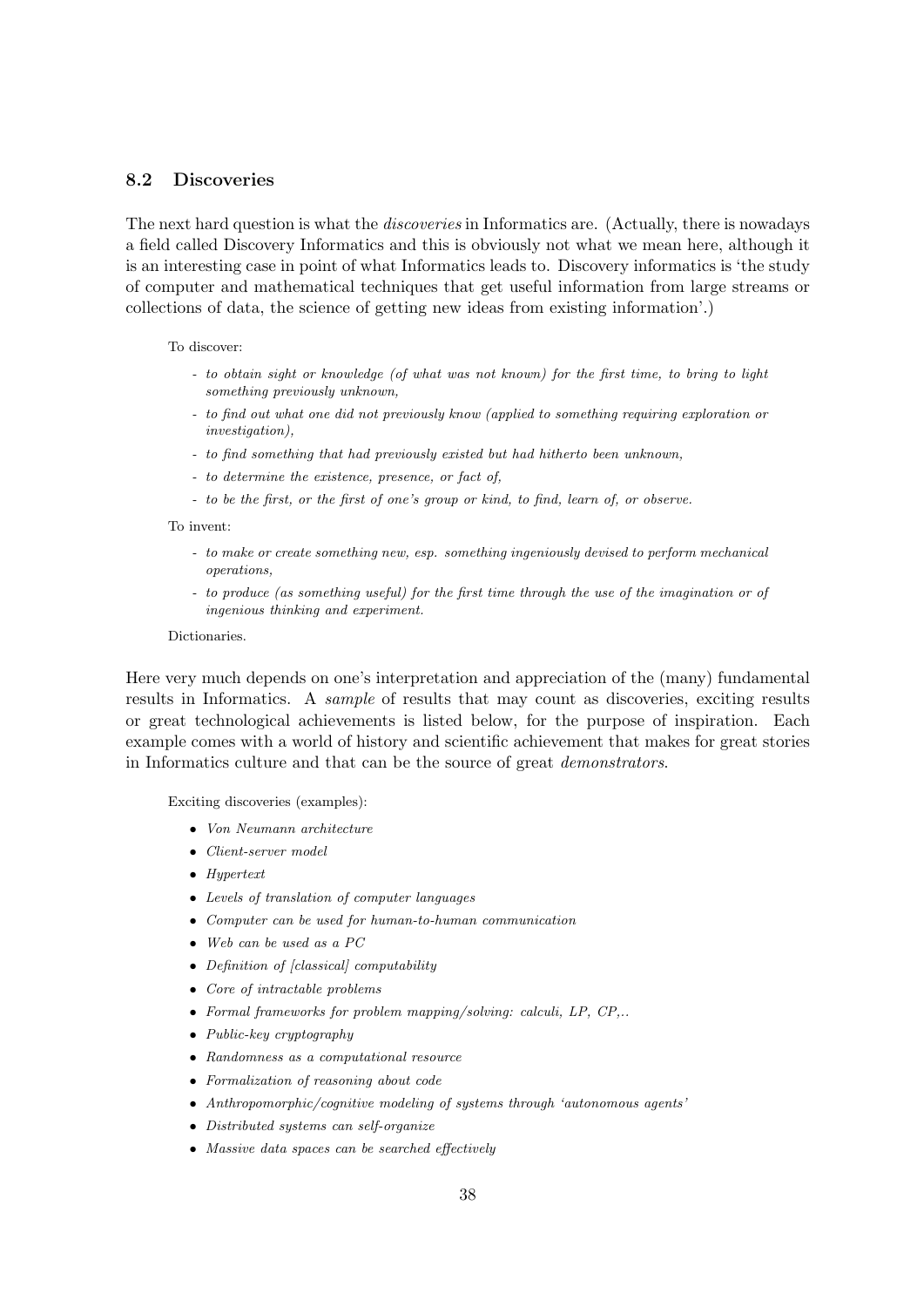- Structure of spontaneous/social networks
- Virtual-world models
- Embedding and digital simulation of complex physical phenomena
- DNA can compute
- Principles of quantum computing
- Everything can be digitized.

#### Exciting results (examples):

- Undecidability of the halting problem
- Chomsky hierarchy
- $\bullet$  FFT
- Quicksort
- Strassen matrix multiplication
- Cook-Levin theorem on NP-completeness
- $P$  vs NP cannot be solved by techniques that relativize
- Linear-time pattern matching
- Linear Programming is in P
- Euclidean TSP has a PTAS
- PRIMES are in P
- The PCP theorem
- RSA scheme for public-key cryptography
- Polynomial time factoring on quantum computer model (Shor)
- Damas-Hindley-Milner type inference
- Lazy evaluation of functional programming languages
- $\bullet$  OOP
- $\bullet$  MPEG/JPEG/ $\ldots$
- Kolmogorov complexity-based similarity measures
- Deep Blue beats Kasparov
- Business processes can be outsourced/offshored.

Exciting inventions (examples):

- the microchip and many other hardware inventions
- list of the *most important software innovations* (cf. Wheeler)
- list of the most important algorithms (cf. Koutschan).

Exciting achievements in systems (examples):

- Aloha network
- Programming languages of choice
- Multics timesharing system
- IBM PC
- Tablet PC
- Windows
- $\bullet$   $Unix/Linux$
- $\bullet$  TeX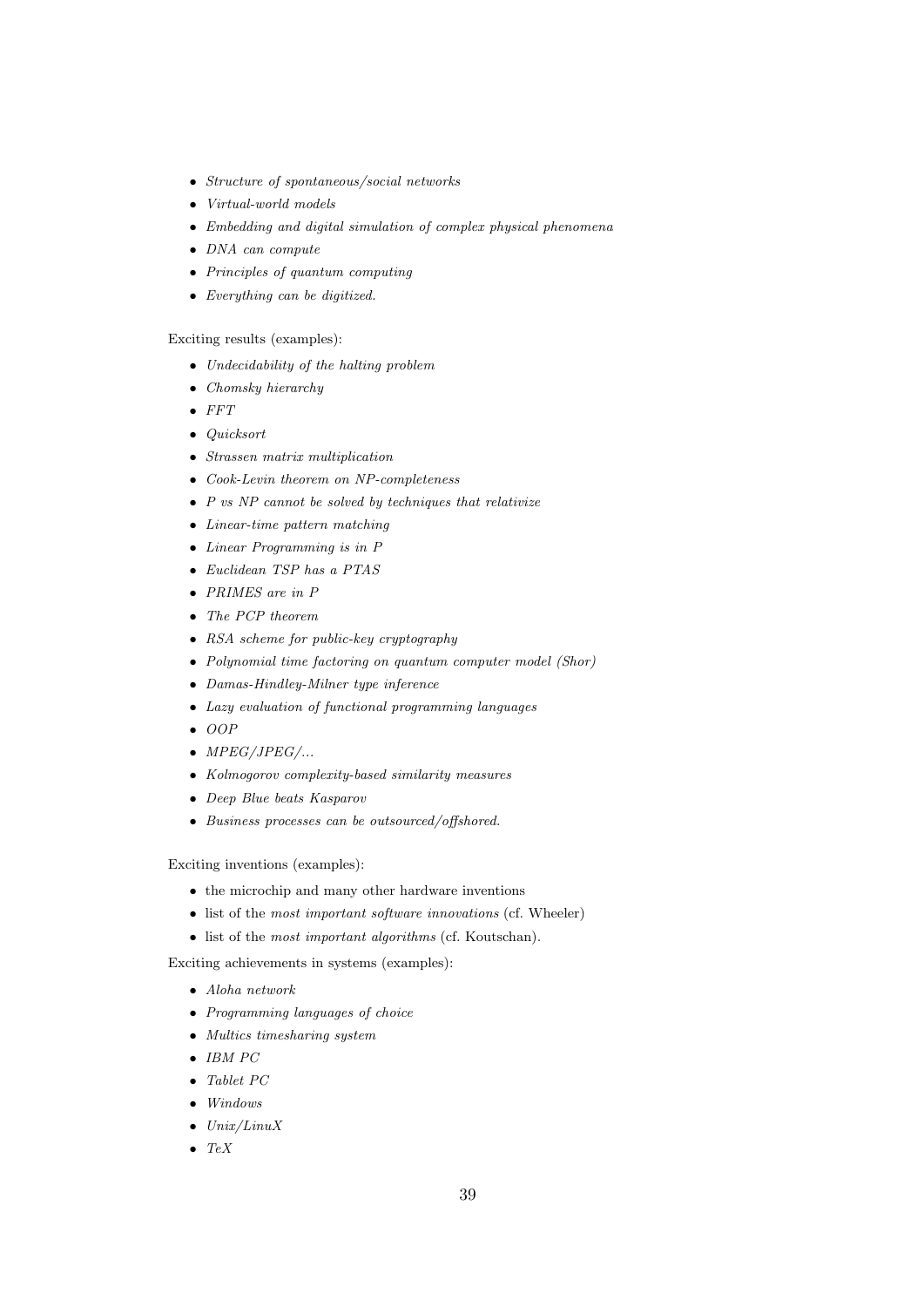- Spreadsheets
- Office systems (MS Office, OpenOffice)
- Glasgow Haskell Compiler
- IP and VOIP
- World Wide Web
- Web browser
- Open GL, DirectX, RenderMan
- Advanced games (graphics engines and world modeling)
- Physics engines (Havok engine)
- $\bullet$  *iPod*
- Computer graphics in movies
- Data/image compression
- XML/RSS
- Mobile ad-hoc systems
- Workflow and CSCW systems
- ERP systems (SAP, Oracle, PeopleSoft, ...)
- BLAST
- Molecular computers (nanomachines)
- Service-oriented architecture.

### 8.3 Developments in Informatics

If discoveries are of the recent and not so recent past, the question for students (and ourselves) arises: what remains to be discovered, what great developments are foreseen in the science of Informatics? Generally, ICT is seen as a 'disruptive' technology but this applies very much to the technology- and application-centric view. Where are the scientific developments going. Again the question is best answered for students by taking examples to which they can relate and that are within grasp by the things they learn in the curriculum or in the research groups in your department. Here is a typical example (not quite designed for our present argument but good enough as indication):

Informatics, although a young science, already covers a wide array of interconnected specialties. Here are some of the topics that you will encounter in your studies at ETH:

- Programming and software engineering: how to write high-quality programs, from small to extensive, that will fulfill the needs of their users.
- Theory: the mathematical basis for computation and programming.
- Algorithms and data structures: finding the most efficient and elegant techniques for solving computing problems using the smallest possible time and space.
- Compilers and operating systems: the engineering tools that support the efficient use and programming of computers.
- Networking, distributed systems, the internet, the web: *connecting the entire world*.
- Graphics, multimedia, human-computer interaction: making the experience of using computers pleasant and effective.
- Real-time, embedded systems, pervasive computing: enabling devices of all kinds, from cars and home appliances to factories and space rockets, with the power of software.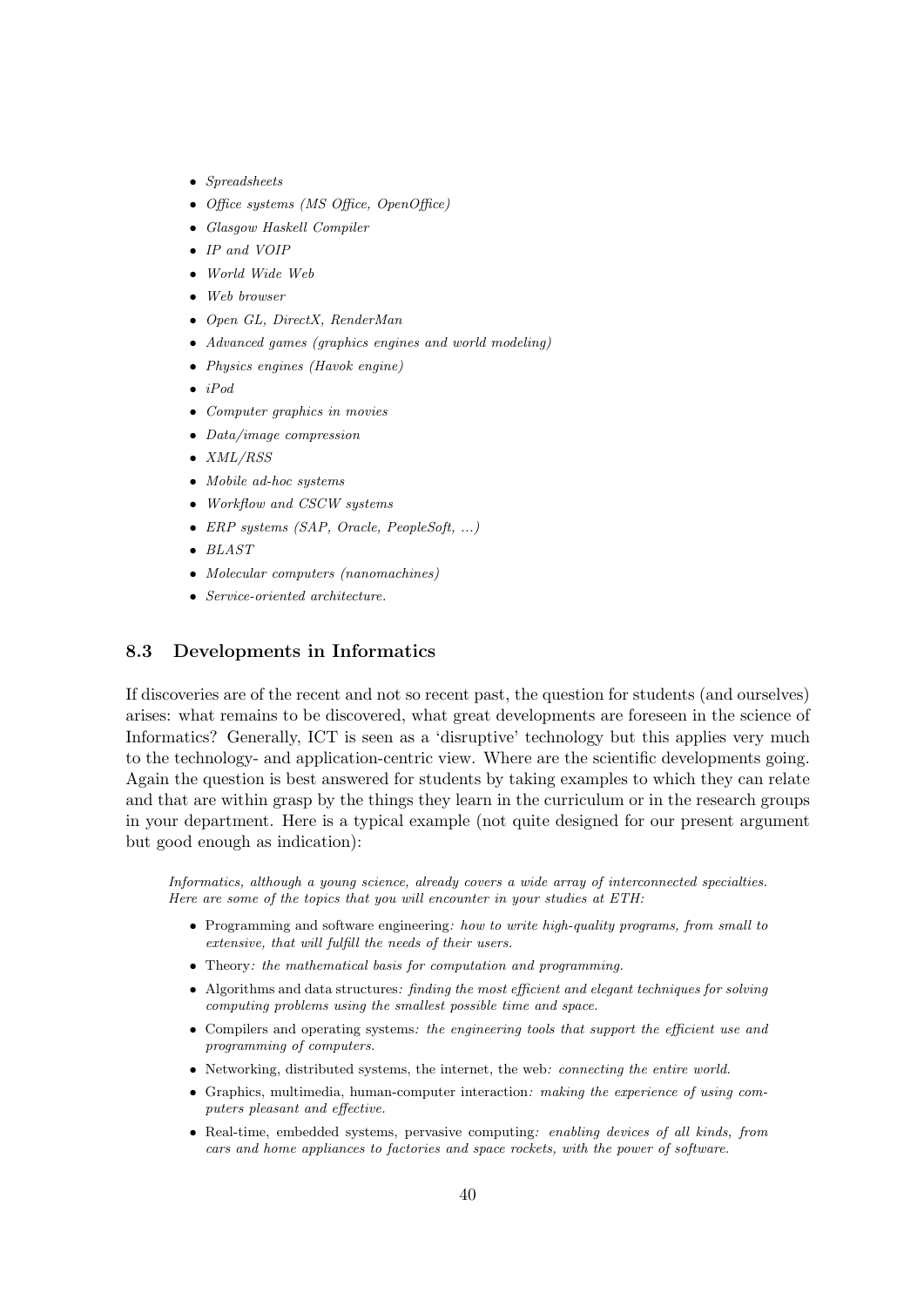- Security, privacy, cryptography: protecting users of computers and software-equipped devices from attempts at malicious use.
- Information systems and databases: organizing the often enormous amounts of data that programs need to process.
- Scientific computing: serving the ever growing needs of large computations in science, engineering and finance.
- And many other topics... some just emerging.

From: website Dept of Computer Science, ETH Zürich.

From a higher viewpoint one likes more visionary images of the driving questions of the field. What future developments can be projected within the scope of the science? This brings us back to the needed philosophy of Informatics. Here are some examples of trends and developments driven by scientific research and technology push.

Great trends (examples):

- Multiple-core machines
- Computational and wireless grids
- Content-centric networking
- IPv6, Web  $3.0$
- Embedded technologies
- Ambient intelligence/smart surroundings
- Supply-chain informatisation
- New emerging transaction models
- Service-oriented computing
- Human-centered computing
- Creating digital experiences
- Enhancing the capability of human creative thinking
- Trust models in information security
- Global computing
- Quantum information science
- Man-made brain.

However, the most exciting development is that Informatics/Computing is now reaching far beyond its core domains and penetrating deeply into the sciences. Simultaneously it is influencing and changing the face of many other fields. This is seen everywhere around us and documented in a compelling way e.g. in the *Towards 2020 Science* report from 2006. The report argues convincingly that Informatics/Computing is now integrating into the fabric of science and that many new developments in science will in fact be occurring at the 'intersection of computer science and the [other] sciences'.

Computing changes what can be seen, simulated and done. So in science, computing makes it possible to simulate climate change and unravel the human genome. In business, low-cost computing, the Internet and digital communications are transforming the global economy. In culture, the artifacts of computing include the iPod, YouTube and computer-animated movies. Stephen Lohr (2006)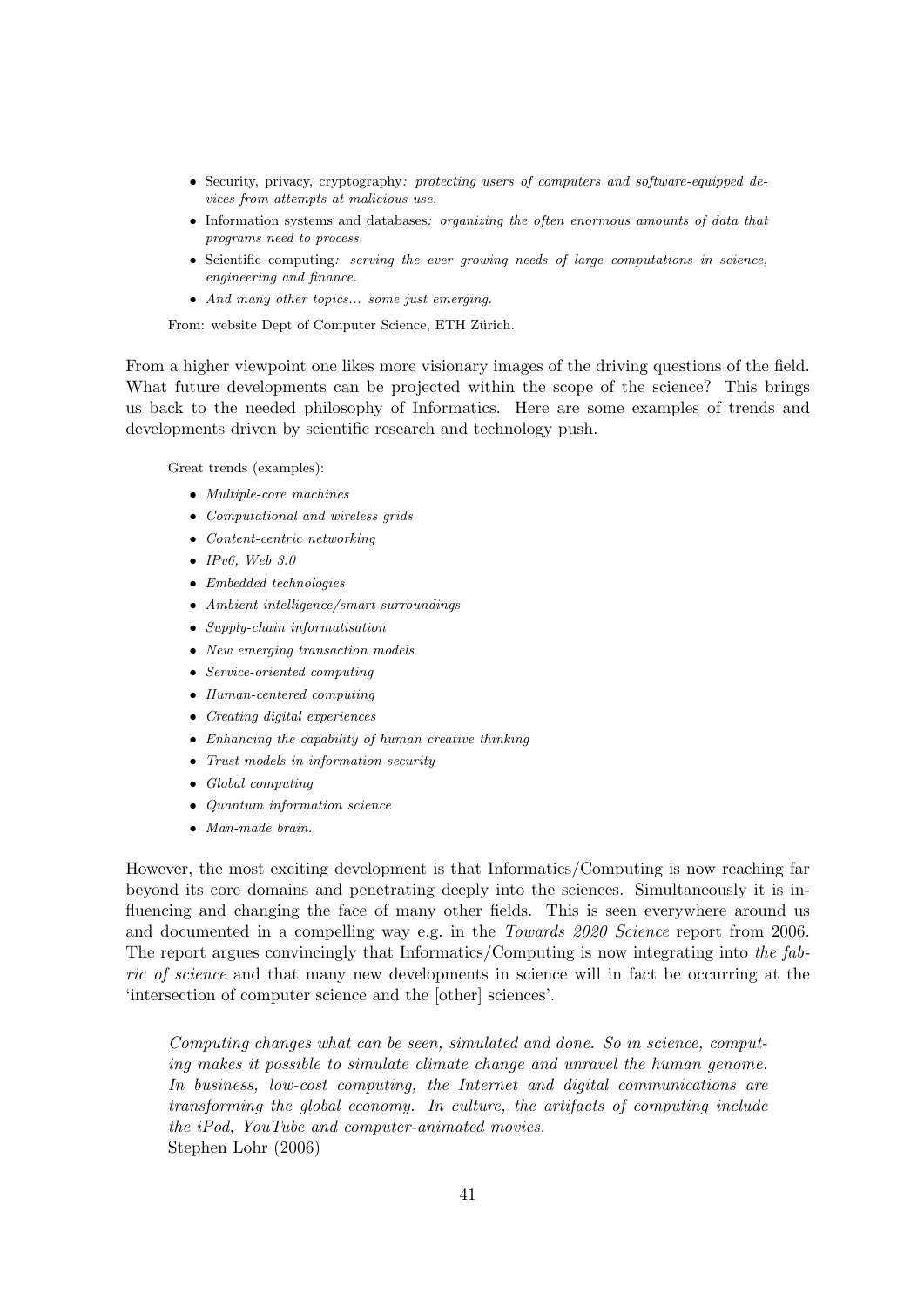The new social-and-technology networks that can be studied include e-mail patterns, buying recommendations on commercial Web sites like Amazon, messages and postings on community sites like MySpace and Facebook, and the diffusion of news, opinions, fads, urban myths, products and services over the Internet. Why do some online communities thrive, while others decline and perish? What forces or characteristics determine success? Can they be captured in a computing algorithm? Social networking research promises a rich trove for marketers and politicians, as well as sociologists, economists, anthropologists, psychologists and educators. "This is the introduction of computing and algorithmic processes into the social sciences in a big way [...] and were just at the beginning. J. Kleinberg, quoted in: Stephen Lohr (2006)

Conceptual and technological tools developed within computer science are, for the first time, starting to have wide-ranging applications outside the subject in which they originated, especially in sciences investigating complex systems, most notably in biology and chemistry.

Towards 2020 Science (Microsoft Research, 2006).

Informatics changes every science that it touches. This leads the way to many promising new directions in research.

The important task of bringing these developments out into the open and speculating about them, in particular about those developments not directly tied to hard- and software products, needs far more attention than it has been getting in the past. Without it there can be no adequate public perception of computer science as a science.

### 8.4 Grand Challenges

At a grander scale, in some countries, there are efforts to 'push' research developments in (certain branches of) Informatics by posing grand challenges. All challenges relate to the 'quests' we formulated earlier but give them a concrete focus, e.g. on the development of ubiquitous (omnipresent) computing systems. For detailed information on the grand challenges listed below we refer to the relevant websites. Each challenge problem is a domain full of excellent theoretical, experimental and technical problems that are inspired by the 'vision' of the challenge. The process of identifying grand challenges that hold promise of truly pushing ICT science and technology ahead is intriguing.

Grand challenges (UKCRC):

- In vivo in silico: the virtual worm, weed and bug
- Science for global ubiquitous computing
- Scalable ubiquitous computing systems
- Memories for life: managing information over a human lifetime
- The architecture of brain and mind
- Dependable systems evolution
- Non-classical approaches to computation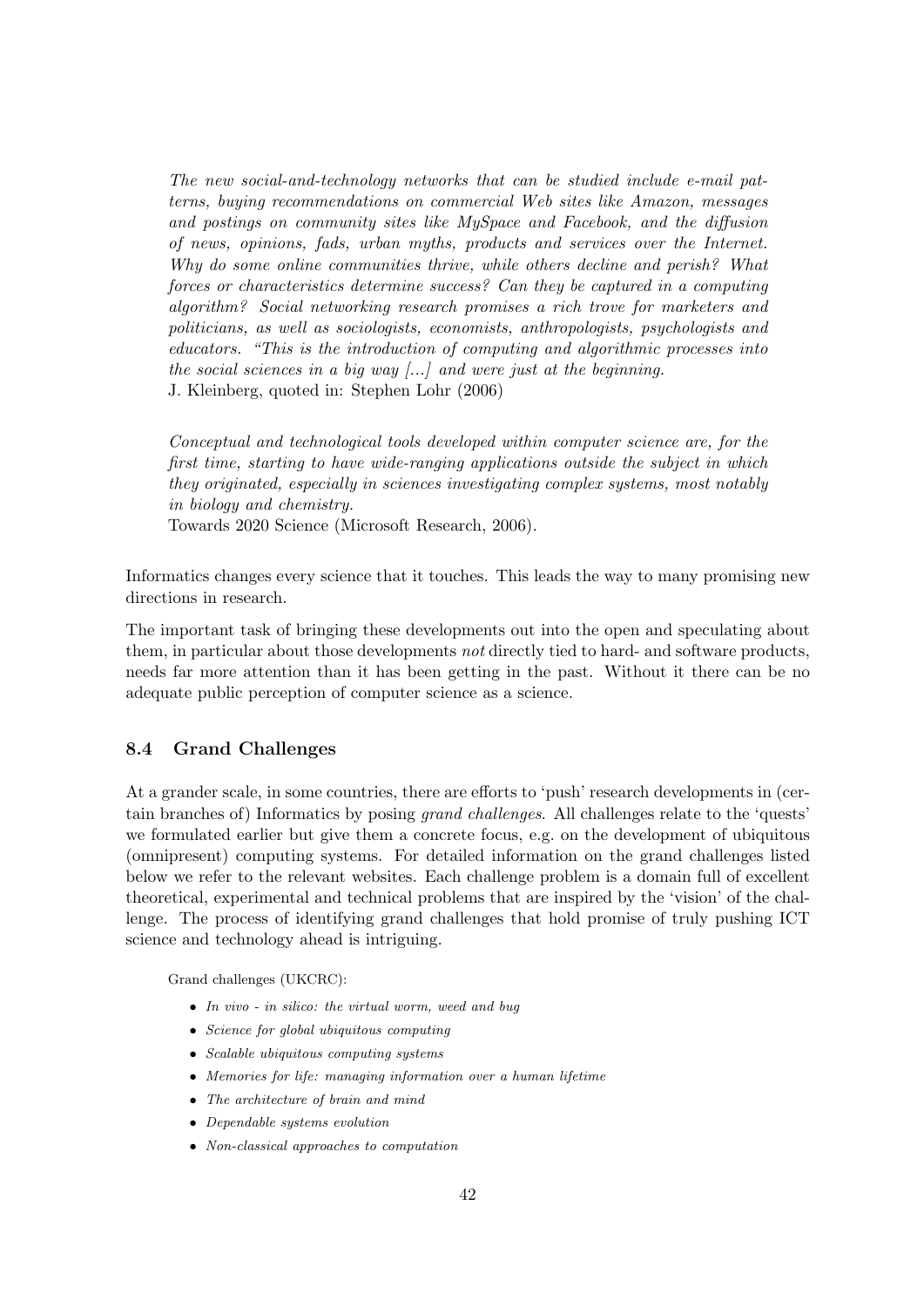• Learning for life.

Grand challenges (CRA):

- Systems you can count on
- A teacher for every learner
- 911.net (ubiquitous information systems)
- Augmented cognition
- Conquering complexity.

Grand challenges II (CRA)

- Eliminate epidemic attacks ('by computer') by 2014
- Enable trusted systems for [...] societal applications
- Accurate risk analysis for cybersecurity
- Secure the ubiquitous computing
- environments of the future.

The science of Informatics is also intimately tied to the great visions in technology. These visions are often linked very closely to projected advances in (the understanding of) information processing modes, highly distributed systems, programs and the technology on which all these things can be realized. The 'science-technology-user spiral' is turning out new challenges every day in this process. Here are a number of powerful speculations. Many of them seem 'self-fulfilling' for Informatics.

Great speculations (examples)

- Gigantic programs will self-maintain
- Wireless microchips will hook everything to the Internet
- Human-centered design will allow us to make software reliable and dependable
- Moore's law will continue indefinitely, in media other than silicon
- Quantum computers will render all current methods of cryptography obsolete
- Information will be accepted as the basic principle of biology
- Ubiquitous computers will promote energy conservation and make green living become fashionable
- Armies of robots will explore outer space, planet earth, and the interiors of our bodies
- Sensor-driven implants and bionic body parts will significantly extend lifespan
- All man-made things around us think and connect.

Cf. P.J. Denning (2001)

An outstanding list of speculations for future information technologies (until 2050) is also contained in the BT Technology Timeline.

# 8.5 Discussion

Informatics has many facets: professional, societal, economic, technological, and scientific. The latter is the hardest of all to exploit in the efforts to let students appreciate that Informatics is a challenging field up to par with any other science.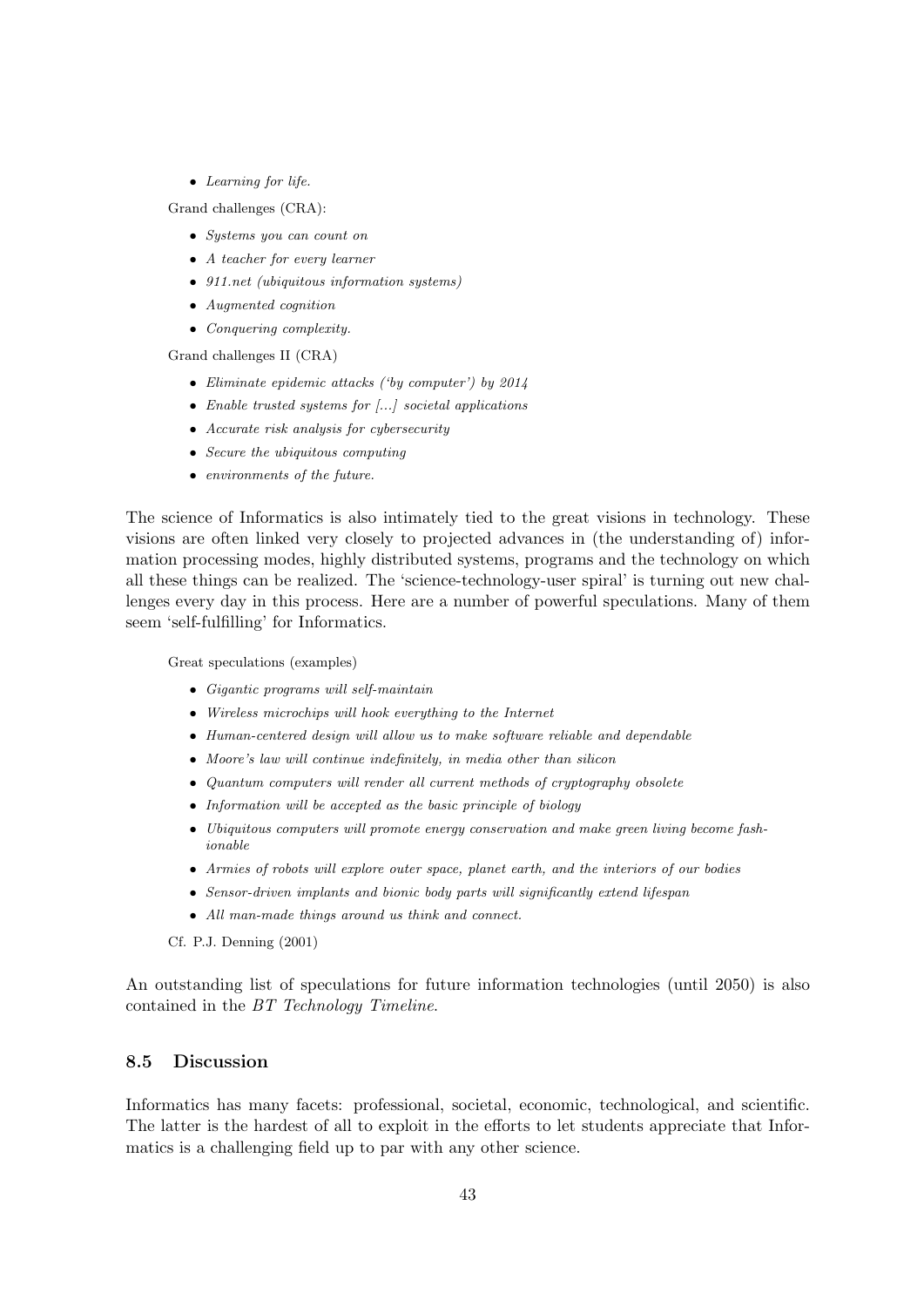Apparently, unlike mathematicians or astronomers, computer scientists can pursue certain lines of research only if somebody else considers them useful. S. Santini (2006)

Yet the science view urgently needs to be addressed, as Informaticians and Computer Scientists are expected to follow suit on the great insights that developed in the *science of* Informatics over the years. IT now drives the advances in many other sciences and this isn't only because of the smart use of advanced information technology but very much also because of the dedicated investment of great scientific research in Informatics along the classical 'information dimension'. Many computer science departments (and their scientific staffs) clearly have invested heavily in the technology-centered view of Informatics in the past and are only slowly expanding their scope now. It is often felt as a forced drive towards application domains but it is to be appreciated more intrinsically as a drive towards the broader classically intended scope of Informatics ('the information dimension'). The development is a fundamental one as it will focus Informatics again on the deep understanding of information processes in the natural and artificial world, instead of on the tools for exploring it only.

The utilitarian views of computing are still abound, often neglecting that all new technological ideas need advanced research and development efforts before they come into being. In the popular image of Informatics there is often confusion between 'computer use' and 'computer science'. It can even lead to the view that computer science consists of 'what students need to learn that was invented in the computer industry'.

I think it's important to understand that, of all the computer programming disciplines, enabling people to browse, search and otherwise use structured information on the Web is among the easiest to teach and learn. The languages, protocols, models and many of the components are well-established. It really isn't rocket science. J. Small, posted on Oct 3, 2006

Rather the opposite is the case. Informatics has advanced deeply in all its facets, its tools are now as advanced as in any other science (to the extent that they are greatly wanted by the other sciences), and slowly but surely the prerequisites are fulfilled to let broader science aims of Informatics emerge again. The question is whether students (and faculty members) feel the same way and are motivated by this development, which could impact considerably on the field. The science image of Informatics as it exists may still be too underrated, compared to the technological image.

# 9 Conclusions

(Jan van Leeuwen/Karl Posch)

A stereotypical view of Computer Science students is that they like 'computers' but not 'science'. This view has passed and should no longer be kept alive: the enrollment problem is one reason for it, but also the trend in Informatics shows that the field develops very rapidly into the *science of information (systems)* that it always was, with all its multidisciplinary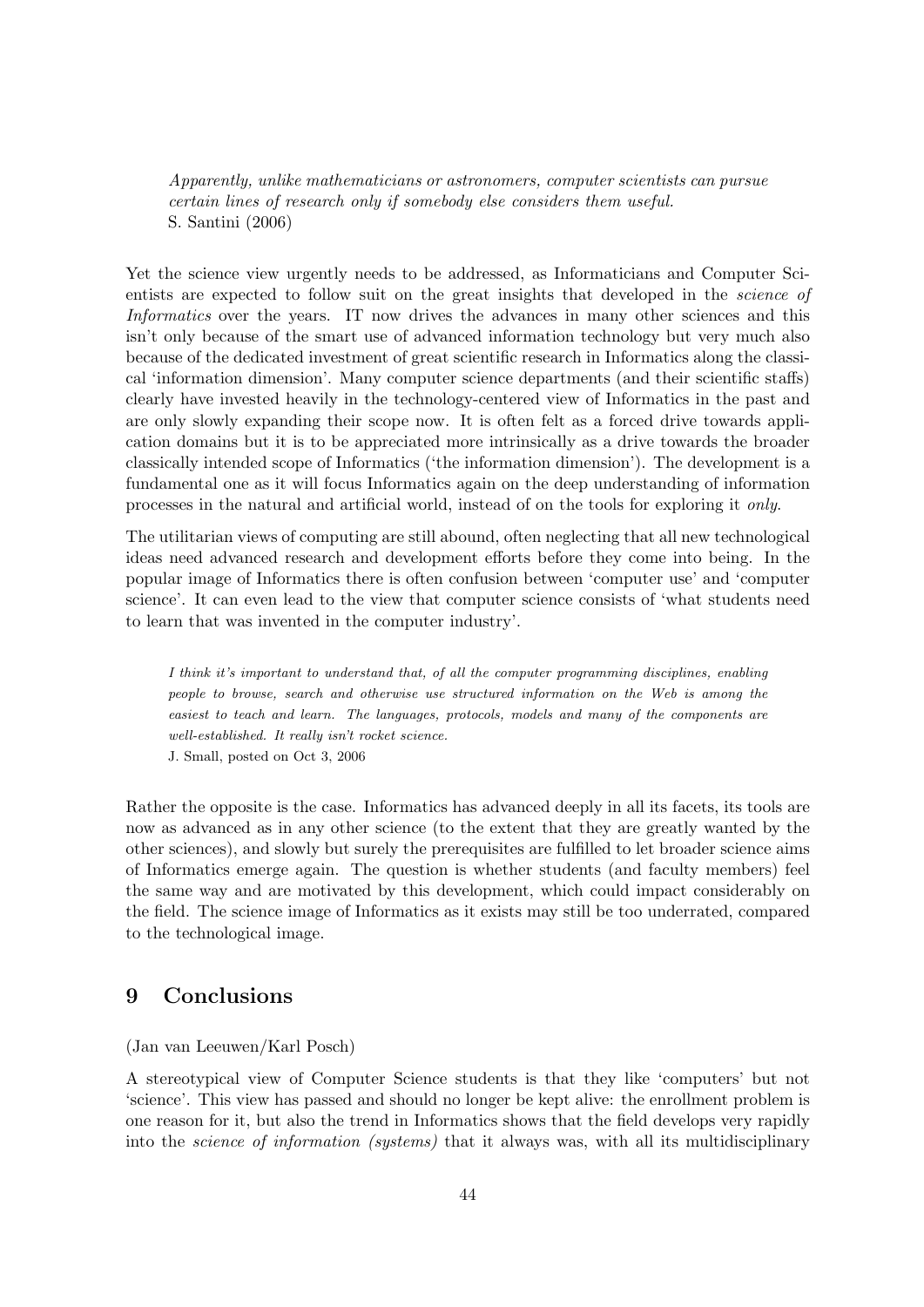aspects. This does not mean that the technology-oriented view is becoming obsolete, on the contrary. It rather means that a greater balance is needed with the other aspects of Informatics, viz. with Informatics as science.

### 9.1 Informatics and the Next Generation

Many, if not most professional informaticians in their 50s and older are immigrants into computer science themselves. They have moved into this field most likely because they were fascinated by the possibilities of what you can do with computers. They were fascinated by the sheer unlimited options these machines could be used for. Virtually all of these professionals saw how computers became a commodity, and how a worldwide network was built out of this commodity. Also the revolution of wireless communication with miniaturized computers as personal nodes belongs to this phenomenon.

But for today's and tomorrow's kids and young adults, mobile communication and the World-Wide Web have always been. It is just boring. Or, at least, they do not feel the hype around it in a way older professionals perceive it. Moreover, they have probably spent a huge proportion of their lifetime in front of this thing, be it a gaming station, a mobile phone, an MP3-player, or anything the like. And they have not felt that knowing more about these commodity things might help them to become 'a hero'.

In order to approach the next generation of young adults and thus our future students, we need to have better methods of communicating the fascination of inventing a new world where everything is (or has) a computer (inside) and may communicate with its environment. And for proper approaches we might have to do two things: Make them understand that solving future problems will usually involve computer science as a basic methodology. And give them an idea of how many worlds can be invented based on this methodology. Let them dream up a world where computers have no size, cost nothing, are able to communicate with their environment, and get their energy from the ambient energy around. Finally, help them to understand today's technology (appropriate to their age) so that they get a feeling for tomorrow's possibilities. These ingredients – foundations, visions, and hands-on experience – should be applied in the right proportions.

### 9.2 Informatics as Academic Discipline

If prospective students and their advisors (parents, teachers, student deans) are to have an adequate impression of Informatics as a science, then we need an adequate philosophy of Informatics that expresses clearly what its scope and long term aims as a grand science are. This can inspire the bright students we need to enter our fascinating field of study and join the dynamic departments to study and later, businesses, industries and research laboratories to help develop Informatics further. The image of Informatics as a science needs much more attention in this respect than it is getting (within Informatics).

Yet one should not overrate students in their appreciation of 'pure science' and this holds especially for future Informatics students. The image of Informatics is still strongest in the technological direction for them and they may rather be scared by anything that tells them that Computer Science may not be what they think it is. But we need to propagate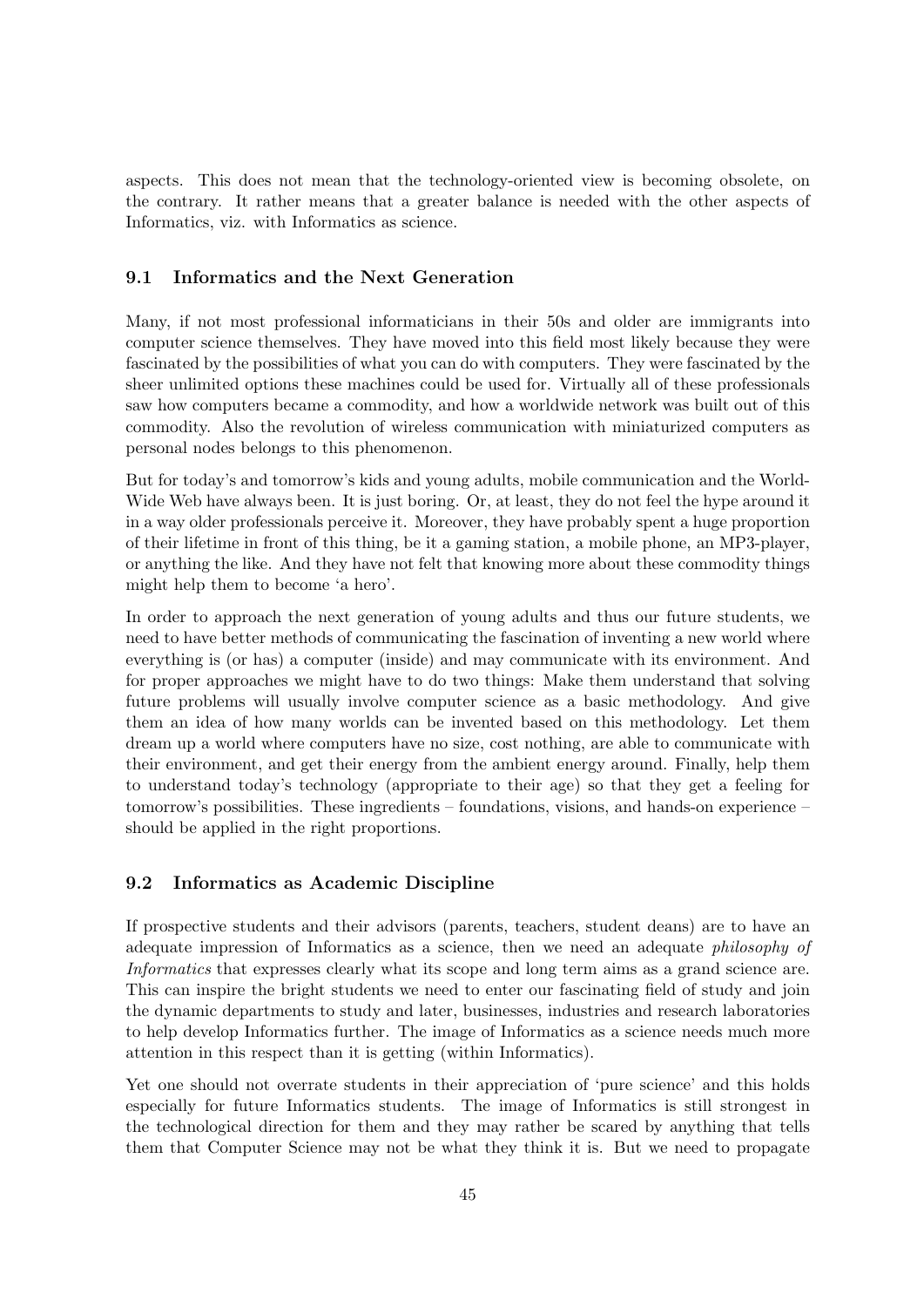Informatics explicitly as a field for people who 'think' about the properties and structures of the information world we live in and join in discovering how this world can be mastered. Early exposure to ongoing research in the department is a much needed component of the bachelor curriculum in order to stimulate the scientific curiosity of students and to let them appreciate the challenges of research. The same holds for prospective students, who often like the information about their field of study to be as concrete as possible.

The College of Computing is expanding the minds and horizons of students here on campus and around the world. We understand not everyone wants to be a programmer and that computing is an essential component of nearly any industry a student would want to work in. Our unconventional approach to education is pioneering the new era of computing and allows you to gain the most appropriate computing knowledge for the future endeavors YOU want to pursue. From: website College of Computing, Georgia Tech.

Strong research groups exist in areas of artificial intelligence, robotics, foundations of computer science, scientific computing and systems. Basic work in computer science is the main research goal of these groups, but there is also a strong emphasis on interdisciplinary research and on applications that stimulate basic research. Fields in which interdisciplinary work has been undertaken include chemistry, genetics, linguistics, physics, medicine and various areas of engineering, construction, and manufacturing. Close ties are maintained with researchers with computational interests in other university departments. In addition, both faculty and students commonly work with investigators at nearby research or industrial institutions. The main educational goal is to prepare students for research and teaching careers either in universities or in industry.

From: website Computer Science Dept, Stanford University.

#### 9.3 Recommendations

To prepare their graduates for tomorrow's IT world, CS departments should consider implementing the following measures:

- Offer multidisciplinary and cross-disciplinary programs
- Fix computing science's image
- Increase women's enrollment in CS
- Train high school computing science teachers
- Make CS courses fun.

Q.H. Mahmoud (2005), L. Carter (2006).

The enrollment problem of any discipline quickly leads to the essential question of describing and characterising the nature of the discipline as perceived in science and in society, and especially in the minds of young people. This is no different for the discipline of Informatics. It can be noted that there seems to be no clear 'philosophy of Informatics' as yet and even a consensus on the fundamental existential questions of the field is not always clear. Yet,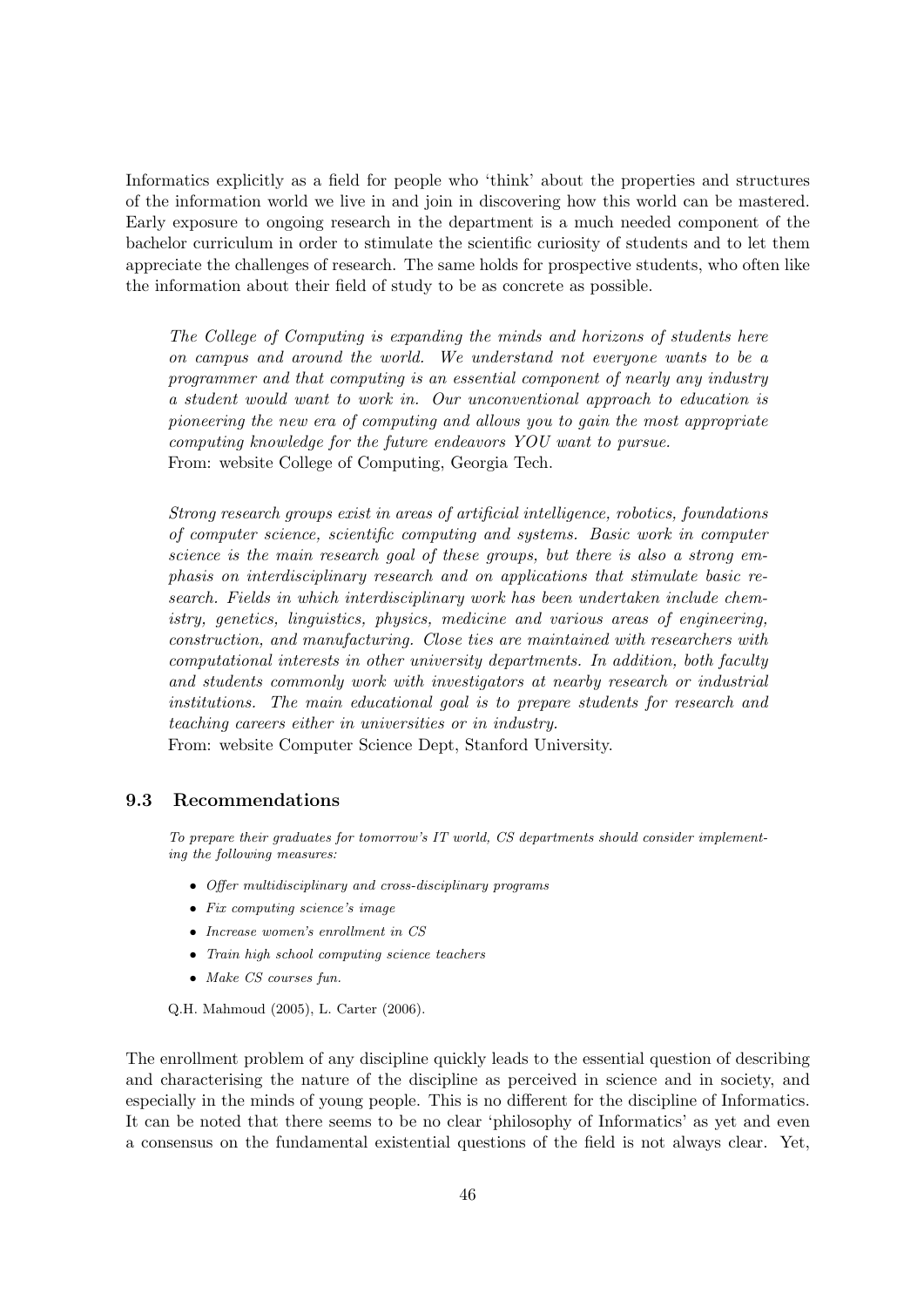under the fitting name of the 'Information Revolution' the vast developments in Informatics over the past decades are consistently and deeply impacting on all activities in society and continue, leading to a world view in which computers, internet, the Web, and digital media are only the tools of discovery for a future that builds on them. For prospective students we need to be clear on the motives of the field, even though their own tangible goals stay with the technology only. They should feel part of the 'higher aspirational goals' of the field and we must make clear what they are. Thus, for every department there is all reason to invest more in the proper image of Informatics, at any level:

- the field,
- the Bachelor curricula that are offered,
- the Master programs,
- the professions,
- the research programs,
- the department,
- the scientific staff, and
- the image the scientific staff gives of the above.

Nevertheless, the enrollment problem is not only a matter of 'images'. Informatics students must be able to think logically, critically and creatively. Algorithmic thinking and problem solving is part of the day-to-day routine of Informatics and flexibility in thinking is a necessary component of success. Employers recognize these traits in Informatics graduates and find these qualities desirable. Are we attracting these students in sufficient numbers? And do students buy into our vision that their future should be in Informatics?

The enrollment problem requires a joint, consistent effort of (European) scientists and (European) industry to open up the field and its beautiful domain of work, to show that it is a field of people instead of computers, and that it is socially a field of status. This effort should subsequently lead to effective challenges that appeal to young students and motivate them for the deeper studies in the Bachelor and Master programmes and perhaps in the longer run, for PhD-studies or research in industrial laboratories to contribute to the intellectual advancement of the Informatics field.

# References

- [1] ACM: ACM Curricula Recommendations http://www.acm.org/education/ curricula.html
- [2] ACM: Turing Award Winners http://awards.acm.org/homepage.cfm?srt=all&awd= 140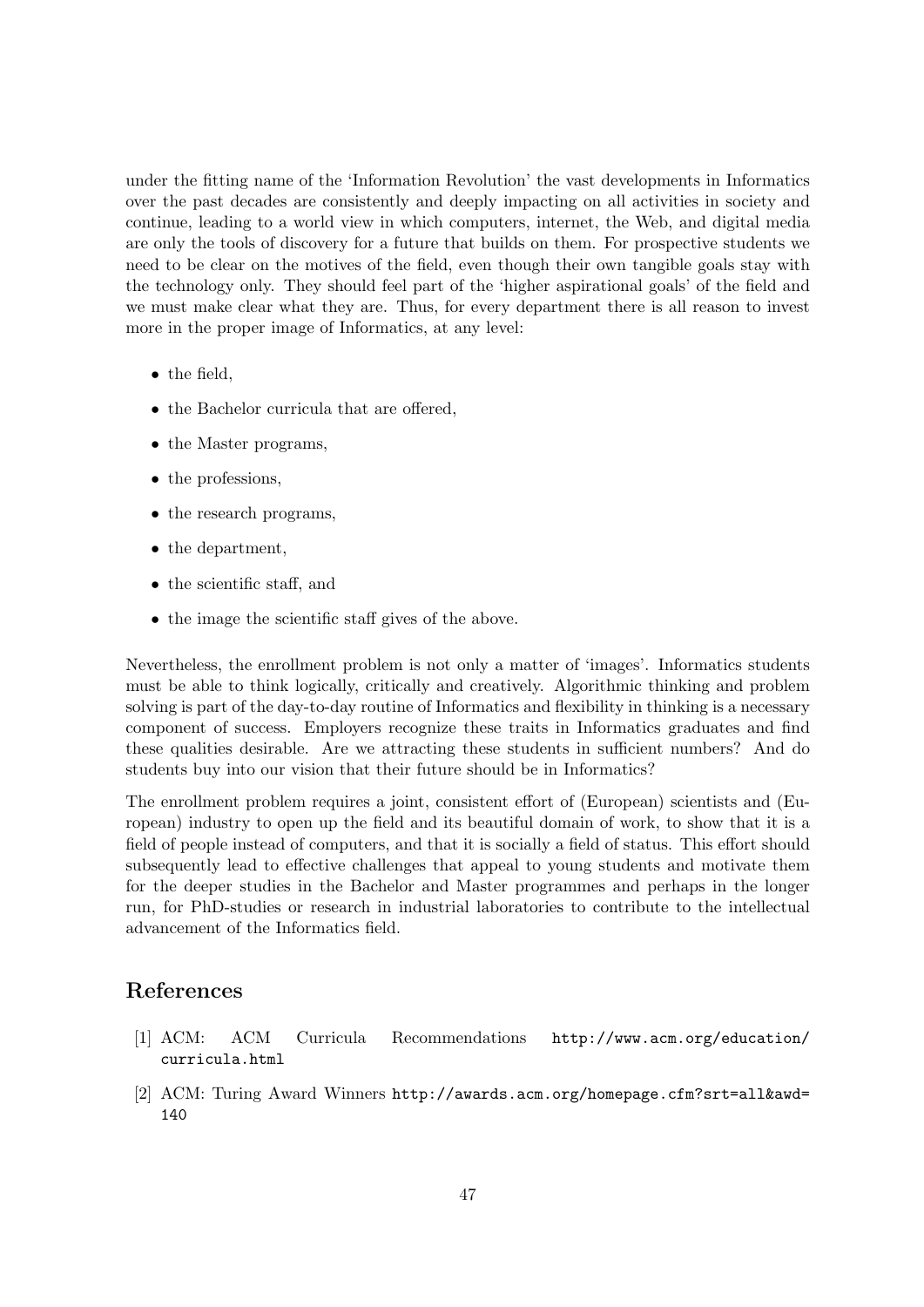- [3] ACM: Computing Degrees & Careers (Top 10 Reasons to Major in Computing), 2007, http://computingcareers.acm.org.
- [4] V.L. Almstrum, What is the attraction to computing?, CACM 46:9 (2002) 51-55.
- [5] P.K. Antonitsch et al., Kriterien der Studienwahl von Sch¨ulerinnen und Sch¨ulern unter spezieller Berücksichtigung von IT-Studiengängen an Fachhochschule und Universität, IFF, University of Klagenfurt, Austria, 2007, http://www.uni-klu.ac.at/iff/ikn/ downloads/IT-Campus-Endbericht\_gesamt.pdf.
- [6] R.D. Atkinson, A.S. McKay, Digital Prosperity Understanding the Economic Benefits of the Information Technology Revolution http://www.itif.org/index.php?id=34, ITIF, Washington DC, 2007
- [7] T. Berners-Lee, W. Hall, et al., A Framework for Web Science http://eprints.ecs. soton.ac.uk/13347/, Foundations and Trends in Web Science 1(1) pp. 1-130.
- [8] B. Arden (Ed.), What can be automated? The Computer Science and Engineering Research Study (COSERS), The MIT Press, Cambridge, 1980.
- [9] L. Blum, Th.J. Cortina, CS4HS: An Outreach Program for High School CS Teachers, in: Proceedings of the 38th SIGCSE Technical Symposium on Computer Science Education, ACM Press, 2007, pp. 19-23.
- [10] British Telecom, 2005 BT Technology Timeline (2006 till 2050), 2005, www.btplc.com/ Innovation/News/timeline/TechnologyTimeline.pdf.
- [11] C. Calude, J. Gruska, Quantum Informatics and the Relations Between Informatics, Physics and Mathematics: A Dialogue, report CDMTCS-306, Centre for Discrete Mathematics and Theoretical Computer Science, University of Auckland, 2007, http://www.cs.auckland.ac.nz/CDMTCS//researchreports/306cris.pdf.
- [12] S. Carlson, Wanted: Female Computer-Science Students, The Chronicle of Higher Education - Information Technology, January 13, 2006, http://chronicle.com/free/v52/ i19/19a03501.htm.
- [13] L. Carter, Why Students with an Apparent Aptitude for Computer Science Don't Choose to Major in Computer Science, Proceedings of the 37th SIGCSE Technical Symposium on Computer Science Education, ACM Press, 2006, pp 27 - 31.
- [14] R.F. Clippenger, B. Dimsdale, J.H. Levin, Automatic Digital Computers in Industrial Research VI, J. SIAM 3:2 (1955) 80-89.
- [15] Computer Science for Fun, http://www.cs4fn.org/, Queen Mary University of London.
- [16] Computer Science Teachers Association: CSTA http://csta.acm.org/index.html
- [17] Computer Science Teachers Association, A Model Curriculum for K-12 Computer Science: Final Report of the ACM K-12 Task Force Curriculum Committee, Second Edition, http://csta.acm.org/Curriculum/sub/ACMK12CSModel.html, 2003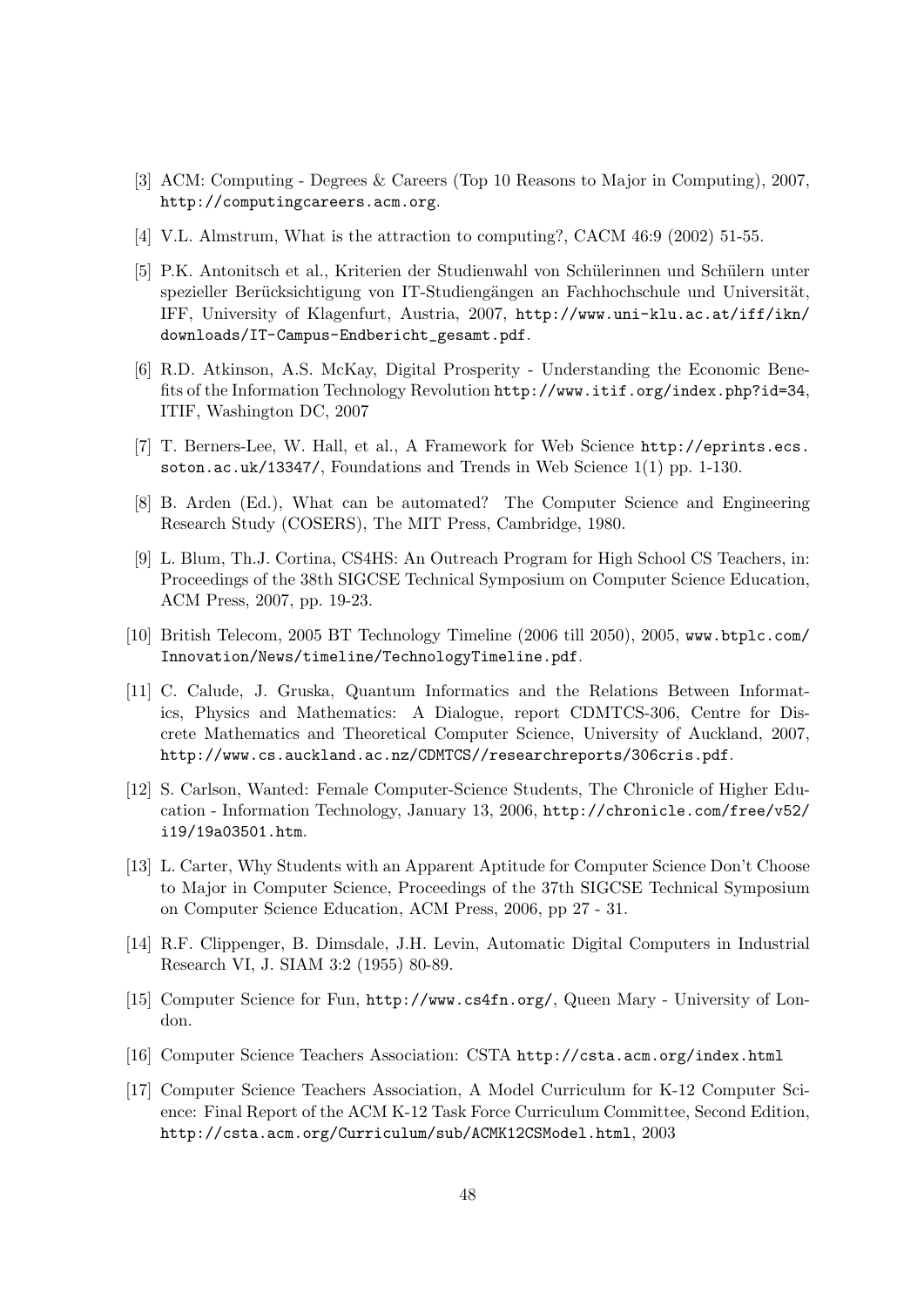- [18] Computer Science Teachers Association, The New Educational Imperative: Improving High School Computer Science, http://csta.acm.org/About/sub/press\_kit/press\_ releases/csta\_white\_paper\_release.html, 2006.
- [19] R.L. Constable, Nature of the Information Sciences, Office of Computing and Information Science, Cornell University, Ithaca, NY, 1997, http://www.cs.cornell.edu/cis-dean/ Nature.htm.
- [20] R.L. Constable, Computer Science: Achievements and Challenges circa 2000, Office of Computing and Information Science, Cornell University, Ithaca, NY, 2000, http://www. cs.cornell.edu/cis-dean/bgu.pdf.
- [21] CRA, Grand Research Challenges in Computer Science and Engineering http://www. cra.org/grand.challenges/.
- [22] P.J. Denning, D.E. Comer, D. gries, M.C. Mulder, A. Tucker, A.J. Turner, P.R. Young, Computing as a Discipline, CACM 32:1 (1989) 9-23.
- [23] P.J. Denning, Is Computer Science Science, CACM 48:4 (2005) 27-31, http://www.cs. gmu.edu/cne/pjd/PUBS/CACMcols/cacmApr05.pdf.
- [24] PJ. Denning, Computing is a Natural Science, CACM 50:7 (2007) 13-18, http://cs. gmu.edu/cne/pjd/PUBS/CACMcols/cacmJul07.pdf.
- [25] P.J. Denning, Great Principles of Computing http://cs.gmu.edu/cne/pjd/GP/ GP-site/welcome.html, developing website.
- [26] P.J. Denning, A. McGettrick, Recentering Computer Science, CACM 48:11 (2005) 15-19.
- [27] Edinburgh Description: What is Informatics http://www.inf.ed.ac.uk/about/ vision.html (Edinburgh).
- [28] A. Endres, Das Informatik-Studium: Zahlenmäßige Trends, daraus sich ergebende Probleme und mögliche Lösungen, Informatik Spektrum 30:3 (2007) 180-187.
- [29] ETH Zürich: Why study computer science (at ETH) http://www.inf.ethz.ch/ education/why\_cs, website 2007.
- [30] European Society for Engineering Education: SEFI http://www.sefi.be
- [31] A. Fisher, J. Margolis, Unlocking the Clubhouse: the Carnegie Mellon experience, ACM SIGCSE Bulletin 34:2 (2002) 79-83.
- [32] G.E. Forsythe, A University's Educational Program in Computer Science, C.ACM 10:1 (1967) 3-11.
- [33] E. Frauenheim, Students Saying No to Computer Science, CNET News.com, August 11, 2004, also: http://news.zdnet.com/2100-3513\_22-5306096.html.
- [34] Th.L. Friedman, The World is Flat A Brief History of the Twenty-first Century, Release 2.0, Farra, Straus and Giroux, New York, 2005/2006.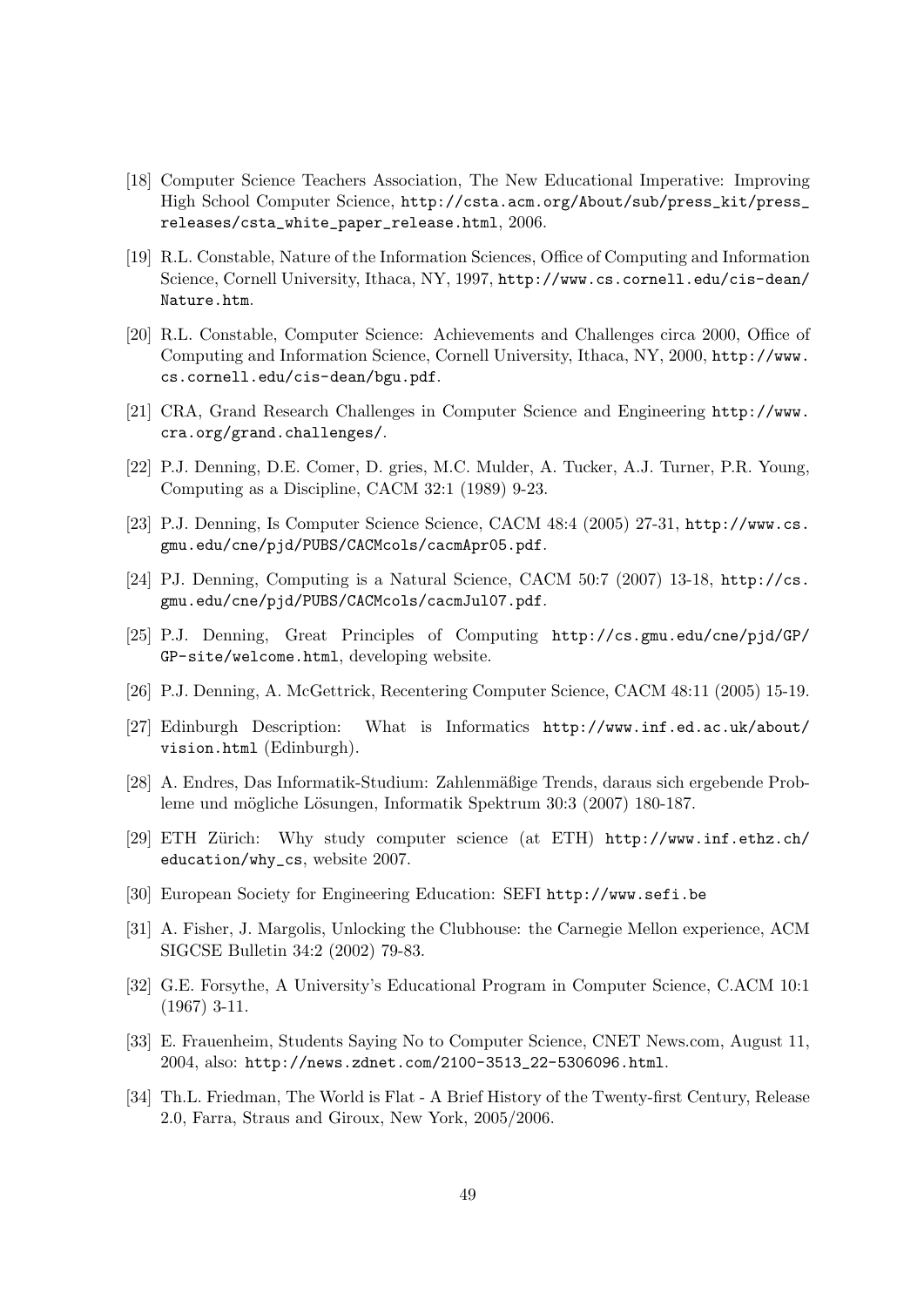- [35] M. Furst, R.A. DeMillo, Creating Symphonic-Thinking Computer Science Graduates for an Increasingly Competitive Global Environment, White Paper, College of Computing, Georgia Institute of Technology, 2004 http://www.cc.gatech.edu/education/ undergrad/bscs/threads-white-paper/view.
- [36] Future of Computing: Opinions http://www.bcs.org/server.php?show=nav.7331, BCS.
- [37] Game Maker, YoYo Games, http://www.yoyogames.com/make.
- [38] Bill Gates, Testimony before Senate Panel, http://www.computerworld.com/action/ article.do?command=viewArticleBasic&articleId=9012422, 2007.
- [39] S. Gorn, The Computer and Information Sciences: A New Basic Discipline, SIAM Rev. 5;2 (1963) 150-155.
- [40] Greenfoot, University of Kent, http://www.greenfoot.org/about/.
- [41] Informatics Year Germany: Informatikjahr 2006 http://www.informatikjahr.de (DE).
- [42] International Olympiad in Informatics (IOI), http://www.ioinformatics.org/, http: //olympiads.win.tue.nl/ioi/.
- [43] A. Jia, Computer science troubles lie in education, not jobs, according to Eric Roberts http://news-service.stanford.edu/news/2007/march14/robertsaaassr-031407. html, Stanford news, March 14, 2007.
- [44] T.A. Keenan, Computers and Education, CACM 7:4 (1964) 205-209.
- [45] D.E. Knuth, Computer Science and its relation to Mathematics, Am. Math. Monthly 81:4 (1974) 323-342.
- [46] C.B. Koutschan, The Most Important Algorithms, Research Institute for Symbolic Computation (RISC), Kepler University, Linz, 2007, http://www.risc.uni-linz.ac.at/ people/ckoutsch/stuff/e\_algorithms.html.
- [47] S. Lohr, Computing 2016, What won't be possible http://www.nytimes.com/2006/10/ 31/science/31essa.html?ex=1319950800&en=64e41f3ff96acb9d&ei=5088&partner= rssnyt&emc=rss, NY Times, Oct 31, 2006.
- [48] Q.H. Mahmoud, Revitalizing Computing Science Education, Computer 38:5 (2005) 98- 99.
- [49] J. Margolis, A. Fisher, Unlocking the Clubhouse: Women in Computing http://www. amazon.com/Unlocking-Clubhouse-Computing-Jane-Margolis/dp/0262133989, The MIT Press, 2001.
- [50] N. McBride, The Death of Computing http://www.bcs.org/server.php?show= conWebDoc.9662, in: Future of Computing, BCS, 2007.
- [51] A. McGettrick, R. Boyle, R. Ibbett, J. lloyd, G. Lovegrove, K. Mander, Grand Challenges in Computing - Education, The British Computer Society, 2004, http://www. ukcrc.org.uk/grand\_challenges/index.cfm, see also http://www.cis.strath.ac. uk/external/educ\_grand\_challenges/.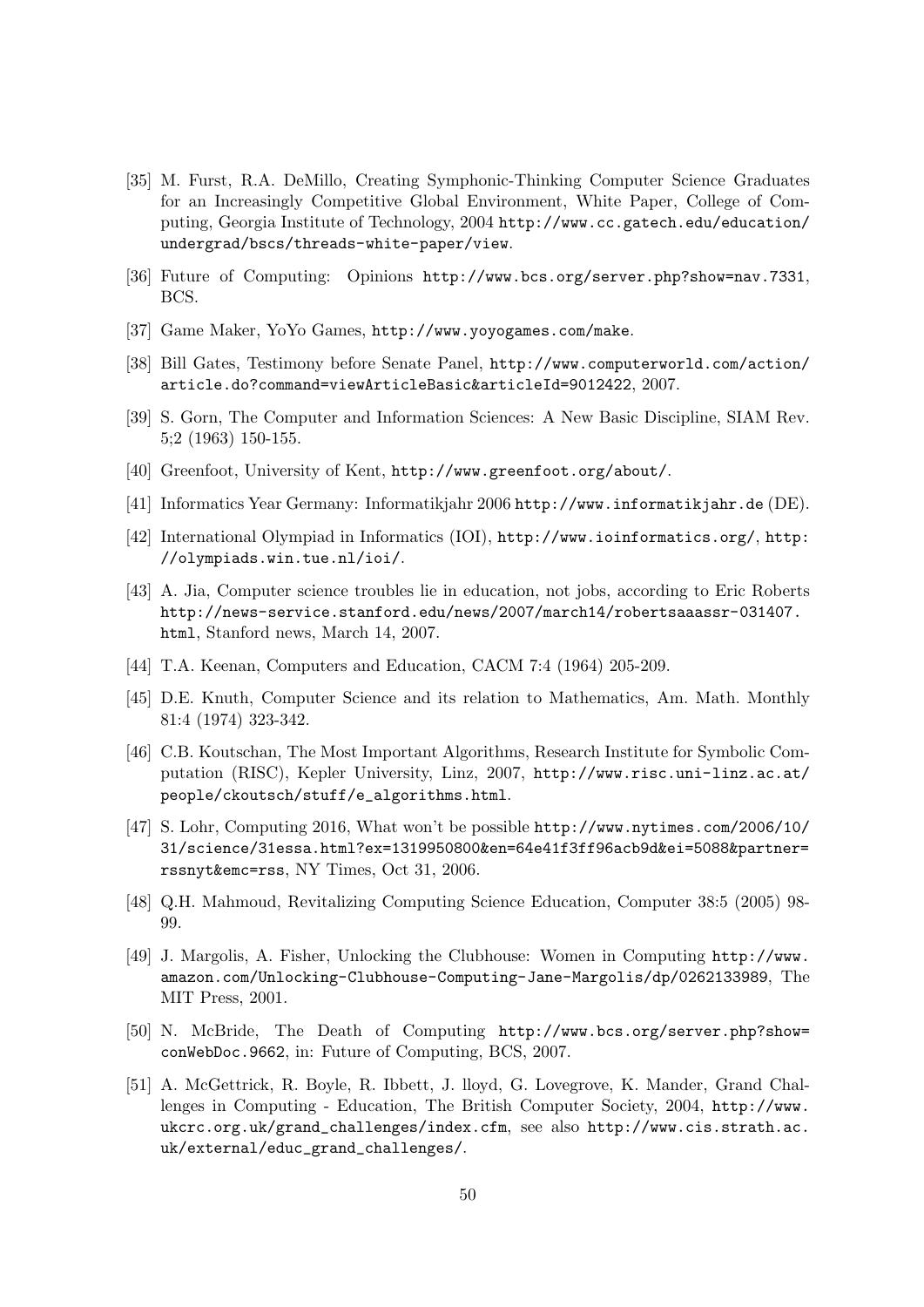- [52] Microsoft, The Imagine Cup The Worlds Premier Student Technology Competition, http://imaginecup.com/.
- [53] Microsoft Research, European Science Initiative, http://research.microsoft.com/ ero/.
- [54] Microsoft Research, Towards 2020 Science http://research.microsoft.com/ towards2020science/background\_overview.htm, http://research.microsoft.com/ towards2020science/downloads/T2020S\_ReportA4.pdf, Cambridge, 2006.
- [55] J. Morris, Programming doesn't begin to define computer science, Pittsburgh Post-Gazette, July 04, 2004, http://www.post-gazette.com/pg/04186/341012.stm.
- [56] National Science Foundation, CISE pathways to revitalized Undergraduate Computing Education (CPATH), NSF 06-608, Program Solicitation, 2006 http://www.nsf.gov/ pubs/2006/nsf06608/nsf06608.htm.
- [57] A. Newell, A.J. Perlis, H.A. Simon, Computer Science, Science 157: 3795 (1967) 1373- 1374.
- [58] A. Orden, The Emergence of a Profession, C.ACM 10:3 (1967) 145-147.
- [59] Quality Assurance Agency for Higher Education (QAA), Subject benchmark statements Computing, 2007, http://www.qaa.ac.uk/academicinfrastructure/ benchmark/statements/computing07.asp.
- [60] J.E. Savage, S. Magidson, A.M. Stein, The Mystical Machine Issues and Ideas in Computing, Addison-Wesley Publ Comp,Reading, MA, 1986.
- [61] E. Seymour, N.M. Hewitt, Talking about Leaving: Why Undergraduates Leave the Sciences, Westview Press, 1997 (New Edition 2000), review in: Higher Education 36:1 (1998) 115-116.
- [62] Software Engineering Body of Knowledge: SWEBOK http://www.swebok.org/index. html (IEEE).
- [63] J. Spolsky, Advice for Computer Science College Students, January 02, 2005, http: //www.joelonsoftware.com/articles/CollegeAdvice.html.
- [64] A.E. Tew, C. Fowler, M. Guzdial, Tracking an Innovation in Introductory CS Education from a Research University to a Two-Year College, in: Proc 36th SIGCSE Technical Symposium on Computer Science Education, ACM Press, 2006, pp. 416-420.
- [65] TUE, National Olympiads in Informatics, 2007, http://olympiads.win.tue.nl/ioi/ noi/index.html.
- [66] UKCRC, Grand Challenges in Computing Research http://www.ukcrc.org.uk/grand\_ challenges/index.cfm, 2005.
- [67] US Senate, Committee Hearing on Strengthening American Competitiveness http: //www.microsoft.com/Presspass/exec/billg/speeches/2007/03-07Senate.mspx, 2007.